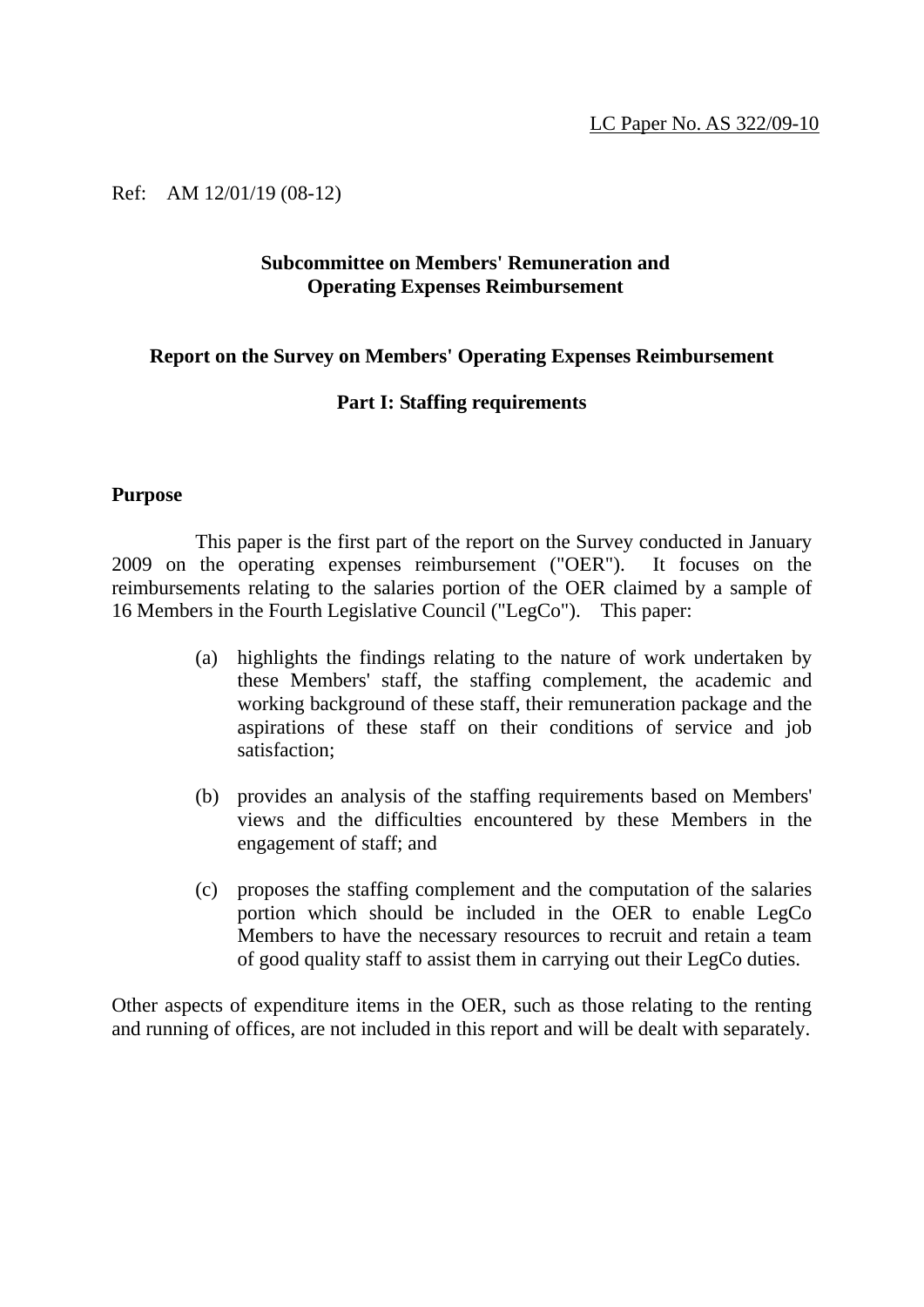### **Background**

2. In the Third LegCo, the Subcommittee on Members' Remuneration and Operating Expenses Reimbursement made a submission to the Independent Commission on Remuneration for Members of the Executive Council and the Legislature of the Hong Kong Special Administrative Region ("the Independent Commission<sup>1</sup>") in 2006 requesting the setting of the OER at a level adequate for the establishment of four district offices, on top of the central office made available by the Secretariat, for each Member.

3. The Independent Commission took the view that the need amongst Members and the cost of running a Member's office varied greatly, and that it was difficult, if not impossible, to devise an objective yardstick to determine the optimum number of assistants and district offices for Members, having regard to their different background and different modes of operation. The Independent Commission found it difficult to accept the view that the cost of operating four district offices (plus one central office) should be taken as the benchmark for determining the level of the OER.

4. Upon the commencement of the Fourth LegCo, the House Committee agreed that a subcommittee should be set up to follow up matters relating to the OER. The Subcommittee on Members' Remuneration and Operating Expenses Reimbursement ("the Subcommittee") was formed on 17 October 2008.

#### **Current level of OER**

5. Following a review of the level of the OER conducted by the Independent Commission during the Third LegCo, the Finance Committee approved on 3 November  $2006^2$  an increase of 10% in the OER with retrospective effect from 1 October 2006. With the annual price adjustments made since then, the current level of the accountable component of the OER stands at \$1,631,900 per annum. A summary of the current remuneration package is in **Appendix I**.

### **The Survey**

6. At its first meeting held on 18 November 2008, the Subcommittee agreed that as a first step, a survey should be conducted to assess the amount of resources required for employing and retaining a team of good quality staff to support the work of Members ("the Survey"). This was additional to the regular survey<sup>3</sup> on the

<sup>&</sup>lt;u>.</u> 1 The Independent Commission has been renamed as the Independent Commission on Remuneration for Members of the Executive Council and the Legislature, and Officials under the Political Appointment System of the Hong Kong Special Administrative Region to reflect the expansion of its terms of reference with effect from 1 April 2008 to cover the remuneration for officials under the Political Appointment System.

FCR(2006-07)23

<sup>3</sup> The Secretariat conducts regular surveys on the utilization of the recurrent OER by Members and the utilization pattern of Members who claimed reimbursement up to or close to the reimbursement ceilings. The statistics on the utilization of Members' OER for the two reimbursement years ending 30 September 2008 and 30 September 2009 were circulated to Members vide LC Paper No. AS 307/09-10.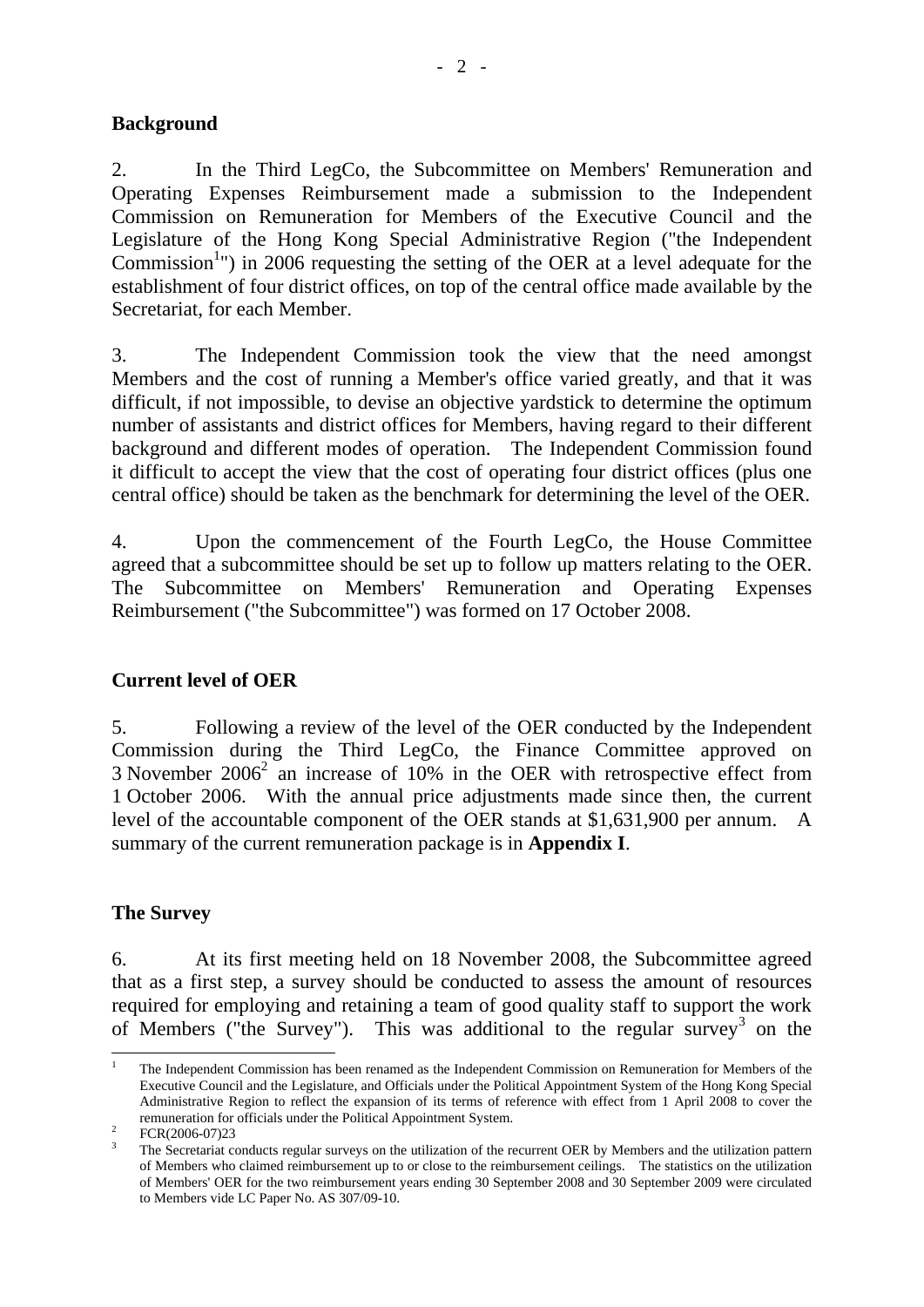utilization of OER conducted on an annual basis by the LegCo Secretariat. The Subcommittee noted Members' views that the current level of OER could not meet their actual needs in the performance of their duties as a LegCo Member. As a result, most Members could only offer low salaries to their staff, or engage a limited number of staff. The Subcommittee agreed that a sample survey should be conducted to assess the extent of resources required for employing and retaining a team of good quality staff to support the work of Members. It would ascertain the staffing complement in Members' offices, the scope of duties of each of the positions, the qualifications and experience of the incumbents, as well as the remuneration package offered to the incumbents. The Survey also sought to better understand the difficulties faced by Members in recruiting and retaining staff, and their aspirations in the staffing complement in supporting their work.

7. In late January/early February 2009, 25 re-elected Members, representing a mix of Members returned by geographical constituencies and functional constituencies 4 were invited to complete a questionnaire vide LC Papers No. AS 157/08-09 and 161/08-09. Sixteen Members, including 7 Members returned by functional constituencies and 9 Members returned by geographical constituencies, completed the questionnaire by the deadline in March 2009, representing a response rate of 64%. In addition, 116 completed questionnaires on job conditions were received from the staff of these 16 Members.

#### **Outcome of the Survey**

1

8. A preliminary assessment of the findings of the Survey was carried out upon the receipt of the questionnaires and the preliminary findings of the Survey were circulated to Members on 20 May 2009 vide LC Paper No. AS 239/08-09. Since then, the Secretariat had conducted a second-level study by examining in greater detail the findings in relation to the following:

- (a) the nature of the various types of duties undertaken by Members' staff;
- (b) the academic qualifications and experience required for undertaking the various types of duties;
- (c) the number of staff required for undertaking the various types of duties;
- (d) the current remuneration package offered to staff;

<sup>4</sup> Ten re-elected Members each from the geographical constituencies and the functional constituencies were invited to take part in the Survey, having regard to their utilization level of the OER in the previous term and the current term, political affiliation, etc. Upon completion of the first stage of sampling, some selected Members had declined to take part in the Survey. Another round of sampling was conducted and 5 more re-elected Members were invited to take part in the Survey.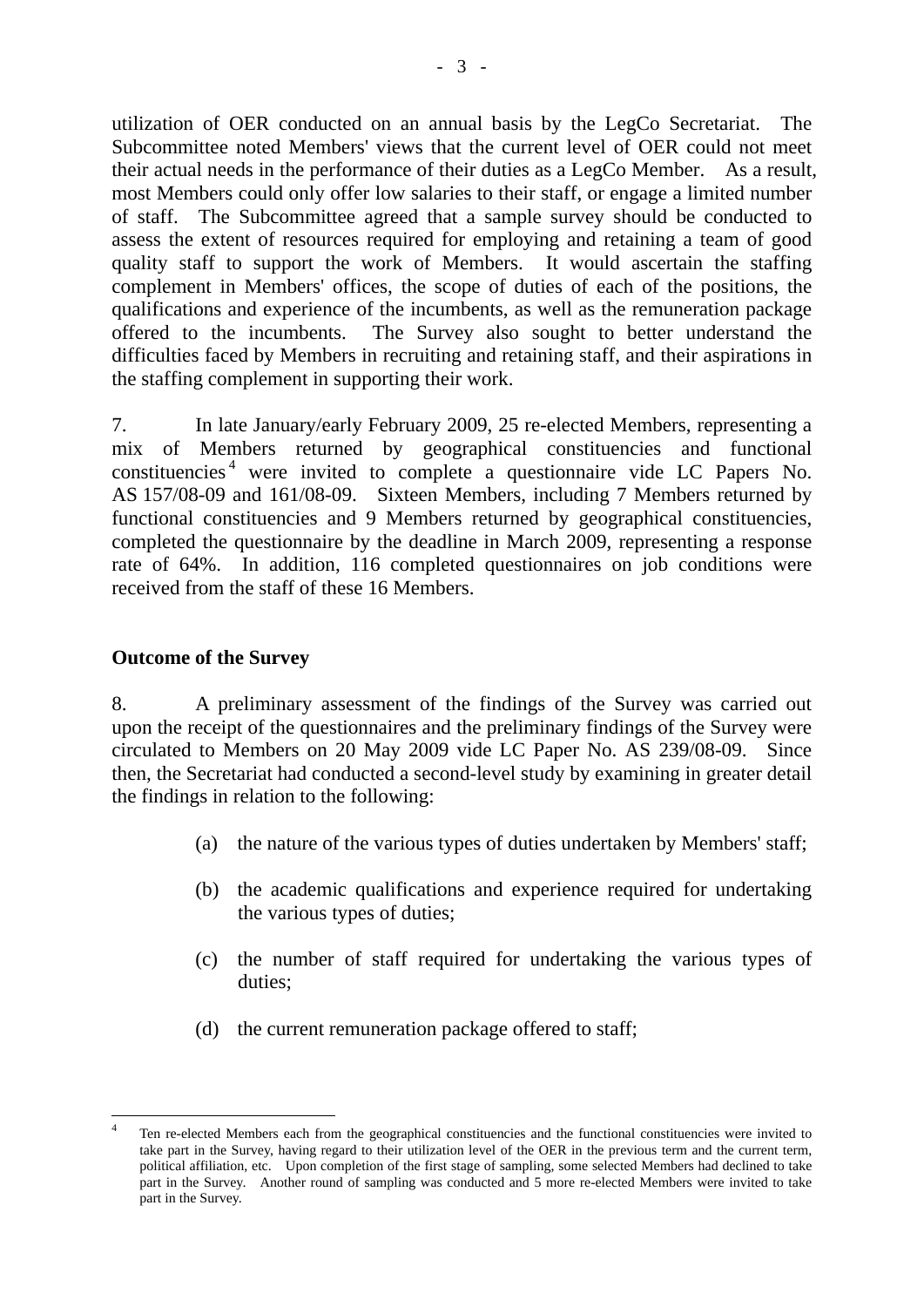- (e) the connection between the number of staff and the number of offices; and
- (f) the major difficulties encountered by Members in recruiting and retaining staff.

9. In studying the nature of work undertaken by Members' staff, the Secretariat had found it necessary to understand more about the time spent by individual Members in relation to their activities which were directly related to the operation of the Council and its committees, and those which were related to their communicative work with the Administration, their constituents and the press. The information would assist the Secretariat in analysing the degree of complexity of the various types of support services provided to Members, and in assessing the job requirements as well as the qualifications of the staff required to perform such support services.

10. Based on the survey findings, we note that the total time spent by Members on core LegCo duties such as attending meetings of the Council and its committees and handling complaints under the LegCo Redress System, and other LegCo-related duties such as meeting the Administration, having press interviews, meeting members of the public or constituents, attending forums and participating in functions as LegCo members, etc vary significantly, ranging from 74 hours to 336 hours in every four weeks. On average, each Member spends 221 hours in every 4 weeks (i.e. 55.25 hours per week) on core LegCo duties and other LegCo-related duties.

11. A brief summary of the essential information produced from this Survey is given in **Appendix II**, and a comprehensive summary of major findings obtained from the completed questionnaire is given in **Appendix III** (in Chinese version only).

#### Nature of duties undertaken by Members' staff

12. On the basis of Members' activities in performing their LegCo functions, the nature of duties of the staff providing support to Members is broken down in the following two categories:

- (a) Core LegCo duties: providing legal and research support; organizing committee papers for meetings, preparing summaries of papers and highlighting areas of concern; preparing questions for meetings; drafting Council questions and speeches; conveying enquiries and requests from the LegCo Secretariat in relation to meetings especially if the Member is the chairman of a committee, and responding to enquiries from the Administration and the press;
- (b) Other LegCo-related duties: meeting the public/constituents on behalf of Members; handling complaints and enquiries from constituents; drafting articles for newspapers, preparing publications, newsletters, work reports and other publicity materials; and undertaking accounting matters.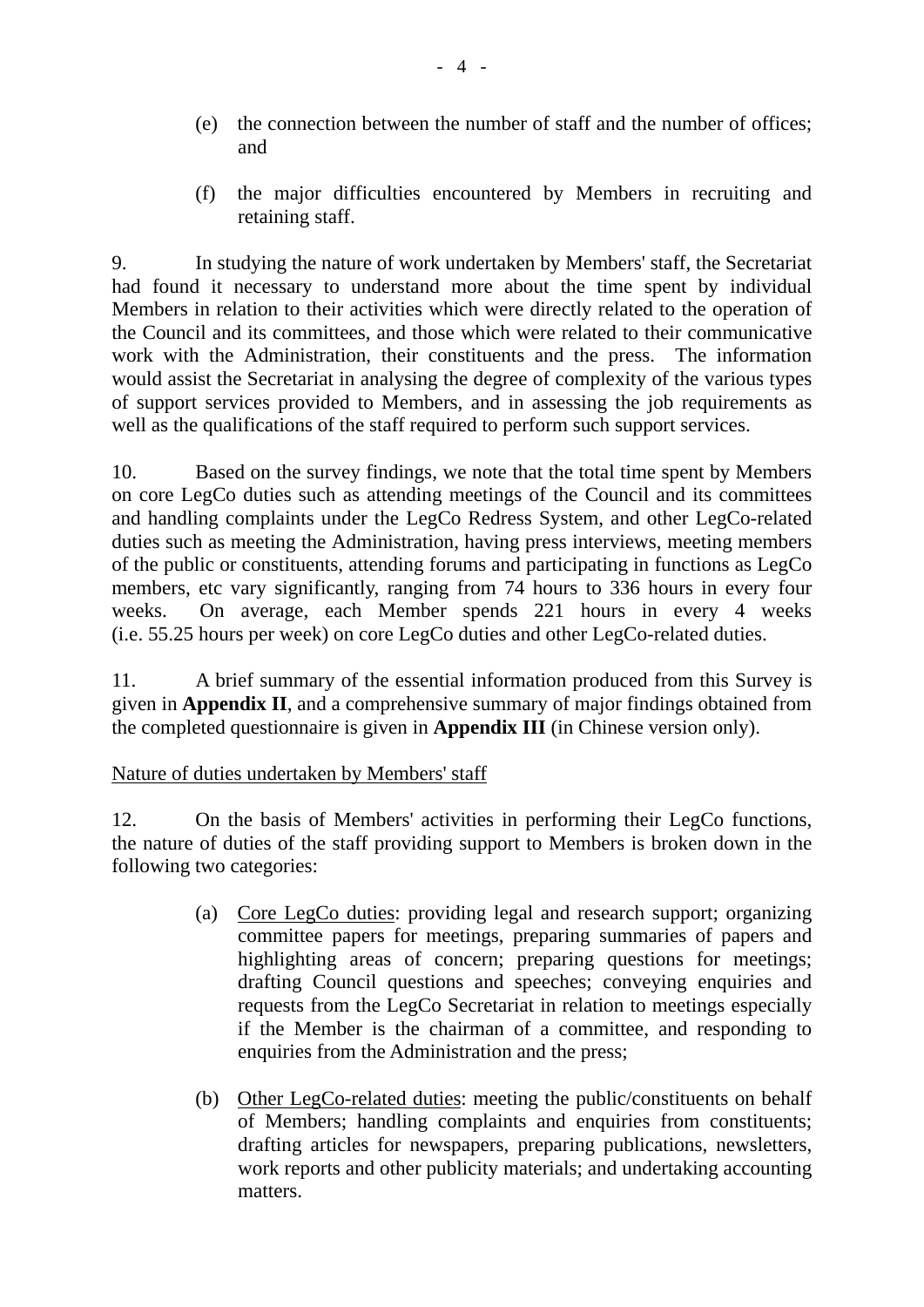13. There is a need to differentiate between core LegCo duties and other LegCo-related duties performed by Members' staff as the level and scope of responsibilities are different, and the qualification and experience requirements for staff to undertake the two types of duties are also different.

### Actual number of staff engaged to support Members' LegCo work

14. It is noted from the Survey that among the staff employed by these 16 Members, only 4% perform solely core LegCo duties; 57% perform both core LegCo and other LegCo-related duties, and 39% perform solely other LegCo-related duties. This situation falls short of Members' expectation, as all 16 Members have responded that they would have wanted to engage more dedicated staff to perform solely core LegCo duties, and the number of staff required for performing solely core LegCo duties is averaged at 1.7, as revealed in paragraph 10 of Appendix II.

15. On average, each Member hires 6.3 full-time staff and 1 part-time staff. These staff members are required to work in the central office provided by the LegCo Secretariat and also district offices. From the Survey, it is noticed that there is a significant gap between the average number of staff employed by Members returned by geographical constituencies and those by functional constituencies. The average number is 9.9 for the former and 4 for the latter. However, both Members from the geographical constituencies and functional constituencies indicate the need to hire more staff. Members from functional constituencies ask for 4.6 staff, while Members from geographical constituencies ask for 13.1 staff. This comes up to a total of 9.4 staff on average, with 19% for undertaking solely core LegCo duties, 45% for undertaking both core LegCo and other LegCo-related duties, and 36% for undertaking solely other LegCo-related duties.

16. The Survey also reveals that the number of staff required depends very much on the number of offices to be operated by each Member. On average, Members from functional constituencies operate 2 offices including the central office, while Members from geographical constituencies operate 4 offices. The average number of offices operated by Members is 3, while the number of full-time staff to support each office is about 2.1.

#### Academic background and experience requirement

17. Staff performing core LegCo duties require higher academic qualifications and more substantial working experience. The Survey reveals that 100% of those who undertake solely core LegCo duties possess qualifications at tertiary or professional level. 87% of those staff performing both core LegCo and other LegCo-related duties have received tertiary education or above, and 59% of them have five or more years' working experience. Even for those who perform solely other LegCo-related duties, 36% have tertiary qualifications.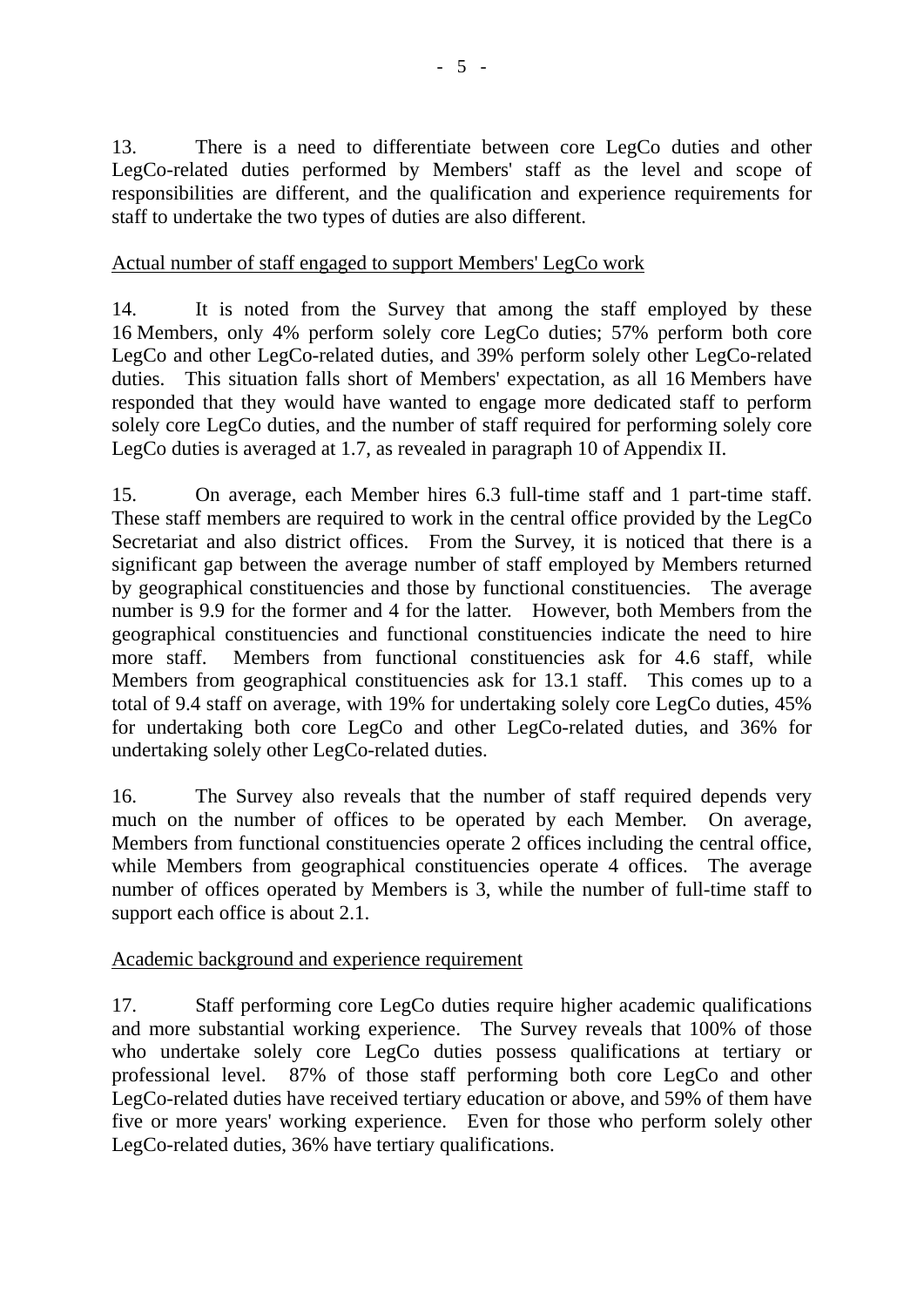18. The salaries paid to staff members who handle core LegCo duties are higher than those who perform solely other LegCo-related duties. On average, the monthly salary of full-time staff members who handle core LegCo duties is about \$15,500, with about 20% receiving a salary of \$20,000 or above. This salary is lower than the starting salary of an Executive Officer II ("EO II") in the civil service which is  $$20,950^5$  per month. For staff members who handle other LegCo-related duties, the average salary is about \$9,662, which is lower than the starting salary of \$10,250 of an Assistant Clerical Officer ("ACO") in the civil service. As far as fringe benefits are concerned, the majority of the staff have medical allowance while a few also enjoy education allowance and double pay.

19. As for part-time staff, the hourly rate of staff members who perform both core LegCo and other LegCo-related duties is also higher than those performing solely other LegCo-related duties. 57% of those performing both core and other LegCo-related duties receive an hourly rate of over \$70.

20. 70% of the Members indicates that they do not have adequate resources to engage a sufficient number of staff with the necessary qualifications and experience to support their work. Staff salaries on average take up the major portion of their OER claims, and some Members cannot seek reimbursement of other expenses including rentals of district offices because of inadequate funds in the OER. As a result, most Members can only offer low salaries to their staff, hence making it difficult for them to recruit experienced staff.

21. The Survey shows that staff retention is a common problem. The median length of service of Members' staff is less than 3 years, and the turnover rate of full-time staff is as high as 34%. The majority of the Members who have difficulties in recruiting and retaining suitable staff consider that poor career prospect, low salaries, irregular/long working hours and inadequate fringe benefits are the main reasons attributing to the recruitment and retention problems.

22. On the part of the staff of Members, over 70% of them find their jobs challenging and satisfying, with a wide spectrum of experiences which would be helpful for their career development. However, around 60% of them are dissatisfied with their level of salary and the limited advancement opportunities. Their jobs also require them to work irregular and long hours. 74% of them do not consider their remuneration package attractive enough for them to stay in the Members' office for the whole term.

23. In addition, Members also express the view that in order to have effective support to their work, they hope to employ mainly full-time staff with a university degree or professional qualifications.

<sup>&</sup>lt;u>.</u> 5 Effective from 1 October 2010.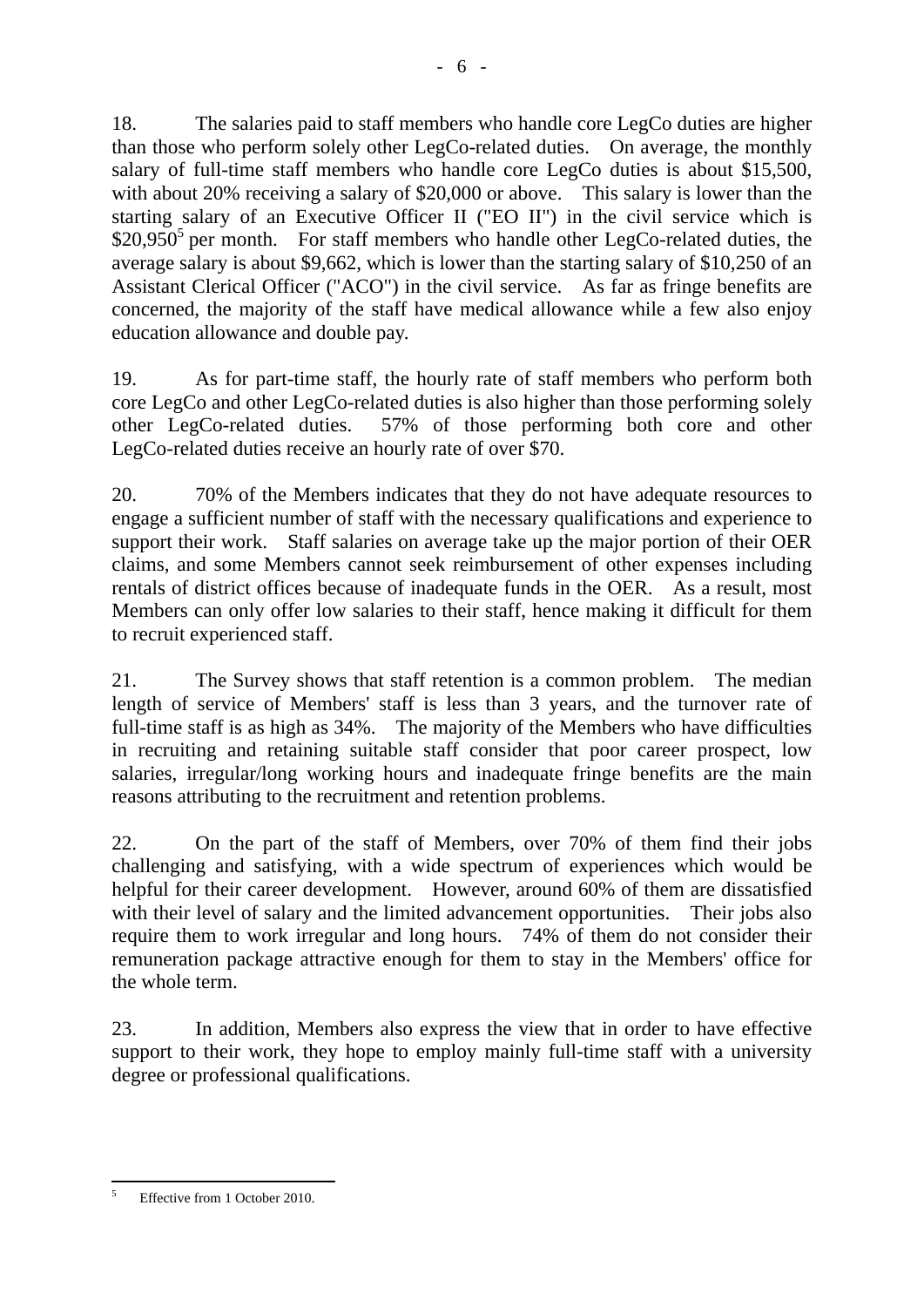### **Analysis**

24. In recent years, the mode of operation of LegCo and its committees has evolved from a purely question-and-answer forum on issues to a proactive and inquisitorial approach to consider matters which require detailed examination, extensive research and wide public consultation. Compared to the position in the Second and Third LegCo, current Members of the Fourth LegCo are serving substantially larger constituencies and dealing with a much wider range of complex issues. The workload is increasingly heavy involving conflicting demands and views from various stakeholders. To effectively carry out their work, Members need to have a team of good quality staff to perform core LegCo and other LegCo-related duties.

25. The shortfalls as revealed from this Survey are two-fold: insufficient resources to pay the staff at a level which is commensurate with those with the same qualifications performing the same level of work; and insufficient resources to hire adequate staff to perform both core LegCo and other LegCo-related duties. In view of the different expectations of Members from functional constituencies and geographical constituencies on the number of full-time staff required to support their work, this paper only focuses on the first shortfall, i.e. the pay level for staff on the basis of the current staffing complement. The second shortfall, i.e. the number of staff required, will be dealt with separately after more research is done on the need for setting up district offices.

26. As mentioned in paragraphs 15 and 16, Members on average hire 6.3 full-time staff for running 3 offices including the central office. It is considered appropriate to work on the basis of 7 full-time staff per Member as the majority of Members have found their current staffing complement inadequate to support their work. For those Members who do not need to hire up to 7 staff, they cannot claim for more than what is actually spent on the staff they hire and the employment contracts, which show the remuneration package, of whom are subject to public scrutiny. As the work of Members' staff is public service in nature, it is only appropriate and fair for their salaries to be pitched at a level which is commensurate with their counterparts in the civil service, having regard to their job duties, and qualification and experience requirements. This would ensure that Members can offer sufficient remuneration to attract, retain and motivate staff of a suitable calibre to provide an effective, efficient and high quality service.

#### **Recommendations**

27. On the basis of the nature of work undertaken by the 7 full-time staff with 50% on core LegCo duties and 50% on other LegCo-related duties<sup>6</sup>, the salaries portion of the OER should be able to cover the following:

 $-$ <br>6 The table in paragraph 3 of Appendix II shows that 3.7 full time staff perform both core LegCo and other LegCo-related duties (Group C). According to the scope of duties of these 3.7 full time staff, 2.59 staff members' duties are more related to core LegCo duties (Group A) while 1.11 staff members other LegCo-related duties (Group B).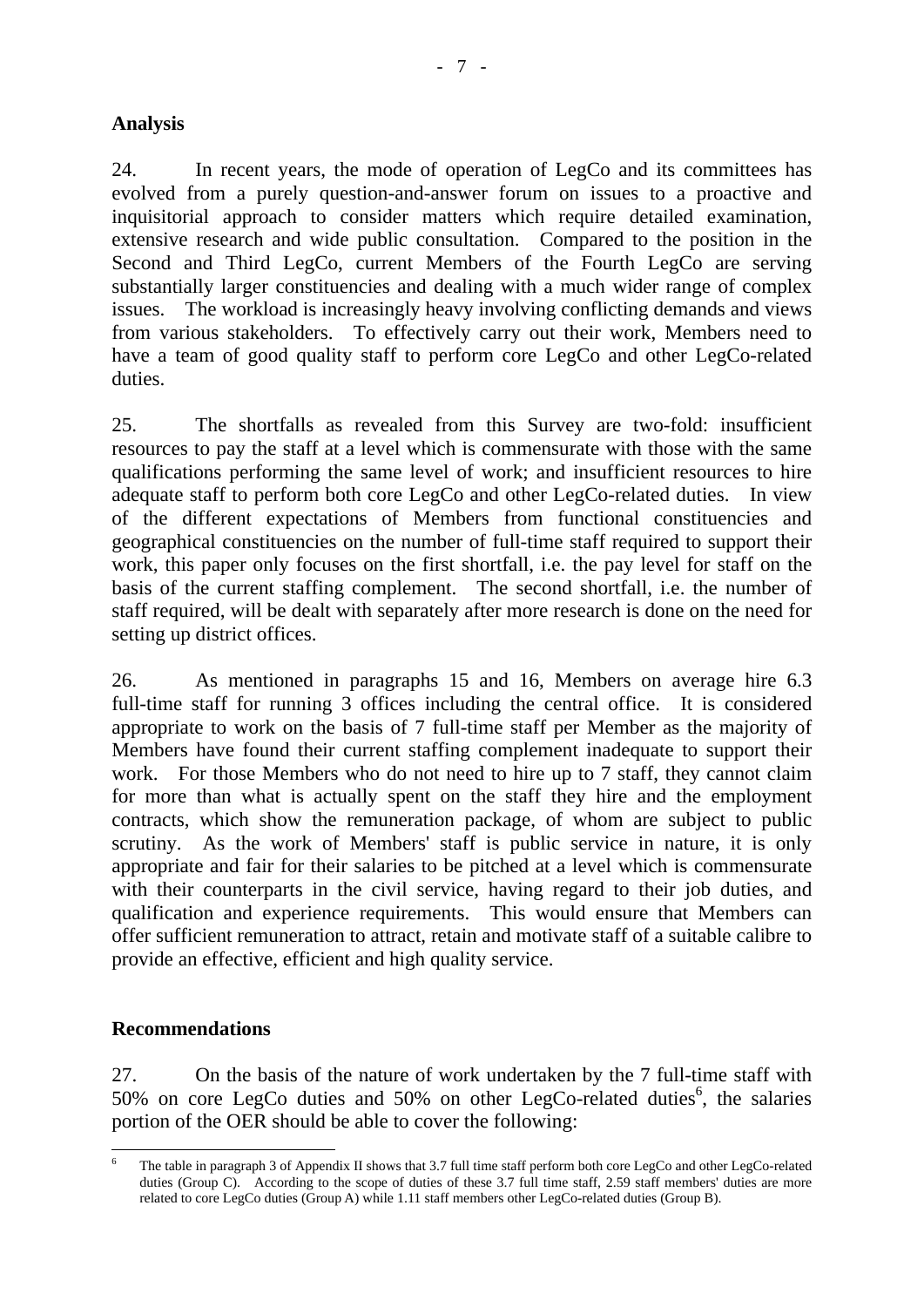- (a) one staff member pitched at the rank of Executive Officer I ("EO I") with a starting salary of \$38,685 (i.e. Master Pay Scale ("MPS") 28) to head the central and district offices operated by a Member and to perform core LegCo duties;
- (b) two staff members pitched at the rank of EO II with a starting salary of \$20,950 (i.e. MPS 15) to work in the central or district offices to perform core LegCo duties and other LegCo-related duties; and
- (c) four staff members pitched at the rank of ACO with a starting salary of \$10,250 (i.e. MPS 3) to work in the central or district offices to perform mainly other LegCo-related duties.

28. The grading of the proposed staffing complement and the levels of remuneration have been worked out having regard to the nature of work and level of responsibilities of the respective posts and the grading and levels of remuneration of those undertaking similar levels of responsibility in the civil service. To ensure continuity of service as well as to attract and retain a pool of high quality staff, end-of-service gratuity may need to be provided to full-time staff engaged by Members, similar to the arrangement in the civil service. At present, Members do not have sufficient resources to grant end-of-service gratuity to their staff. In case of winding up, an amount with no pre-set ceiling will be provided to Members to cover the actual severance payments in accordance with the Employment Ordinance. If the above staffing complement is adopted as the standard provision for Members, the revised salary portion of the OER should add up to  $$137,774$ <sup>7</sup> a month. This provision has not taken into account any increments to be awarded for good performance. In any event, the salaries would be adjusted for inflation based on the adjustment of OER in accordance with the movements in price index. The severance payment will also be offset against the aforesaid amount of gratuities and accrued benefit (excluding any part attributable to employee's contributions) held in a mandatory provident fund scheme.

29. We note from previous utilization surveys on Members' OER that on average 70% of the OER is for staff costs. Compared with the staff remuneration and related expenses as revealed in the regular utilization survey on Members' OER for 2008-2009 (i.e. about \$95,400), there will be a monthly shortfall of about \$42,374 if the package is revised as proposed above. The annual accountable component of the OER will have to be increased by about 31% from the current \$1,631,900 to \$2,140,388, i.e.  $$1,631,900 + $42,374 \times 12 \text{ months}$ .

 $\frac{1}{7}$ 

| Post               | <b>Starting salary</b> | <b>Contract gratuity</b>   | <b>Monthly total</b>                     |
|--------------------|------------------------|----------------------------|------------------------------------------|
| 1 EO I             | \$38,685               | 15% (i.e. \$5,803)         | \$44,488                                 |
| 2 EO IIs           | \$20,950               |                            |                                          |
|                    |                        | 15% ( <i>i.e.</i> \$3,143) | \$48,186 (i.e \$24,093 x 2 posts)        |
| 4 ACO <sub>s</sub> | \$10,250               | 10% (i.e. \$1,025)         | \$45,100 (i.e. $$11,275 \times 4$ posts) |
|                    |                        |                            | Total: \$137,774                         |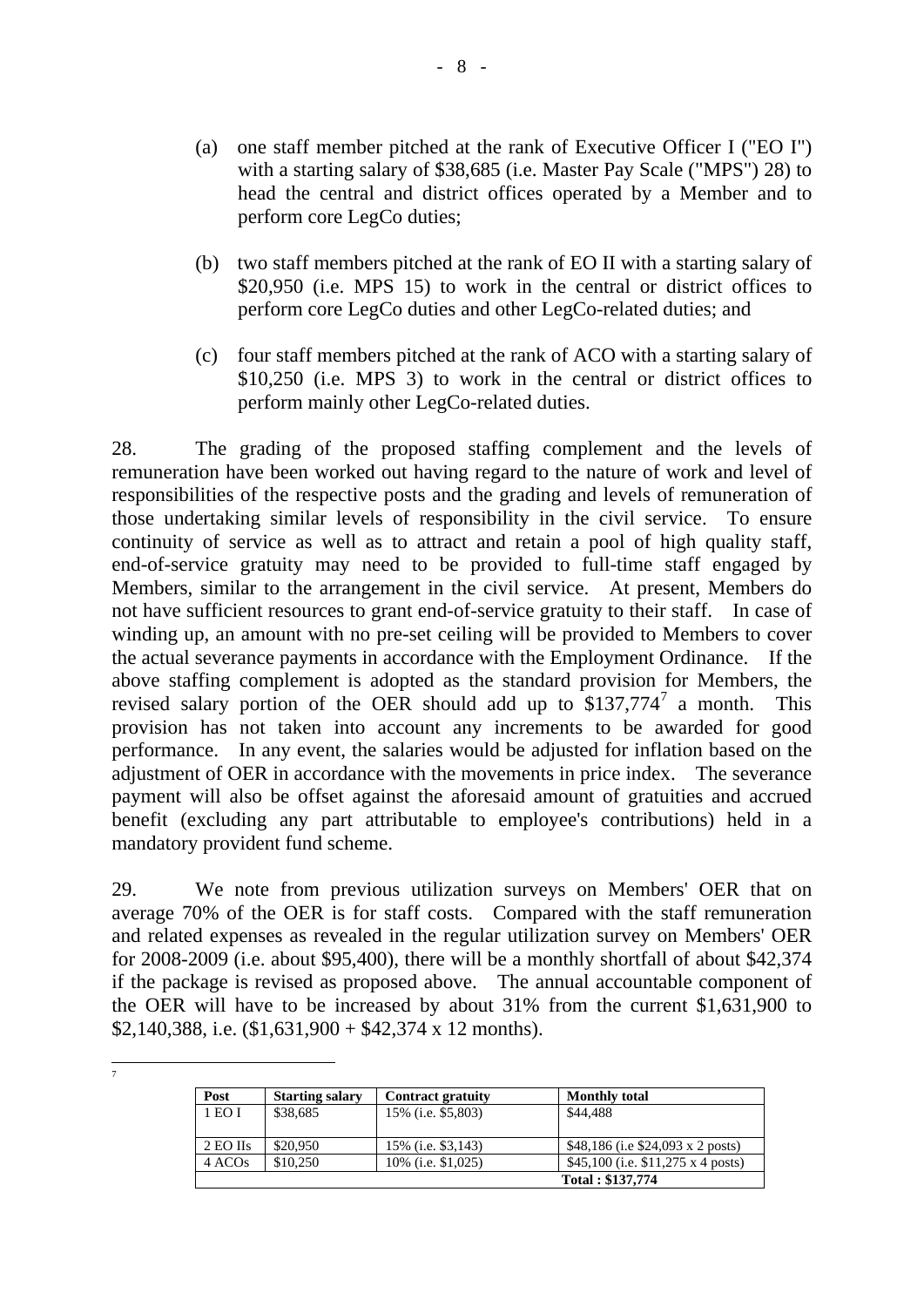30. The proposal in this paper only aims to ensure that Members can have sufficient resources to engage a team of staff at a salary level commensurate with that in the civil service. It does not mean that the salaries of Members' staff are automatically adjusted as some of the current staff may not meet the requirements expected to undertake the duties. The flexibility in determining the salary level for individual staff still rests with Members. However, to encourage Members to use the proposed increased salaries portion to enhance the remuneration package for staff rather than opening new district offices, it is proposed that the ceiling of district offices for which reimbursements under OER could be claimed should be capped at five for each Member, unless further review on the subject suggests otherwise. Shared offices should be apportioned according to the percentage of space claimed by individual Members. For example, if a Member shares a district office with another Member on a 50-50 basis, each of these two Members would be regarded as having 0.5 office. For those Members who are currently engaging more than 7 full-time staff, they can continue to engage the present staff based on their current conditions of service but should try to provide incentives to these staff with the additional funding on the basis of the staff's performance, so that they would continue to provide an effective service to assist Members in performing their LegCo functions.

#### **Advice sought**

31. Members are invited to note the Survey outcome and consider the way forward for drawing up a submission to the Independent Commission after consulting all Members on the findings and recommendations in this paper.

Administration Division Legislative Council Secretariat 31 August 2010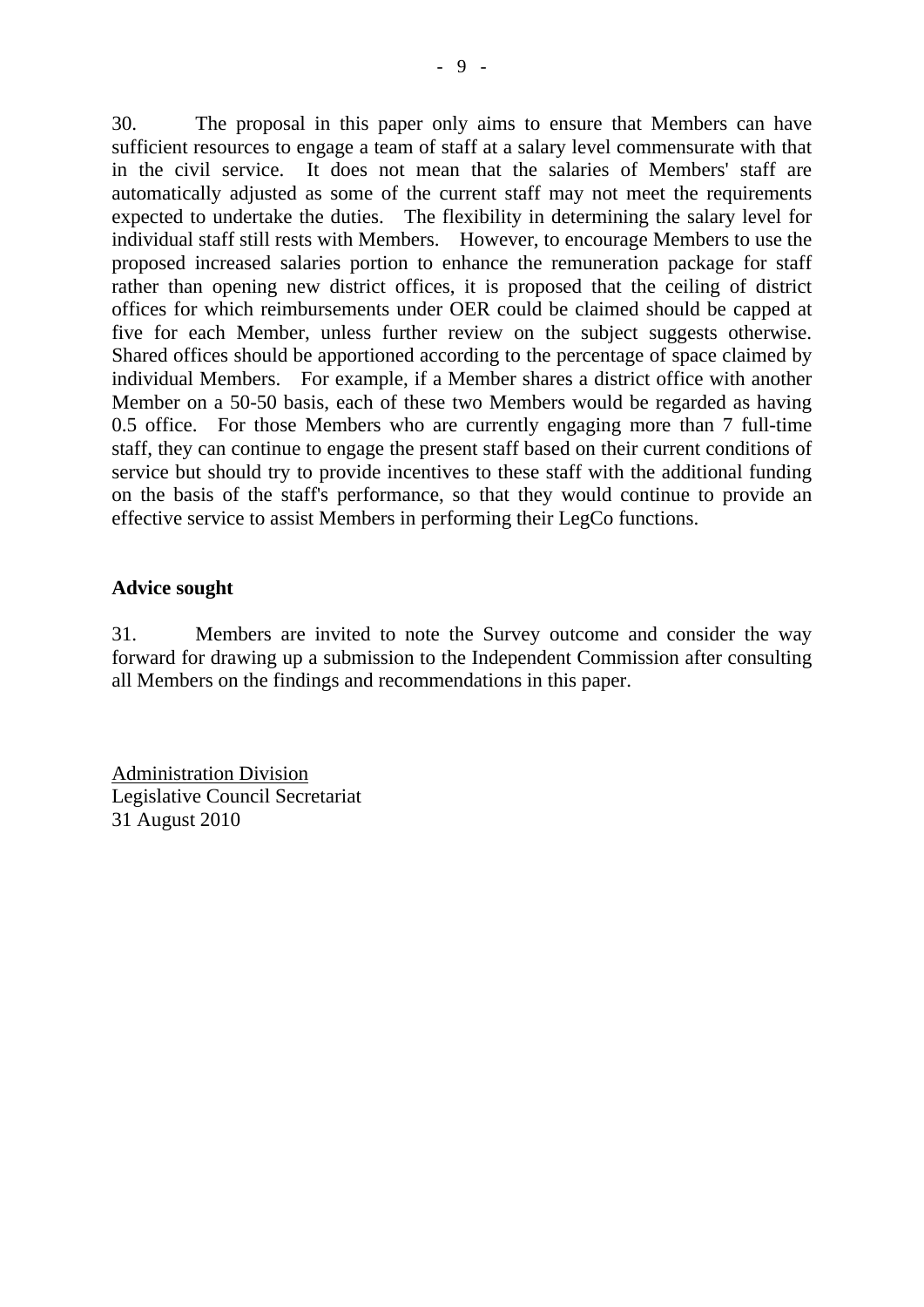**Appendix I** 

### **Summary of the Remuneration Package for Legislative Council Members**

| <b>Remuneration</b>                                           | <b>New Rate</b><br>(effective from October 2009)                         |
|---------------------------------------------------------------|--------------------------------------------------------------------------|
| President                                                     | \$138,860 per month                                                      |
| <b>President's Deputy</b>                                     | $$104,150$ per month                                                     |
| A Member not serving on Executive Council                     | \$69,430 per month                                                       |
| A Member also serving on Executive Council                    | \$46,290 per month                                                       |
| Medical allowance                                             | \$26,600 per year                                                        |
| <b>Operating Expenses Reimbursement</b>                       |                                                                          |
| Accountable component for office<br>operation                 | Not exceeding \$1,631,900 per year                                       |
| Non-accountable component for<br>entertainment and travelling | Not exceeding \$167,350 per year                                         |
| End-of-service gratuity                                       | 15% of the remuneration that a<br>Member received during a LegCo<br>Term |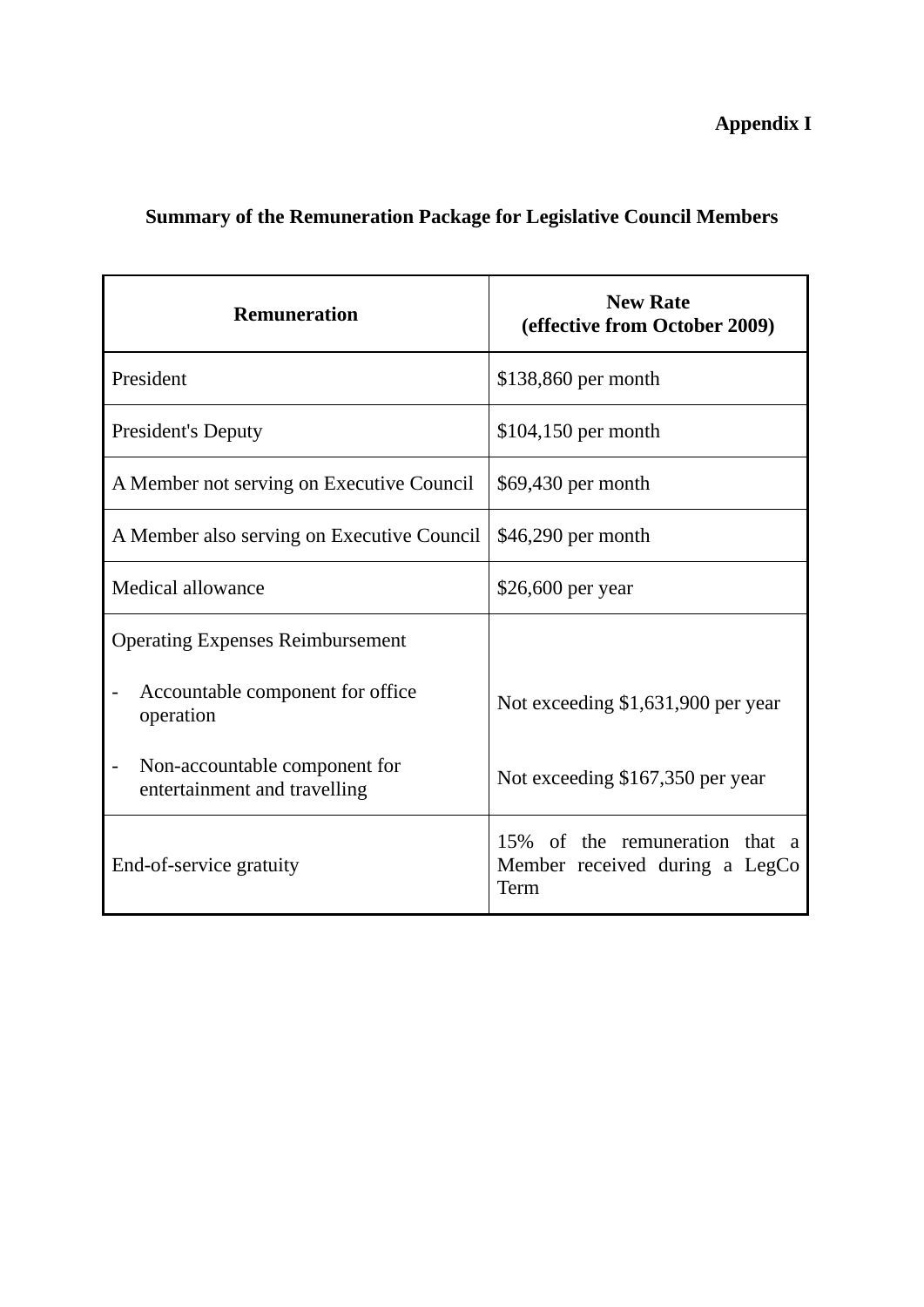### **Appendix II**

#### **Brief summary of essential information from the Survey on Members' Operating Expenses Reimbursement**

#### **Survey findings**

 According to the survey data, each Member operates an average of 3 offices, including the Central Office provided by the LegCo Secretariat. The average number of staff employed by each Member is around 7, including full-time and part-time staff.

#### *Job duties of staff*

2. Members' staff, including both full-time staff and part-time staff, can be categorized into three groups based on their duties. The proportion of staff in different groups and the major three duties of each group are listed below:

#### Group A  $(4\%)$ : Staff who perform core LegCo duties only –

- providing research support;
- going through committee papers and providing summaries, highlighting areas of concern and preparing questions for meetings; and
- drafting of speeches and articles;

 Group B (39%): Staff who perform other LegCo-related duties  $onlv -$ 

- meeting the public/constituents and handling enquiries and complaints;
- preparing publications, newsletters, work reports, publicity materials; and
- handling accounting matters; and

 Group C (57%): Staff who perform both core LegCo and other LegCo-related duties –

- meeting the public/constituents and handling enquiries and complaints;
- preparing publications, newsletters, work reports, publicity materials; and
- providing research support.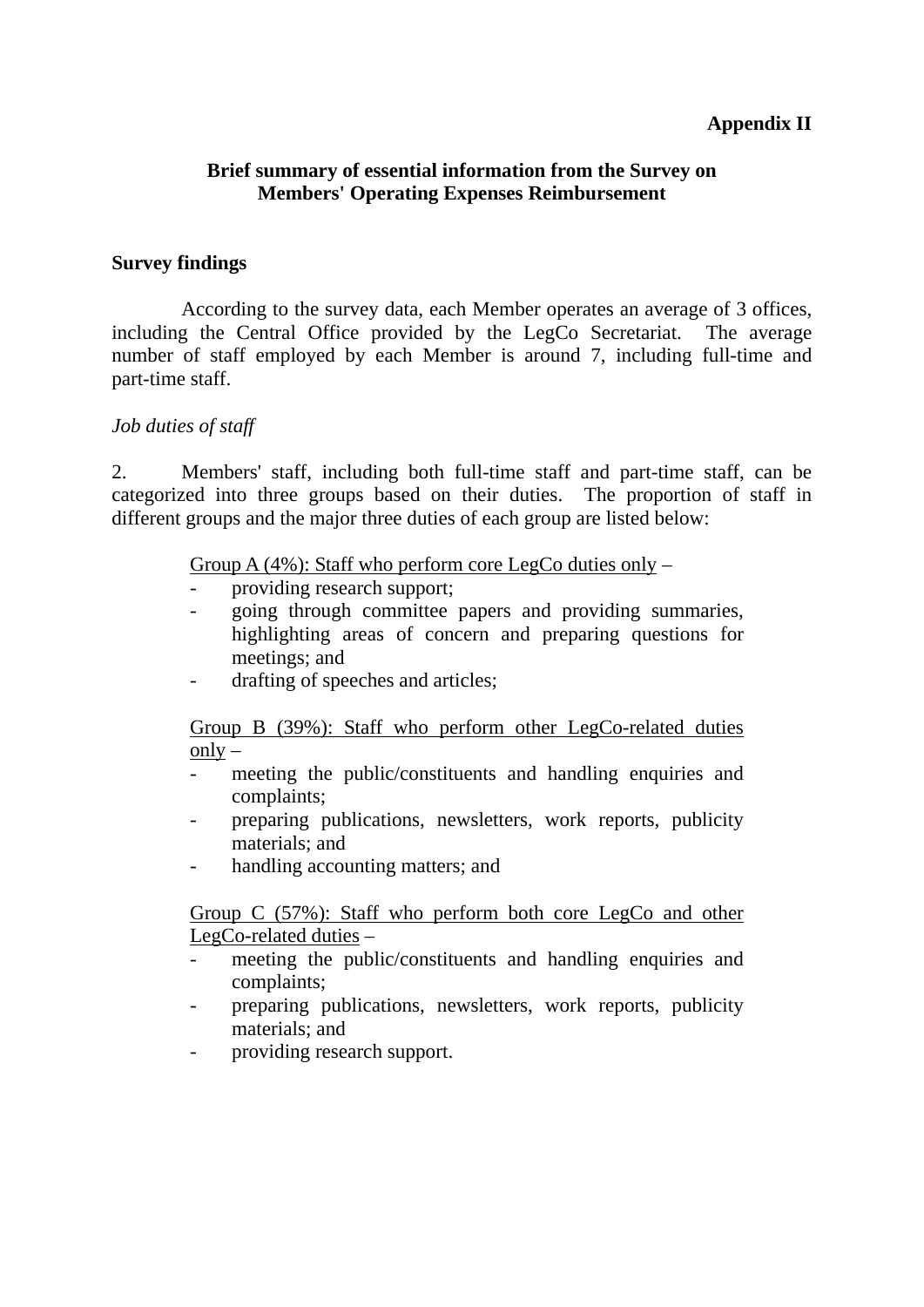No of staff employed by each Member Group A Group B Group C Total Full-time staff  $\begin{array}{|c|c|c|c|c|c|c|c|c|} \hline \end{array}$  0.3  $\begin{array}{|c|c|c|c|c|c|c|c|} \hline \end{array}$  3.7  $\begin{array}{|c|c|c|c|c|c|c|c|} \hline \end{array}$  6.3 Part-time staff [1000] - 0.6 1 0.4 1 1

3. The average number of full-time and part-time staff employed by each Member in the three groups is as follow:

#### *Qualifications of staff*

4. Compared to the other two groups of staff, the qualifications of staff members who handle other LegCo-related duties only (Group B) tend to be lower. Details of their qualifications are as follow<sup>8</sup>:

| <b>Qualifications</b> | Group A | Group B | Group C |
|-----------------------|---------|---------|---------|
| Primary or below      |         | 10%     |         |
| Secondary             |         | 55%     | $12\%$  |
| Tertiary or above     | 60%     | 36%     | 86%     |
| Professional          | 40%     |         | 1%      |

*Working experience of staff* 

5. Staff members who need to handle both core and other LegCo-related duties (Group C) have more relevant working experience than the other two groups of staff. The years of relevant working experience of the three groups are as follow:

| Years of relevant working experience | Group A | Group B | Group C |
|--------------------------------------|---------|---------|---------|
| Less than 1 year                     | 25%     | 24%     | 13%     |
| 1 year to less than 3 years          | 50%     | 21%     | 18%     |
| 3 years to less than 5 years         | 25%     | 10%     | 11%     |
| 5 years or above                     |         | 46%     | 59%     |

*Length of service in Members' office* 

1

6. The majority of staff members in all the three groups have been working in the current Members' office for less than three years.

| Length of service in Members' | Group A | Group B | Group C |
|-------------------------------|---------|---------|---------|
| office                        |         |         |         |
| Less than 3 years             | 60%     | 56%     | 59%     |
| 3 years to less than 5 years  | 20%     | 26%     | 16%     |
| 5 years or above              | 20%     | 7%      | 25%     |

<sup>8</sup> As a result of the rounding effect, the sum of the percentage ranges from 99% - 102% in all tables in this Appendix.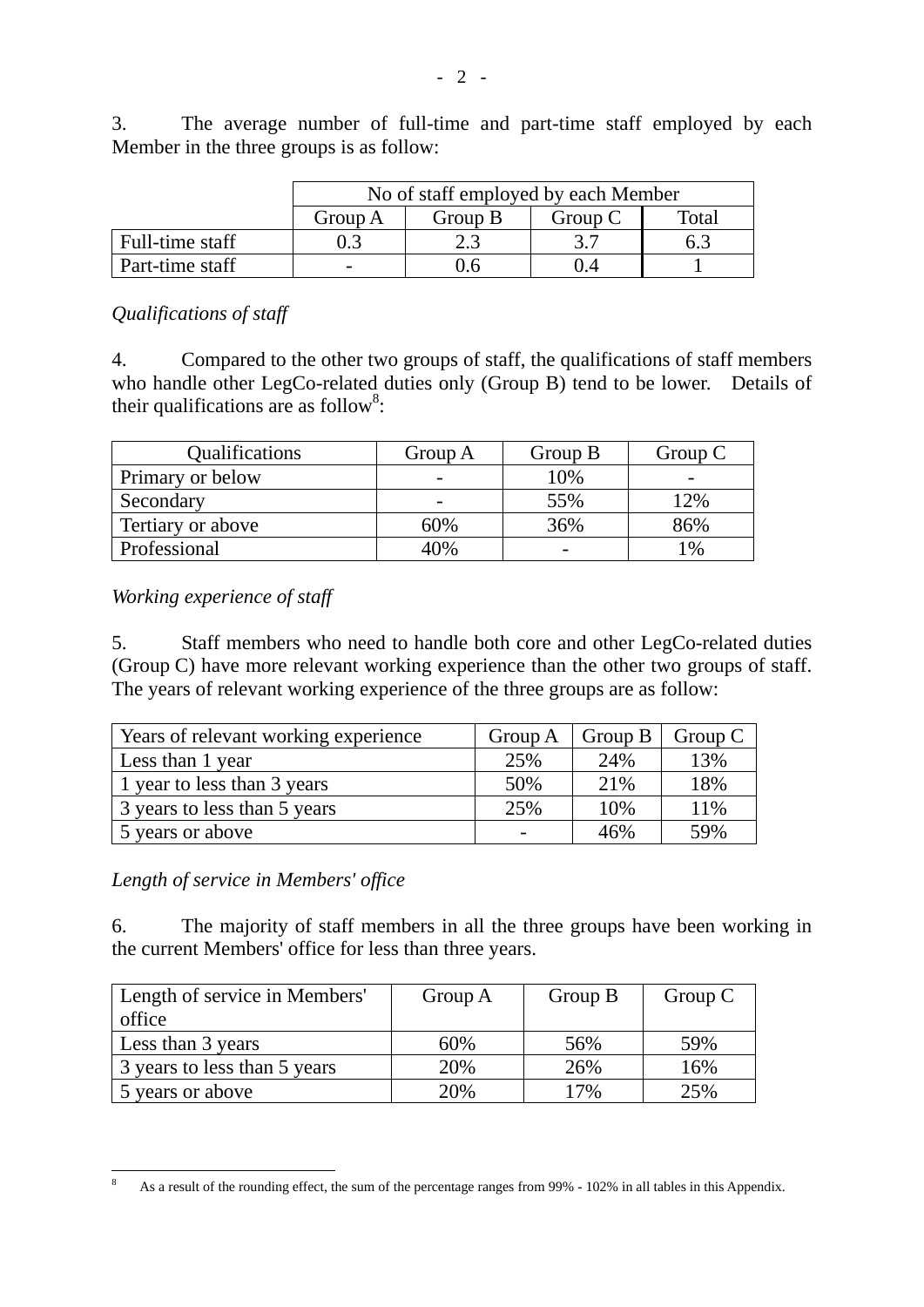#### *Salary levels of staff*

7. Full-time staff members who handle both core and other LegCo-related duties (Group C) have the highest salary level amongst the three groups. The ranges of salary and the average salaries of the three groups are as follow:

| Monthly salary         | Group A  | Group B | Group $C$ |
|------------------------|----------|---------|-----------|
| $$5,000 - $9,999$      |          | 62%     | 19%       |
| $$10,000 - $14,999$    | 60%      | 35%     | 30%       |
| $$15,000 - $19,999$    | 20%      |         | 25%       |
| \$20,000 or above      | 20%      | 3%      | 28%       |
| Average monthly salary | \$15,500 | \$9,662 | \$16,797  |

8. The hourly rate of part-time staff of Group C tends to be higher than the other two groups. Details as follow:

| Hourly rate   | Group A                  | Group B | Group $C$                |
|---------------|--------------------------|---------|--------------------------|
| $$40 - $49$   |                          | 50%     | 14%                      |
| $$50 - $59$   | -                        |         | 29%                      |
| $$60 - $69$   | $\overline{\phantom{0}}$ | 50%     | $\overline{\phantom{0}}$ |
| \$70 or above | -                        | -       | 57%                      |

#### *Fringe benefits*

9. On top of the basic salary, all staff members enjoy MPF benefit and more than half of the staff members enjoy medical allowance. A small proportion of staff have dental, education and double-pay benefits.

| <b>Benefits</b> | Group A | Group B                  | Group C |
|-----------------|---------|--------------------------|---------|
| <b>MPF</b>      | 100%    | 100%                     | 100%    |
| Medical         | 60%     | 62%                      | 80%     |
| Dental          | 40%     | 19%                      | 20%     |
| Education       | -       | 14%                      | 17%     |
| Double-pay      | -       | $\overline{\phantom{0}}$ | 7%      |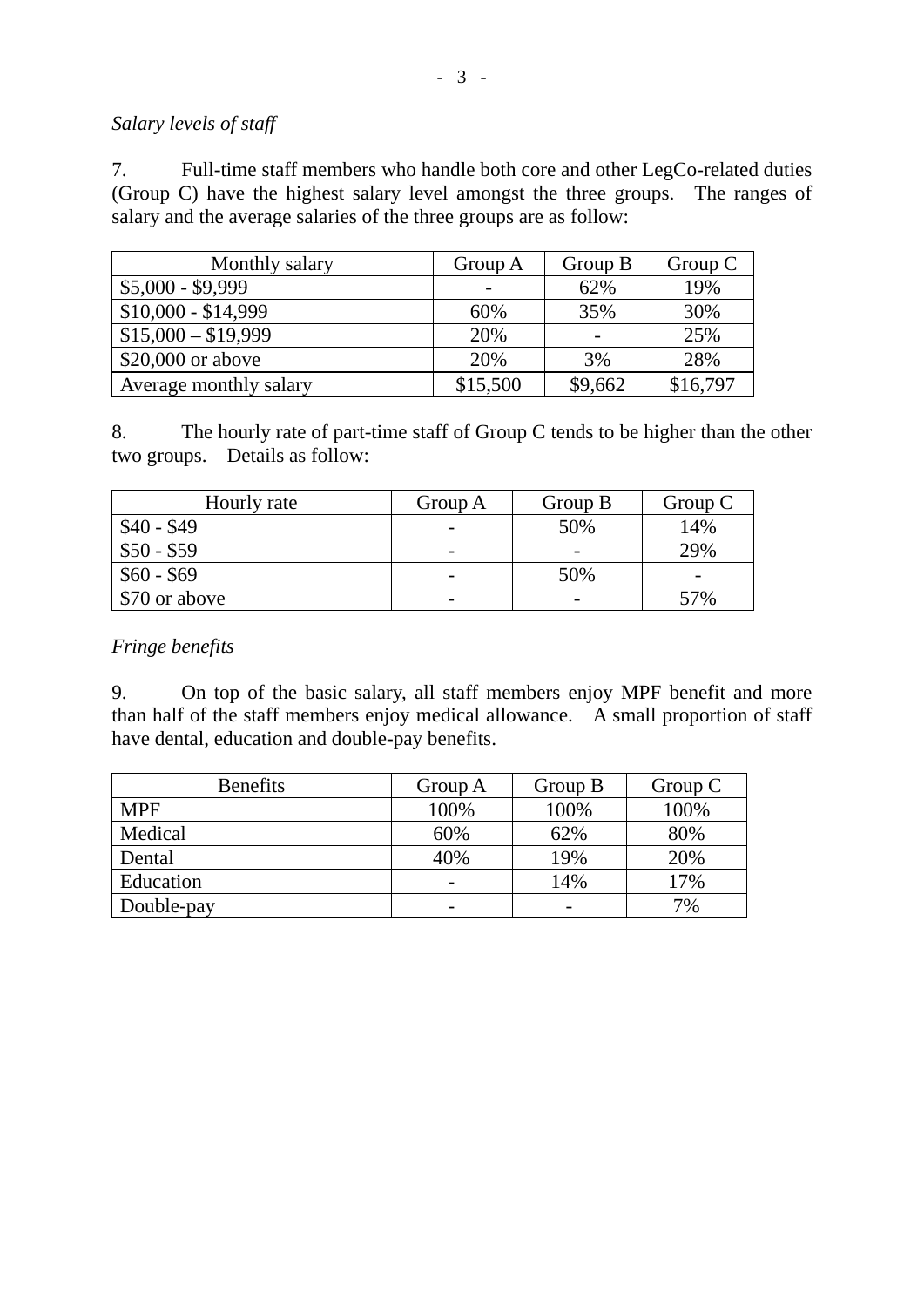#### Members' aspirations for a team of good quality staff

10. To effectively support their work, Members have expressed the view that they would like to have an average of 9.4 staff members to assist them in carrying out the work of the Council. In addition, Members expect to employ mainly full-time staff with relevant qualifications to support their work. The following tables illustrate the distribution of full-time and part-time staff in the three groups and their qualification requirements according to Members' aspirations:

|                 | No of staff required by Members |                |         |              |
|-----------------|---------------------------------|----------------|---------|--------------|
|                 | <b>Group A</b>                  | <b>Group B</b> | Group C | <b>Total</b> |
| Full-time staff |                                 |                |         | 9.0          |
| Part-time staff |                                 |                |         | 0.4          |

|              | <b>Qualifications required by Members</b> |                |         |
|--------------|-------------------------------------------|----------------|---------|
|              | <b>Group A</b>                            | <b>Group B</b> | Group C |
| Secondary    |                                           | 12%            | 4%      |
| Tertiary     | 73%                                       | 55%            | 82%     |
| Professional | 7%                                        | 4%             | 3%      |

11. In addition to inadequate manpower, the turnover rate of Members' staff is high. Over 60% of Members claim that their staff turnover rate is over 25%. The average turnover rate of full-time staff is 34%. The majority of Members encounter difficulties in recruiting and retaining staff to support their core LegCo work and district business. Over half of Members think that a lack of career prospect (92%), low salary level (75%), irregular/long working hours (74%) and inadequate fringe benefits (66%) contribute to their difficulties in recruiting and retaining staff.

12. On the other hand, 62% of Members' staff are dissatisfied with their level of salary. 74% of staff tend to disagree that their current remuneration package is attractive enough for them to stay in the same Members' office for the whole term.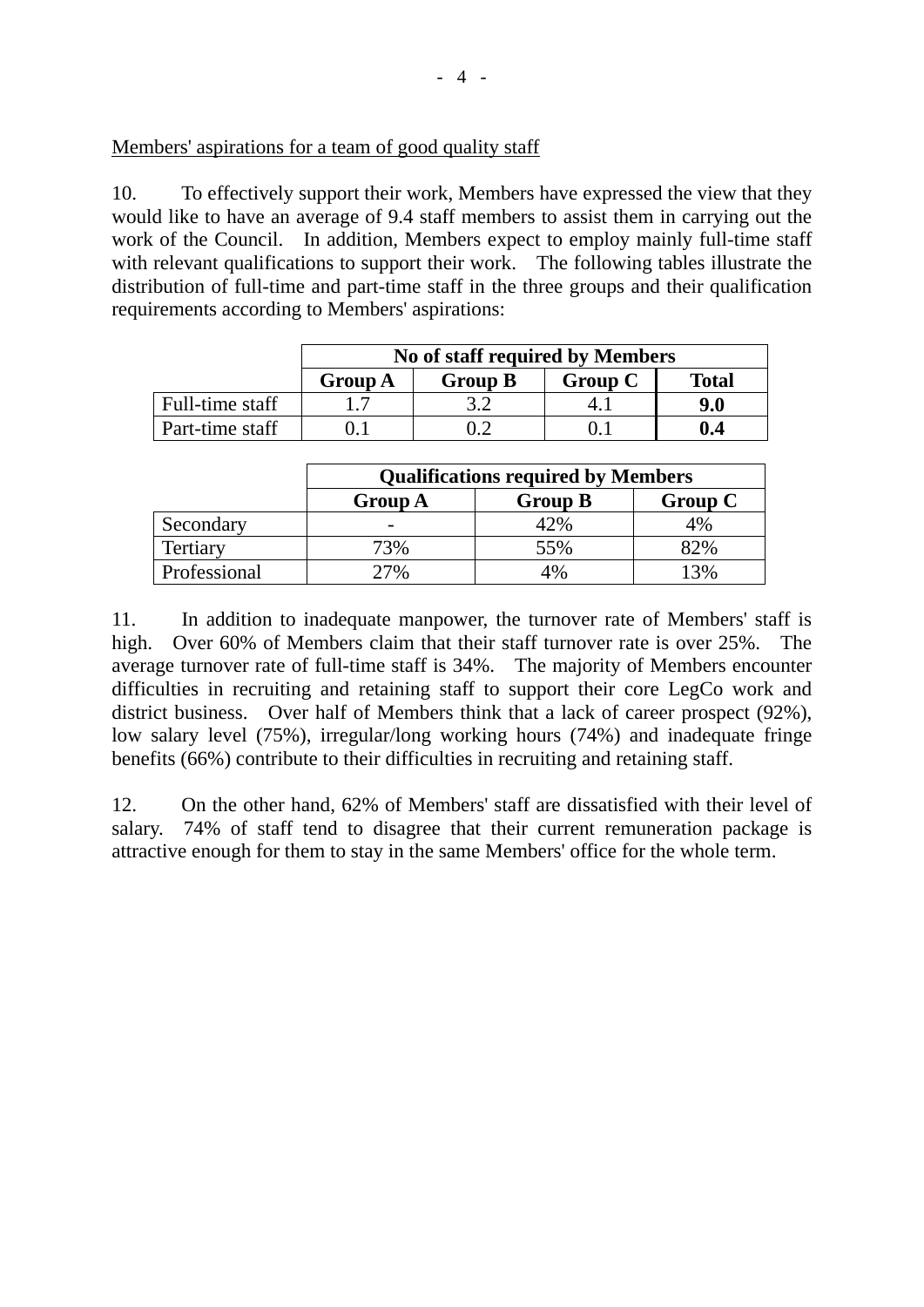# 立法會議員酬金及工作開支償還款額 小組委員會

# 有關議員工作開支償還款額的調查

研究結果及數據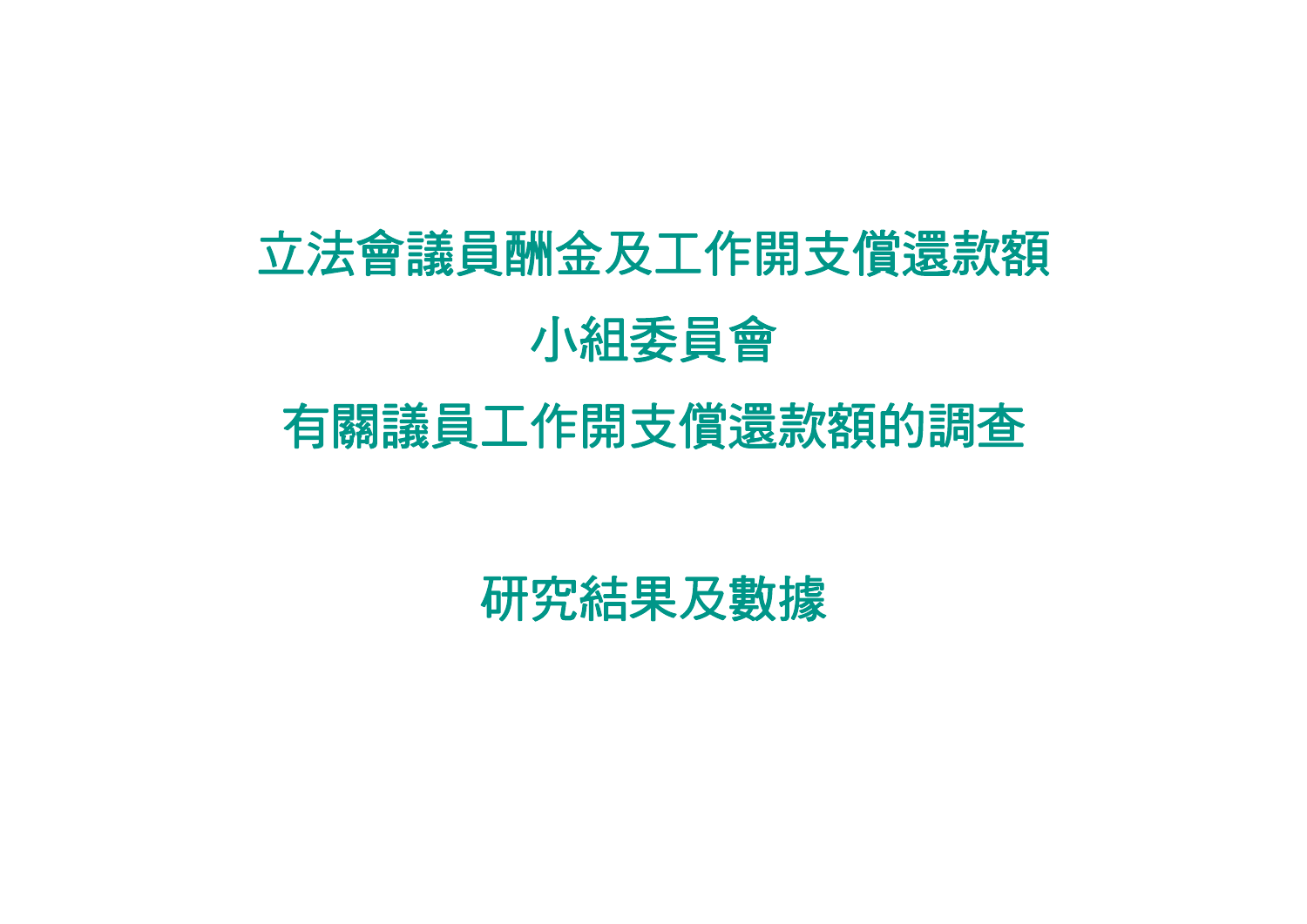研究樣本

這次研究共發出25份問卷供議員作答,問卷的乙部附錄由議員所 聘用的每位職員作答。其他有興趣的議員亦歡迎參與,最後共有 16位議員回覆問卷,回覆率為64%。另外有116位職員回覆問卷。

| 發出問卷數目 | $25$ 份 |
|--------|--------|
| 回覆問卷數目 | $16$ 分 |
| 回覆率    | 64%    |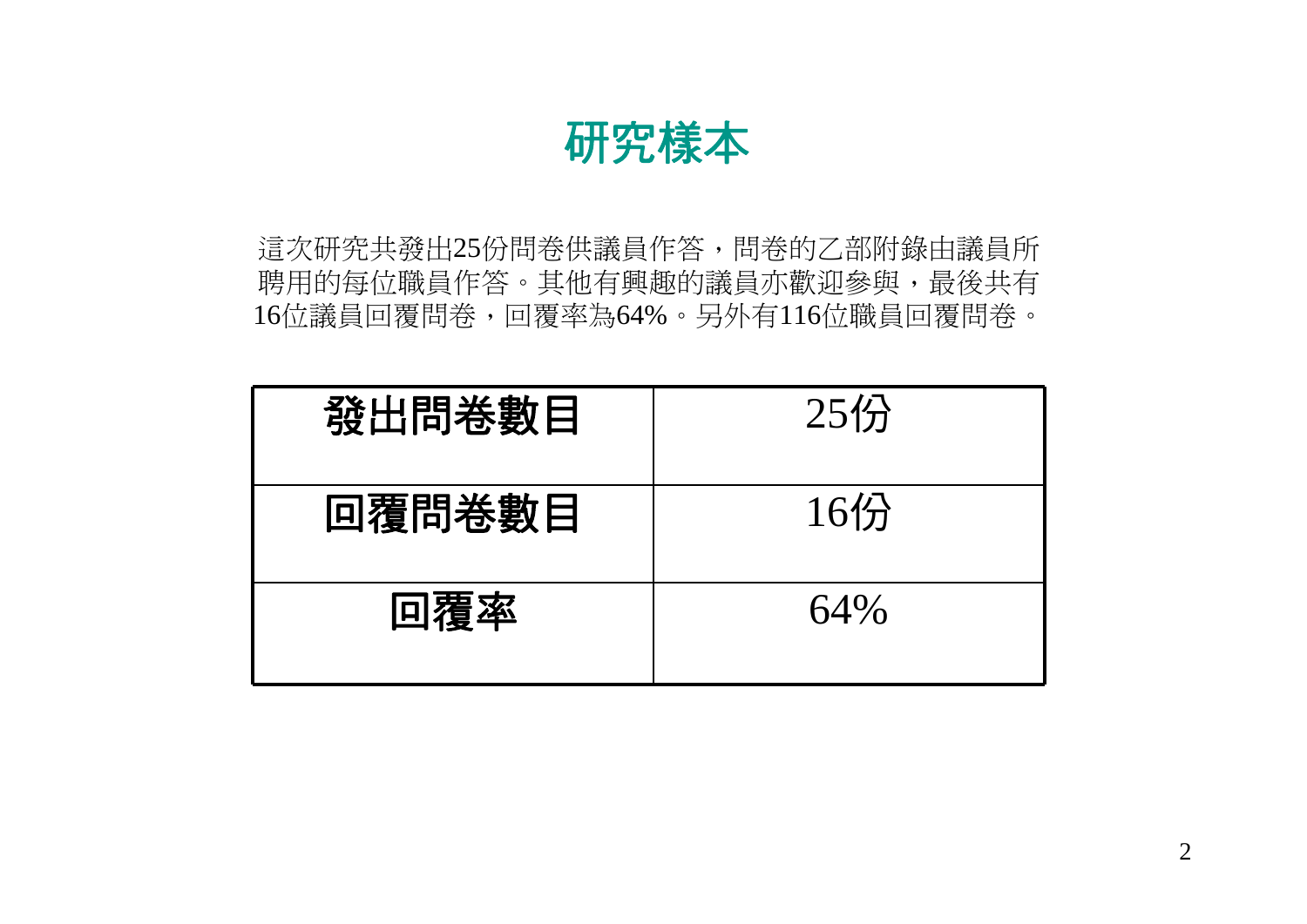### 項目 こうしょう うちのう 百數

- **I.**議員營運辦事處的數目和面積、職員人數及議員用 **4 – 12** 於立法會工作的時間
- **II.**議員所聘用職員的資歷、工作年資、類型、薪酬、 **13 – 41** 福利及工作種類
- **III.**議員對所聘用職員的人數及素質的意見 **42 – 44**
- **IV.**職員流失率及議員對招聘及挽留職員的意見 **45 – 50**
- **V.**職員留在議員辦事處工作的原因及 **51 - 57** 他們對現職的看法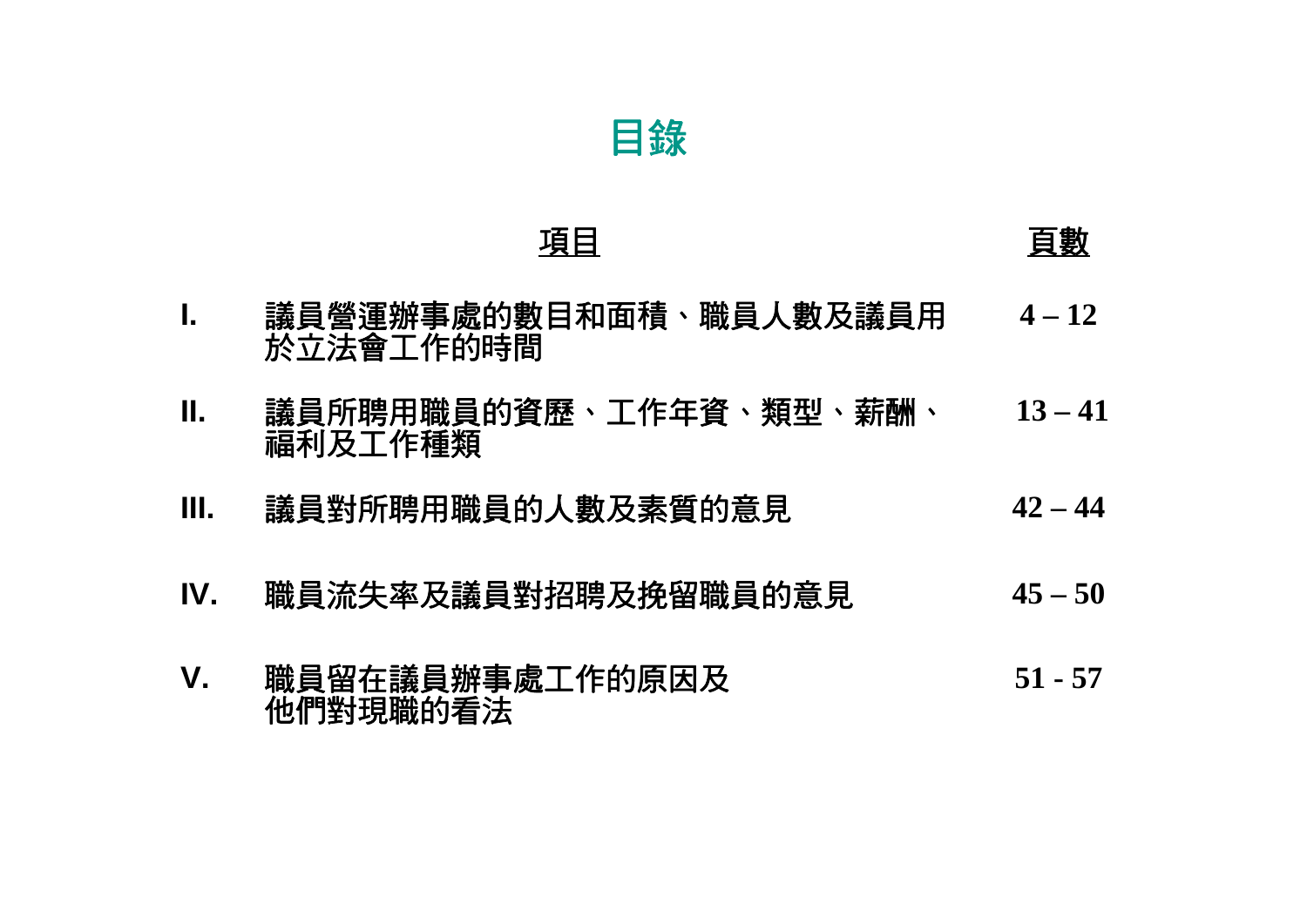### **I.** 議員營運辦事處的數目和面積、 職員人數及議員用於立法會工作 的時間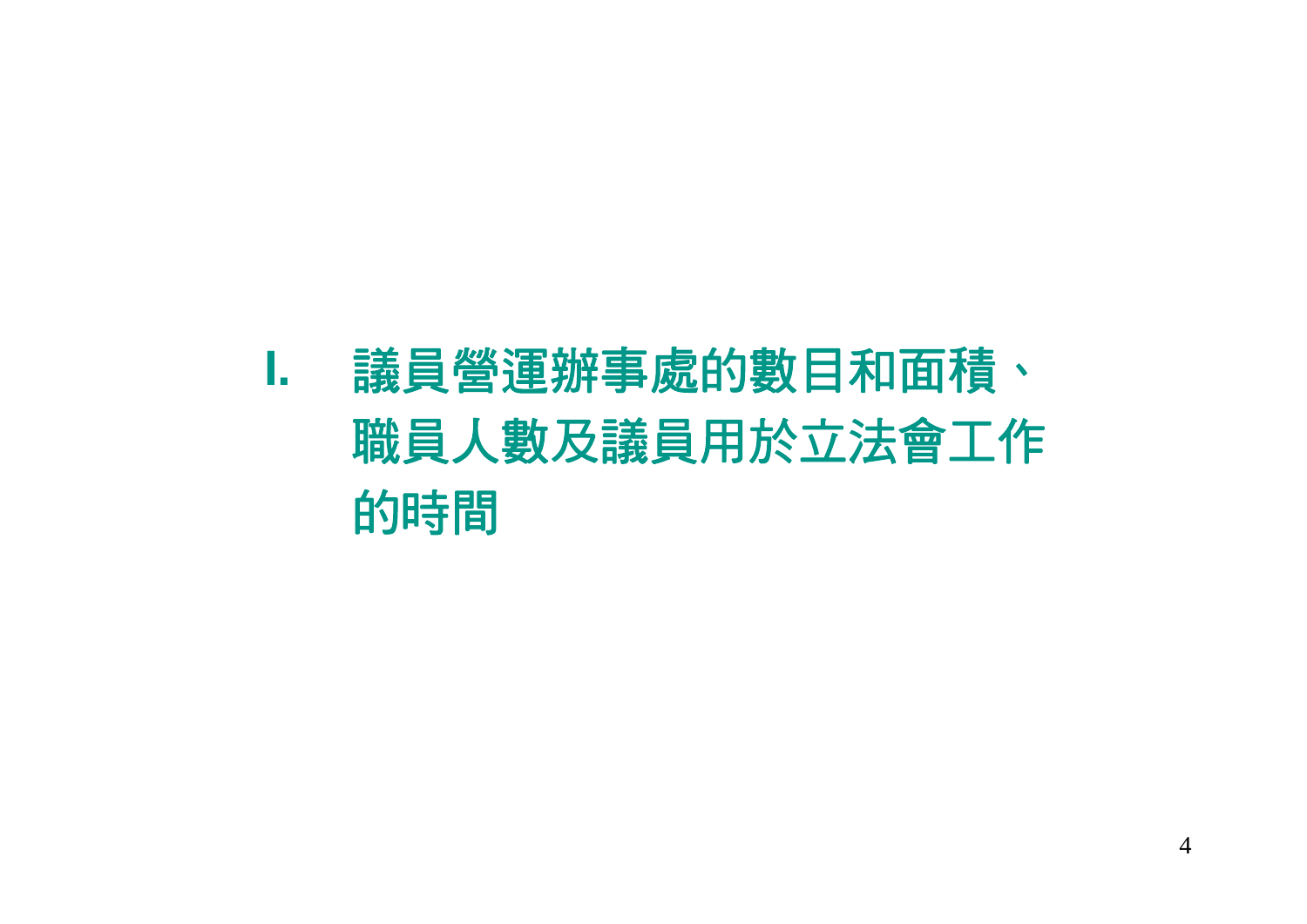### **1A.** 議員現時營運辦事處的數目

每位議員平均營運3個辦事處。

| 辦事處的數目<br>(包括中央及地區辦事處) | 議員(%) |
|------------------------|-------|
| 1個                     | 13%   |
| $2 - 3$ 個              | 56%   |
| $4 - 5$ 個              | 31%   |
| 每位議員平均營運<br>辦事處的數目     | 3個    |

基數*:* 所有回覆第*14*題的議員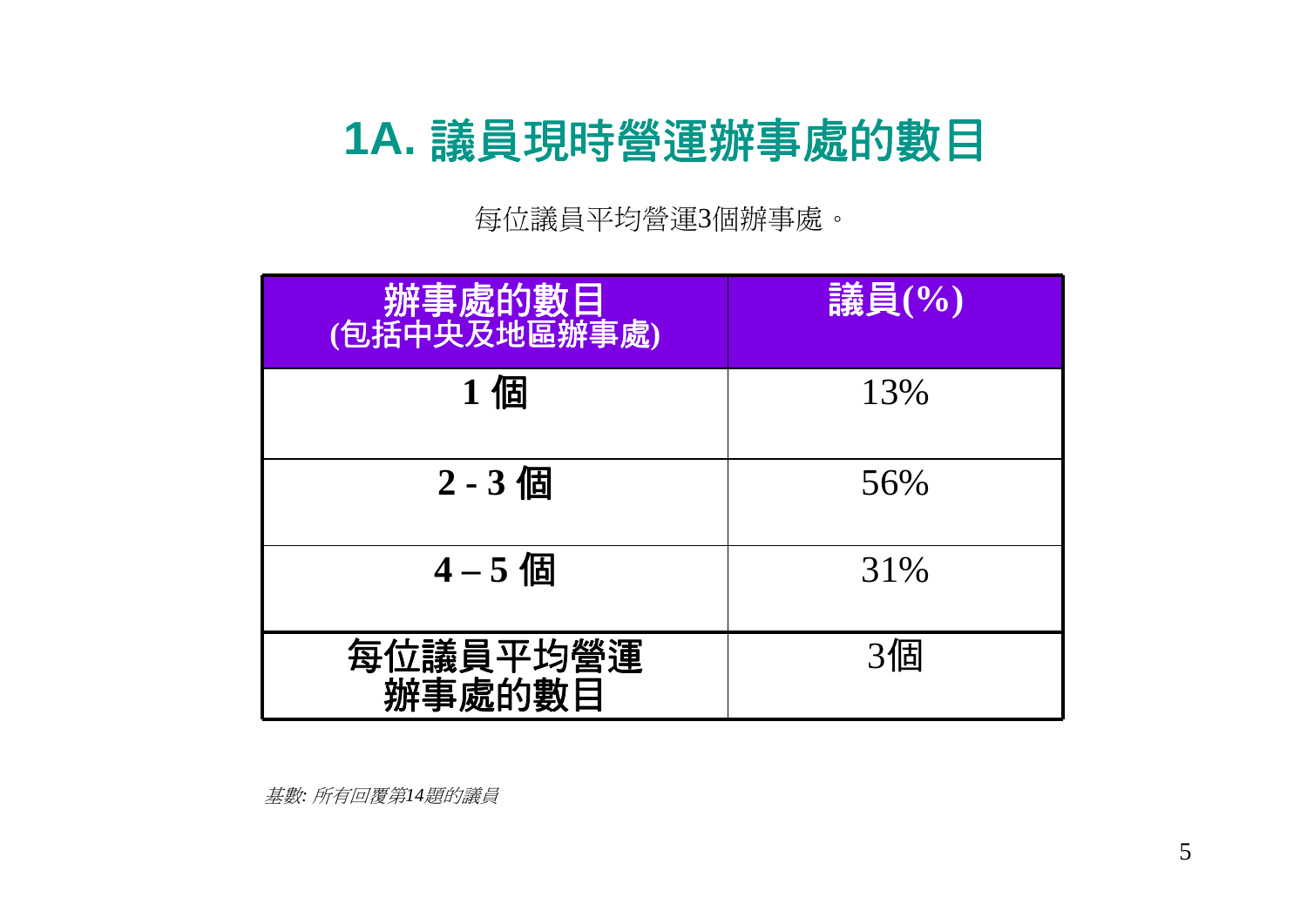### **1B.** 議員現時營運辦事處的數目 以功能界別**/**地方選區議員作比較

地方選區議員較功能界別議員設有更多辦事處。

| 議員營運辦事處的<br>數目<br>(包括中央及地區辦事處) | 功能界別議員<br>(9/0) | 地方選區議員<br>(9/0) |
|--------------------------------|-----------------|-----------------|
| 1個                             | 14%             | 11\%            |
| 2-3個                           | 86%             | 33%             |
| $4 - 5$ 個                      | $0\%$           | 56%             |
| 每位議員平均營運<br>辦事處的數目             | $2$ 個           | 4個              |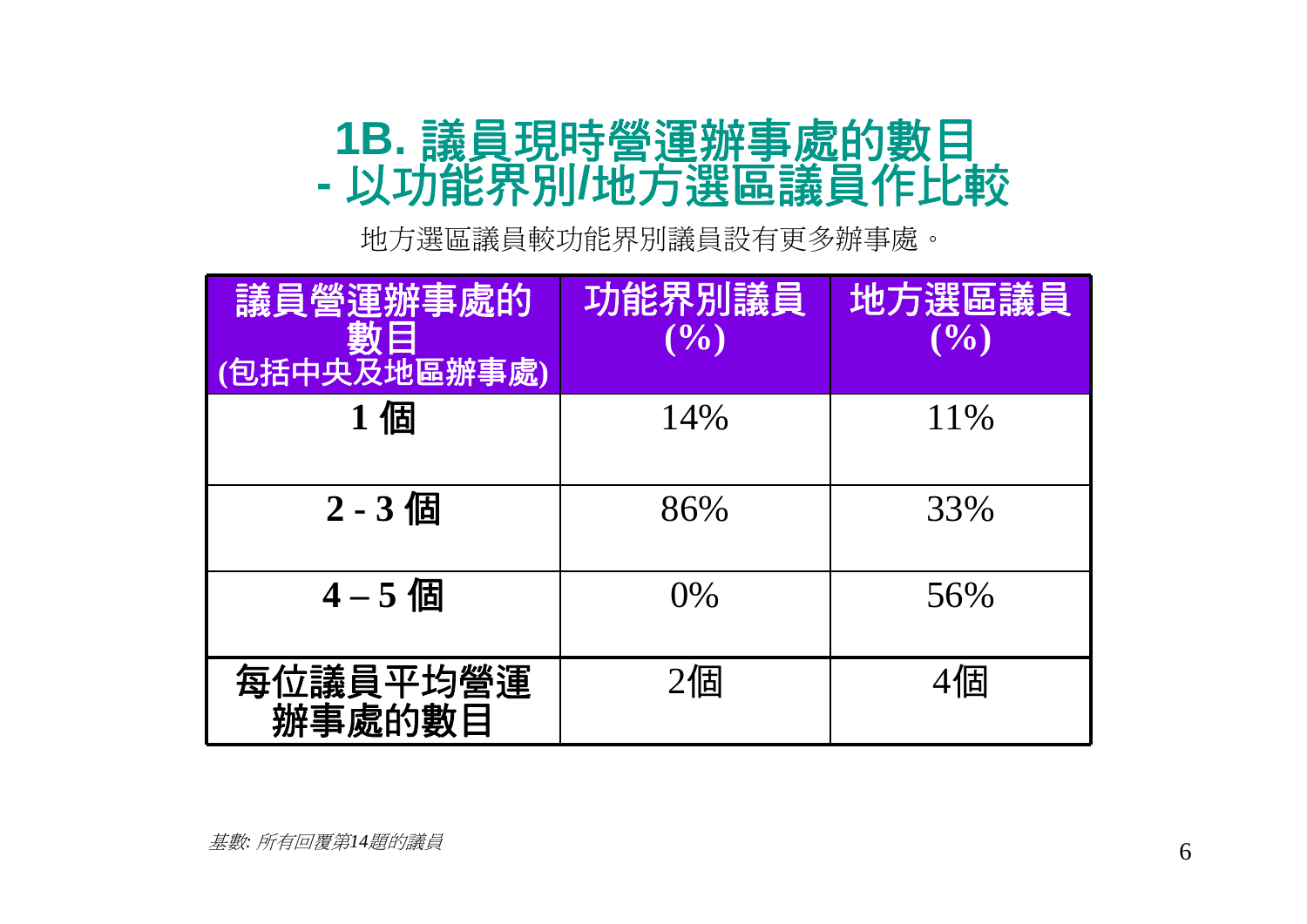### **2.** 職員現時於辦事處所佔面積

有3成的中央辦事處及接近3成的地區辦事處,其所容納的職員每位平均 所佔面積為4.3平方米或以下,即小於文書主任4.4平方米的標準面積。

| 每位職員於辦事處 中央辦事處 (%) 地區辦事處(%)<br>平均所佔的面積 |     |      |
|----------------------------------------|-----|------|
| ≤4.3平方米                                | 33% | 28%  |
| ≥4.4平方米                                | 67% | 72%) |

- 基數*:* 所有回覆第*14*題及有營運辦事處*(*有職員長期駐守的辦事處*)*的議員
- 註*(1):* 每位職員於辦事處平均所佔的面積的計算方法*:* 辦事處面積減去議員所佔的面積*(*議員所佔面積會因應 辦事處數目攤分*)*,檔案,一般儲存和電腦設備面積*(*每人*2.7*平方米*)*和一般辦事處傢俬及設備的面積 *(6-25*位的辦事處為*7*平方米*)*,再除於該辦事處工作的人數。
- 註*(2):* 為超過一位議員共同聘用的職員,在以上的題目裏,會視為一位職員計算,詳情請參閱 *p.58* 註*(6)*。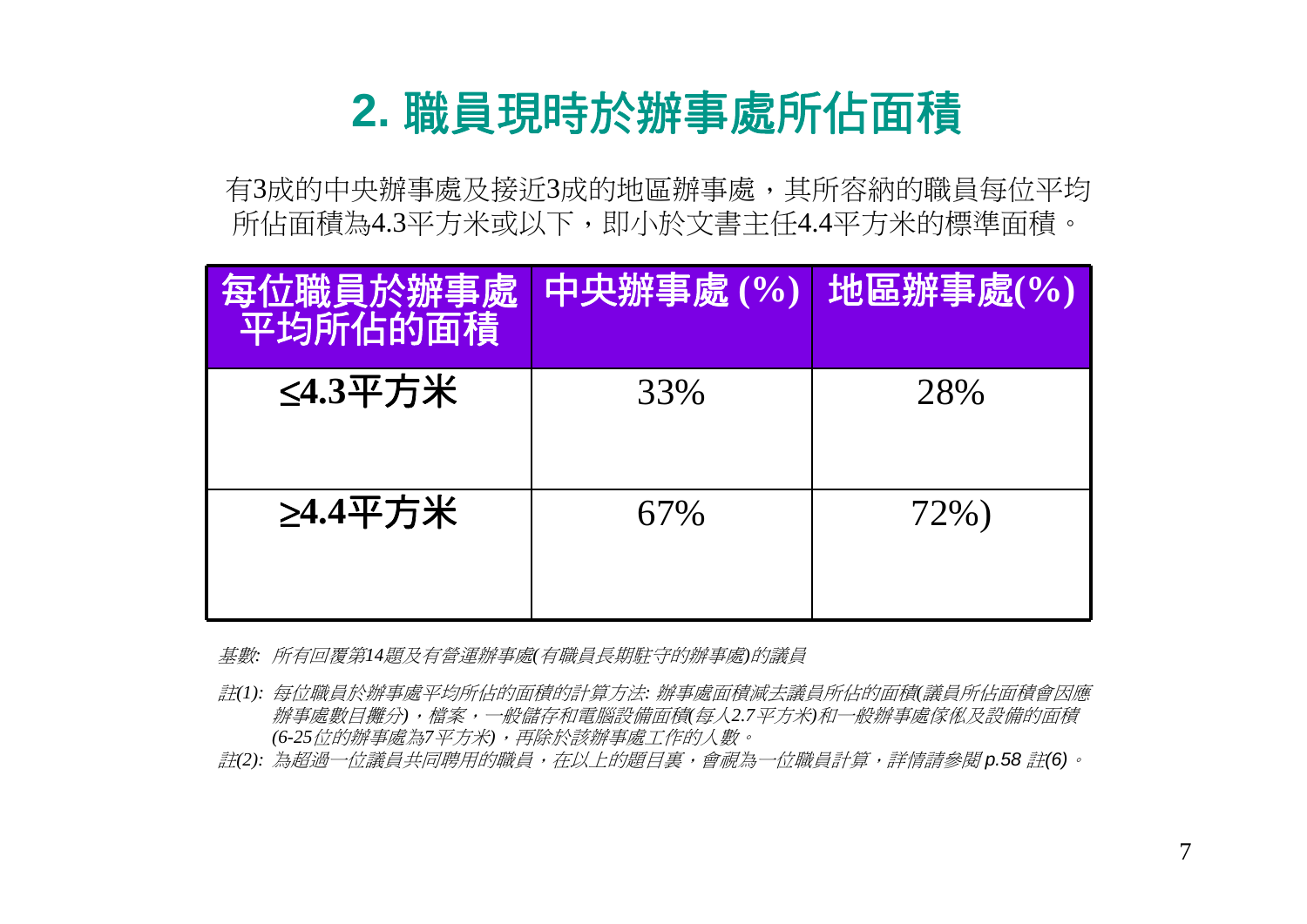### **3.** 議員現時及期望所聘用的職員人數

每位議員現時平均聘用7.3位職員。相比現時實際聘用的職員人數,議員 均期望聘用更多職員,平均每位議員期望聘用9.4位職員。

| 議員所聘用<br>職員人數     | 議員(%)<br>(實際情況) | 議員(%)<br>(議員的期望) |
|-------------------|-----------------|------------------|
| $1-5\lambda$      | 38%             | 31%              |
| 6至10人             | 38%             | 19%              |
| 11 人或以上           | 25%             | 50%              |
| 每位議員平均聘用<br>職員的人數 | 7.3位            | $9.4$ 位          |

基數*:* 所有回覆第*10*和*13*題的議員

註*:* 在計算議員實際聘用的職員人數時,共同聘用的職員人數已按比例攤分,詳情請參閱 *p.58* 註*(6)*。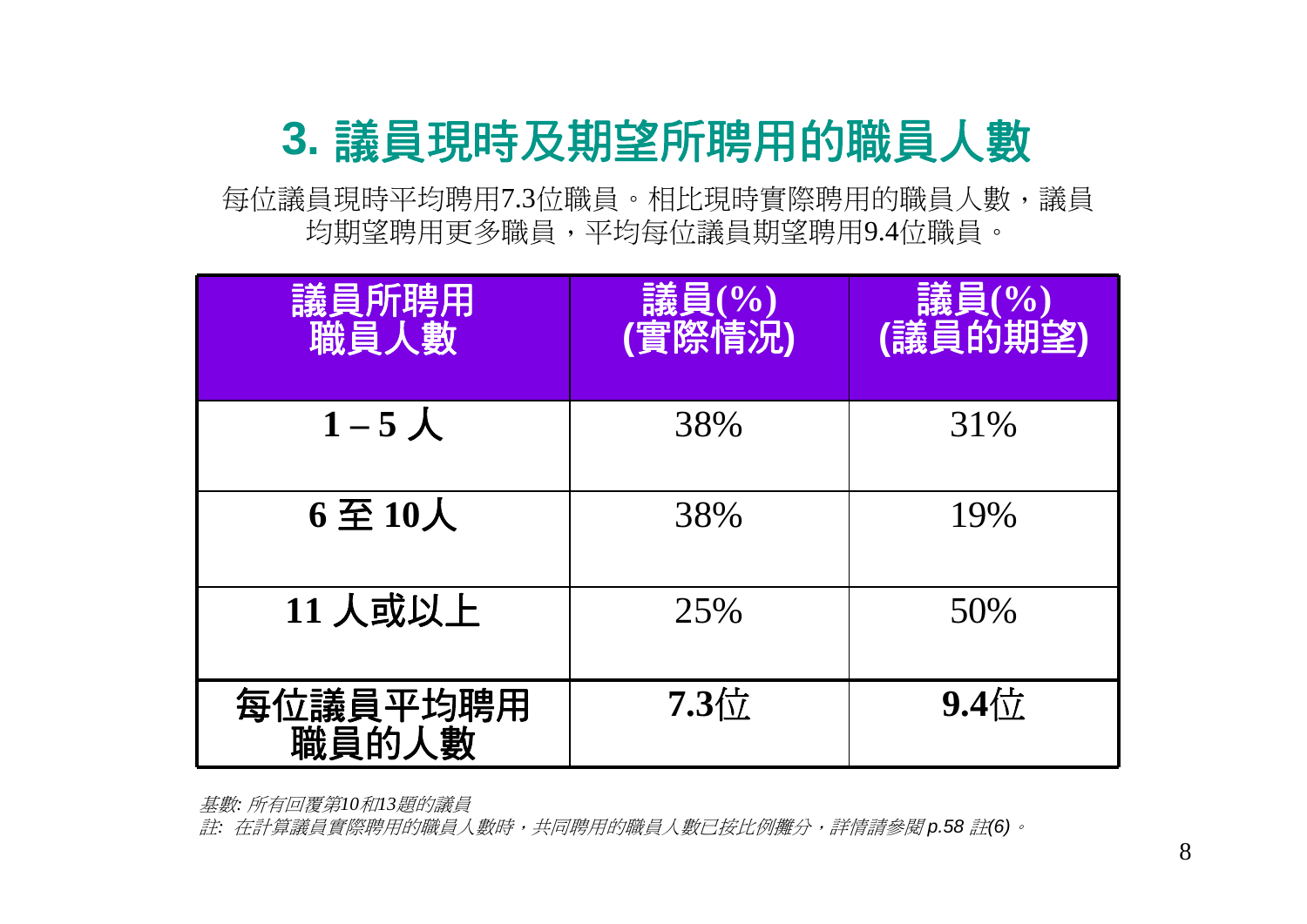# **4A.** 功能界別議員現時及期望所聘用的職員人數

功能界別議員期望聘用的職員人數與現時相比,有輕微增加。

| 議員所聘用<br>職員人數                                            | 功能界別議員<br>$\sqrt{0}$<br>(實際情況) | 功能界別議員<br>0%<br>(議員的期望) |
|----------------------------------------------------------|--------------------------------|-------------------------|
| $1-5\lambda$                                             | 86%                            | 71%                     |
| $6 \underline{\mathfrak{D}} 10 \underline{\mathfrak{L}}$ | 14%                            | 29%                     |
| $11$ 人或以上                                                | $0\%$                          | $0\%$                   |
| 每位議員平均聘用<br>職員的人數                                        | $4\frac{1}{1}$                 | $4.6\frac{1}{11}$       |

基數*:* 所有回覆第*1,10*和*13*題的議員

註*:* 在計算議員實際聘用的職員人數時,共同聘用的職員人數已按比例攤分,詳情請參閱 *p.58* 註*(6)*。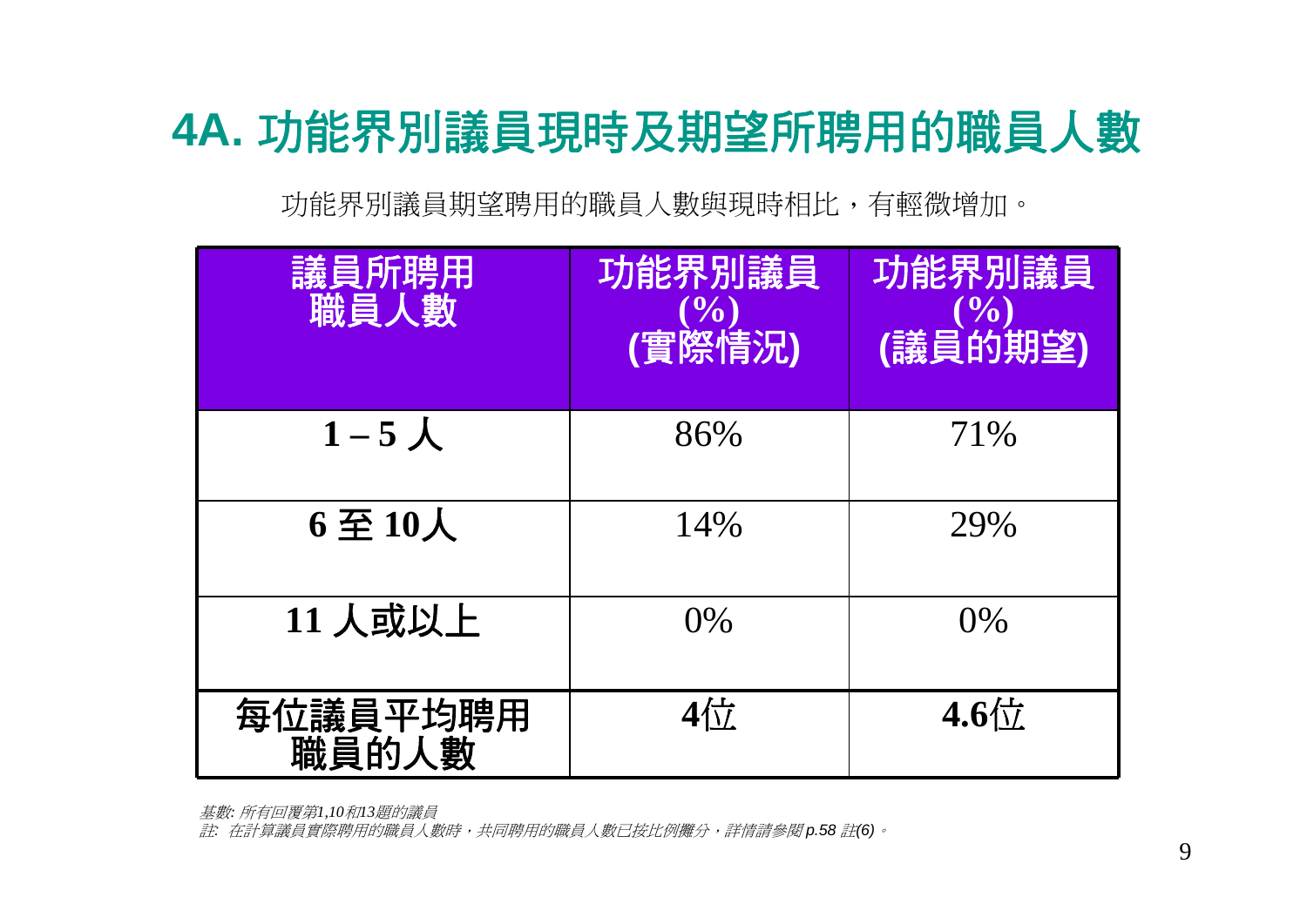### **4B.** 地方選區議員現時及期望所聘用的職員人數

相比功能界別議員,地方選區議員現時和期望聘用的職員人數較多,而期 望增加的幅度亦較大。

| 議員所聘用<br>職員人數                     | 地方選區<br>議員(%)<br>(實際情況) | 地方選區<br>議員(%) |
|-----------------------------------|-------------------------|---------------|
| $1-5$ 人                           | $0\%$                   | $0\%$         |
| $6 \underline{\mathfrak{D}} 10$ 人 | 56%                     | 11\%          |
| $11 \overline{\lambda}$ 或以上       | 44%                     | 89%           |
| 每位議員平均聘用<br>職員的人數                 | $9.9$ 位                 | $13.1$ 位      |

基數*:* 所有回覆第*1,10*和*13*題的議員

註*:* 在計算議員實際聘用的職員人數時,共同聘用的職員人數已按比例攤分,詳情請參閱 *p.58* 註*(6)*。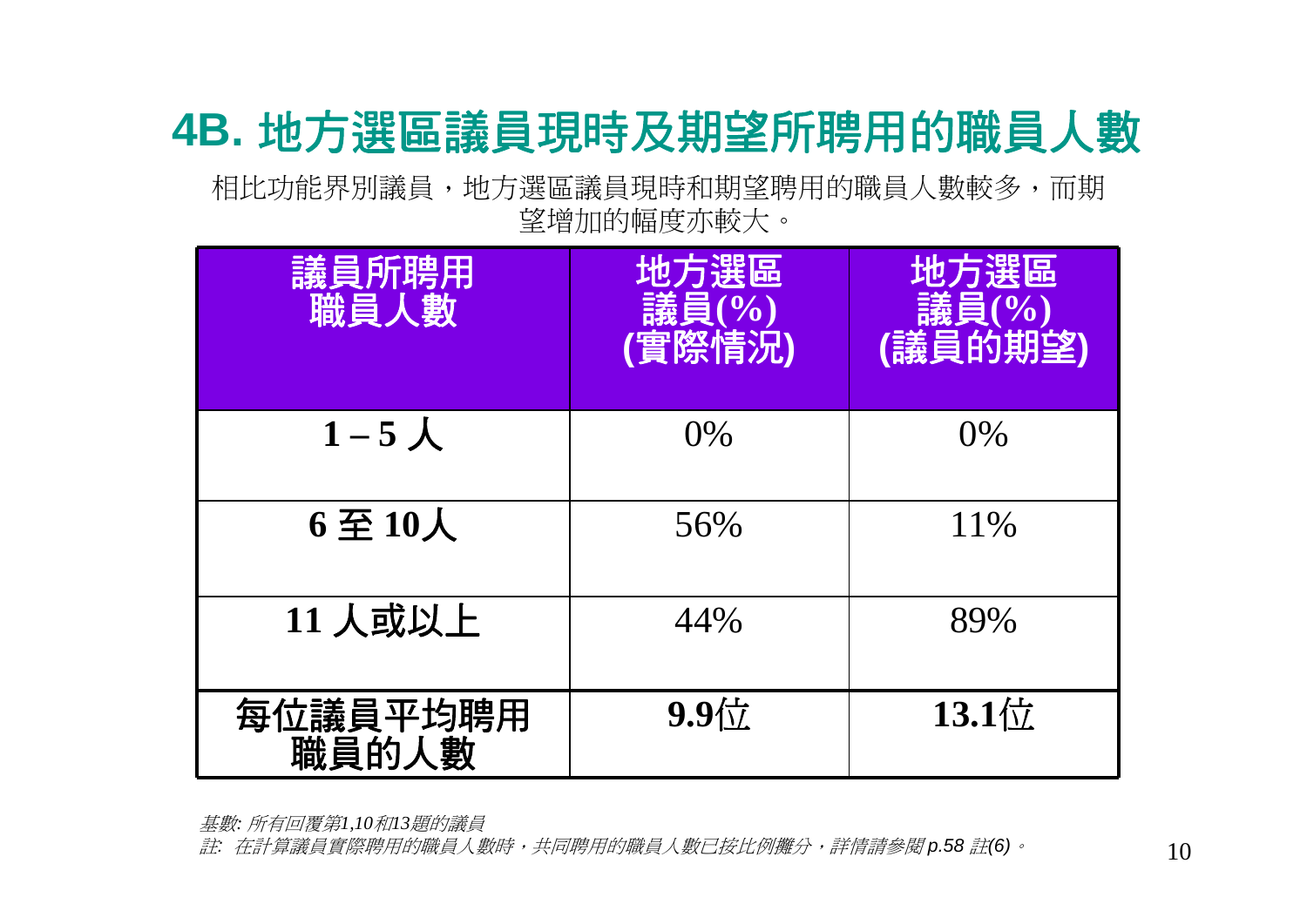### **5A.** 議員現時聘用職員的開支佔工作開支償還款額的比例

議員聘用職員的開支大,其支出佔工作開支償還款額超過一半,有6成議 員用於聘用職員的支出佔工作開支償還款額超過80%。

| 聘用職員開支佔工作開支<br>償還款額的比例  | 議員(%) |
|-------------------------|-------|
| 50至59%                  | 13%   |
| $60\overline{\le}79\%$  | 25%   |
| 80至89%                  | 50%   |
| $90\overline{\pm}100\%$ | 6%    |
| 超過100%                  | 6%    |

基數*:* 所有回覆第*15*題的議員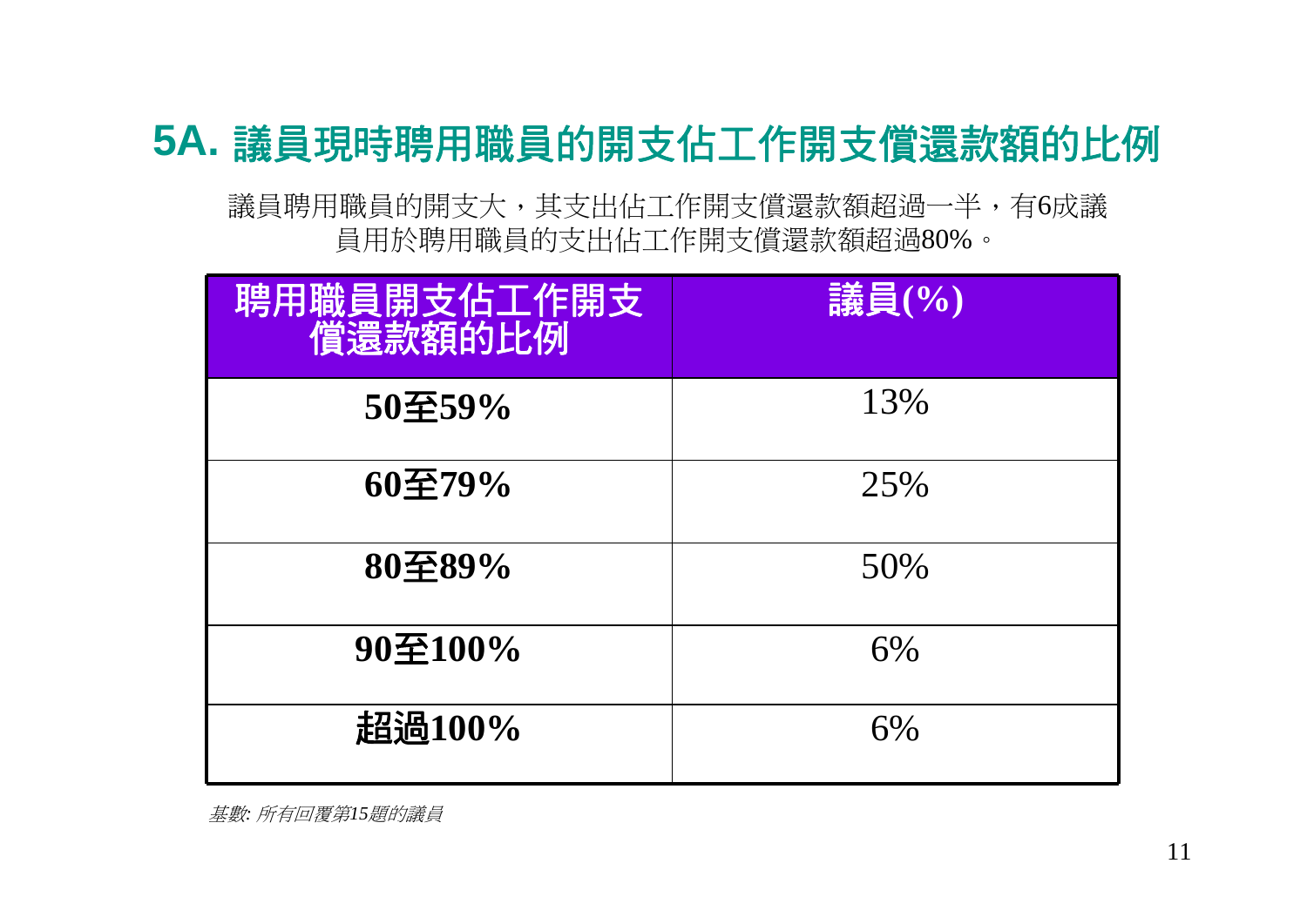### **5B.** 議員現時聘用職員的開支佔工作開支償還款額的比例 **-**以功能界別**/**地方選區議員作比較

地方選區議員用於聘用職員的開支,較功能界別議員為高。

| 聘用職員開支佔<br>工作開支償還款<br>額的比例 | 功能界別議員<br>(9/0) | 地方選區議員<br>(9/0) |
|----------------------------|-----------------|-----------------|
| 50至59%                     | 29%             | $0\%$           |
| 60至79%                     | 29%             | 22%             |
| 80至89%                     | 43%             | 56%             |
| $90\overline{\pm}100\%$    | $0\%$           | 11\%            |
| 超過100%                     | $0\%$           | 11%             |

基數*:* 所有回覆第*1*和*15*題的議員

註*:* 為超過一位議員共同聘用的職員,在以上的題目裏,會視為一位職員計算,詳情請參閱 *p.58* 註*(6)*。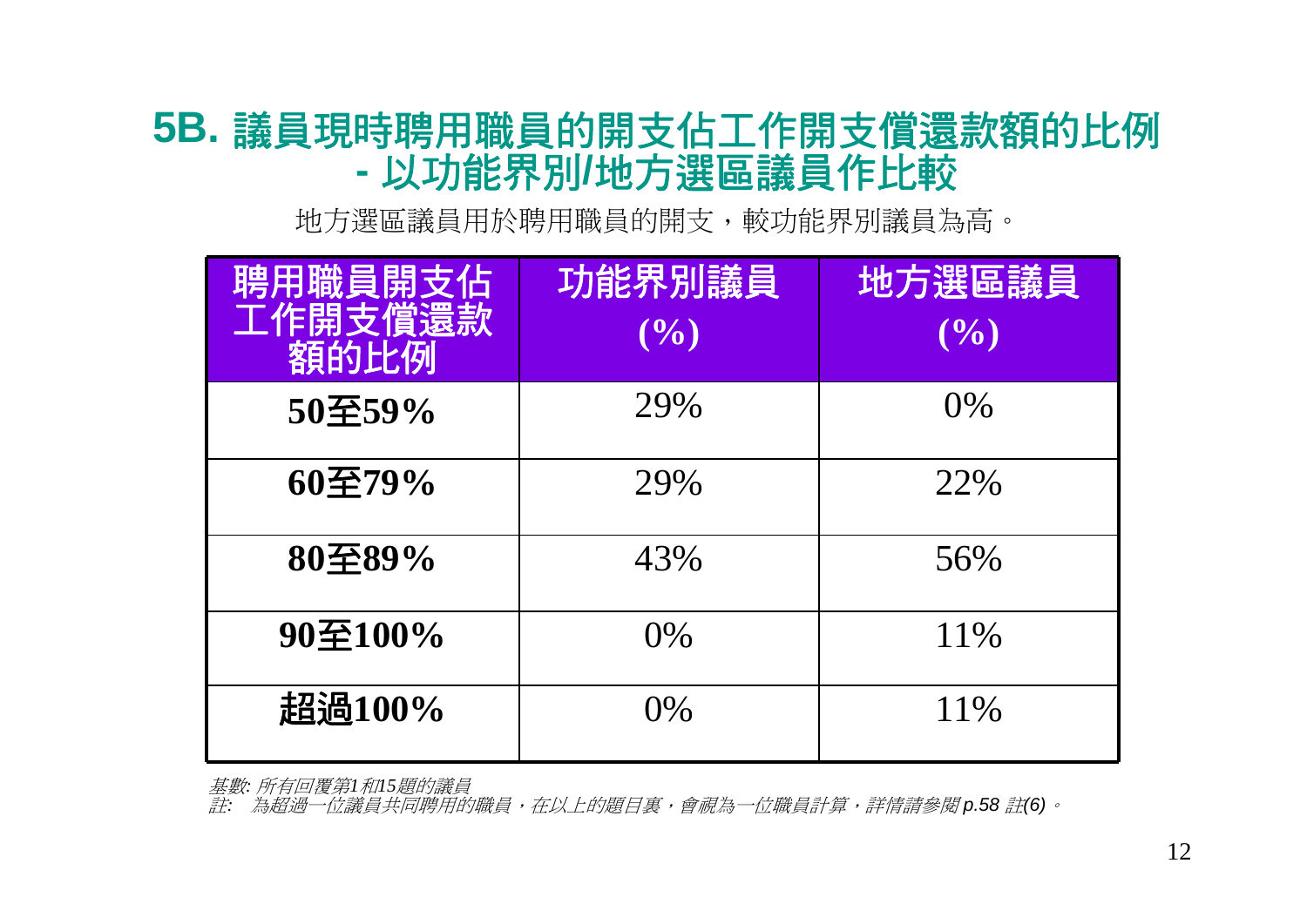### **II.** 議員所聘用職員的資歷、工作年資、 類型、薪酬、福利及工作種類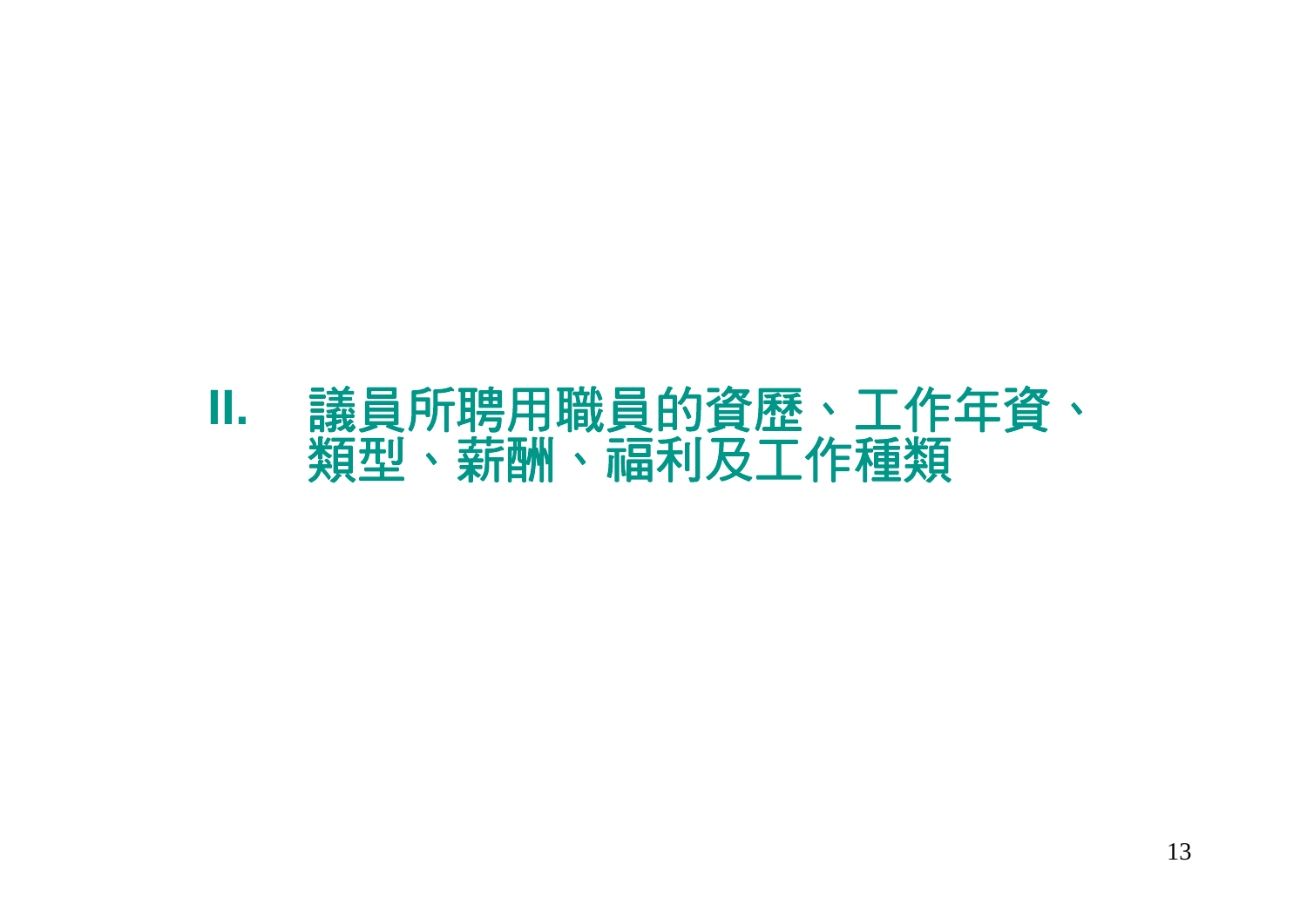# **6A.** 議員現時所聘用職員所持的資歷

大部份議員所聘用的職員均持大專或專業資歷。

| 資歷    | 全職職員(%) | 兼職職員(%) |
|-------|---------|---------|
| 小學或以下 | 2%      | 13%     |
| 中學    | 26%     | 31%     |
| 大專或以上 | 70%     | 50%     |
| 專業    | 2%      | 6%      |

基數*:* 所有回覆第*13*題的議員現時所聘用的職員

註*:* 為超過一位議員共同聘用的職員,在以上的題目裏,會視為一位職員計算,詳情請參閱 *p.58* 註*(6)*。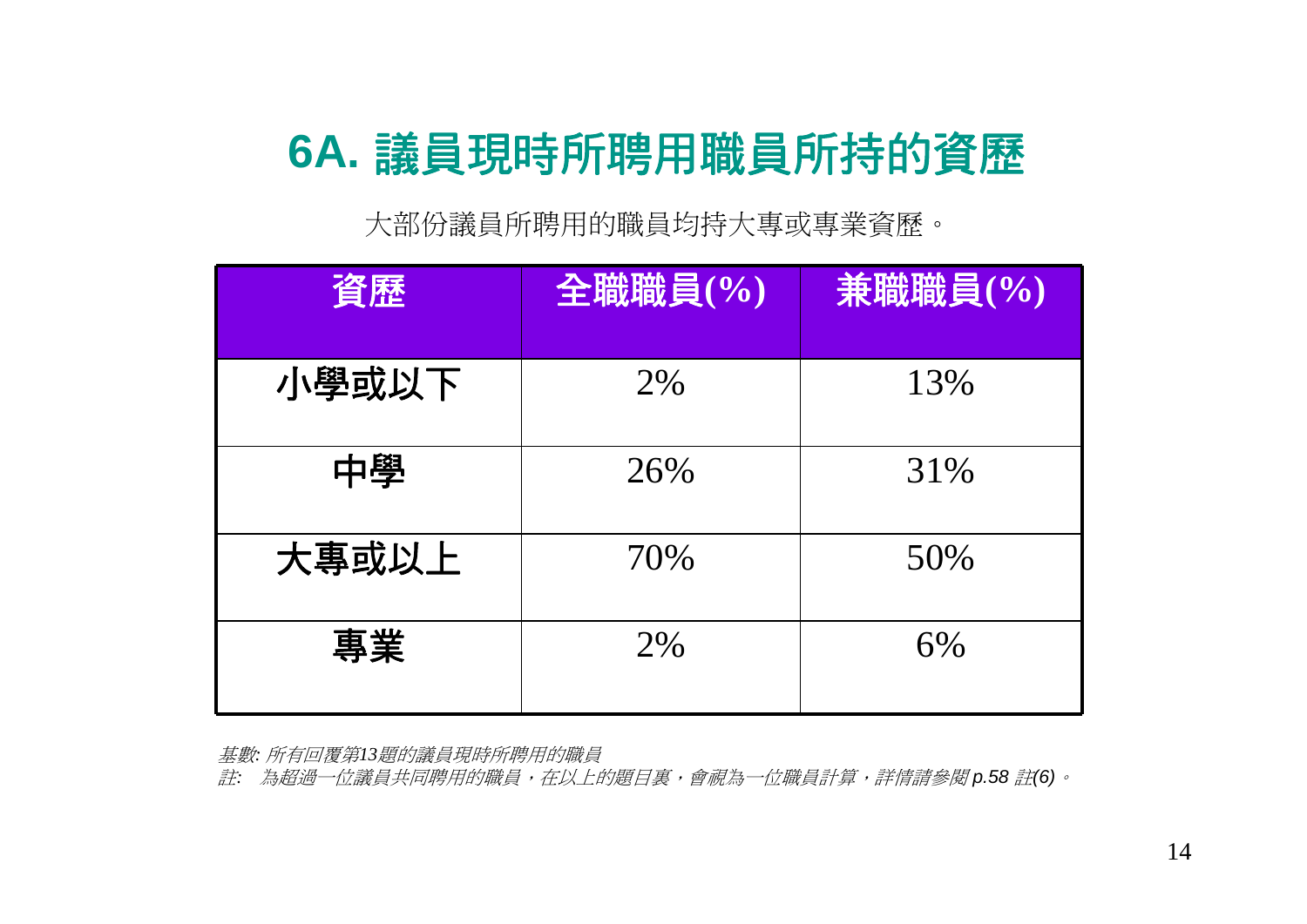### **6B.** 議員期望職員所持的資歷

大部份議員期望所聘用的職員持較高學歷,特別是持專業資歷的職員。

| 資歷    | 全職職員(%) | 兼職職員(%) |
|-------|---------|---------|
|       |         |         |
| 小學或以下 | 0%      | 0%      |
| 中學    | 17%     | 17%     |
| 大專或以上 | 71%     | 50%     |
| 專業    | 12%     | 33%     |

基數*:* 所有回覆第*10*題的議員所期望聘用的職員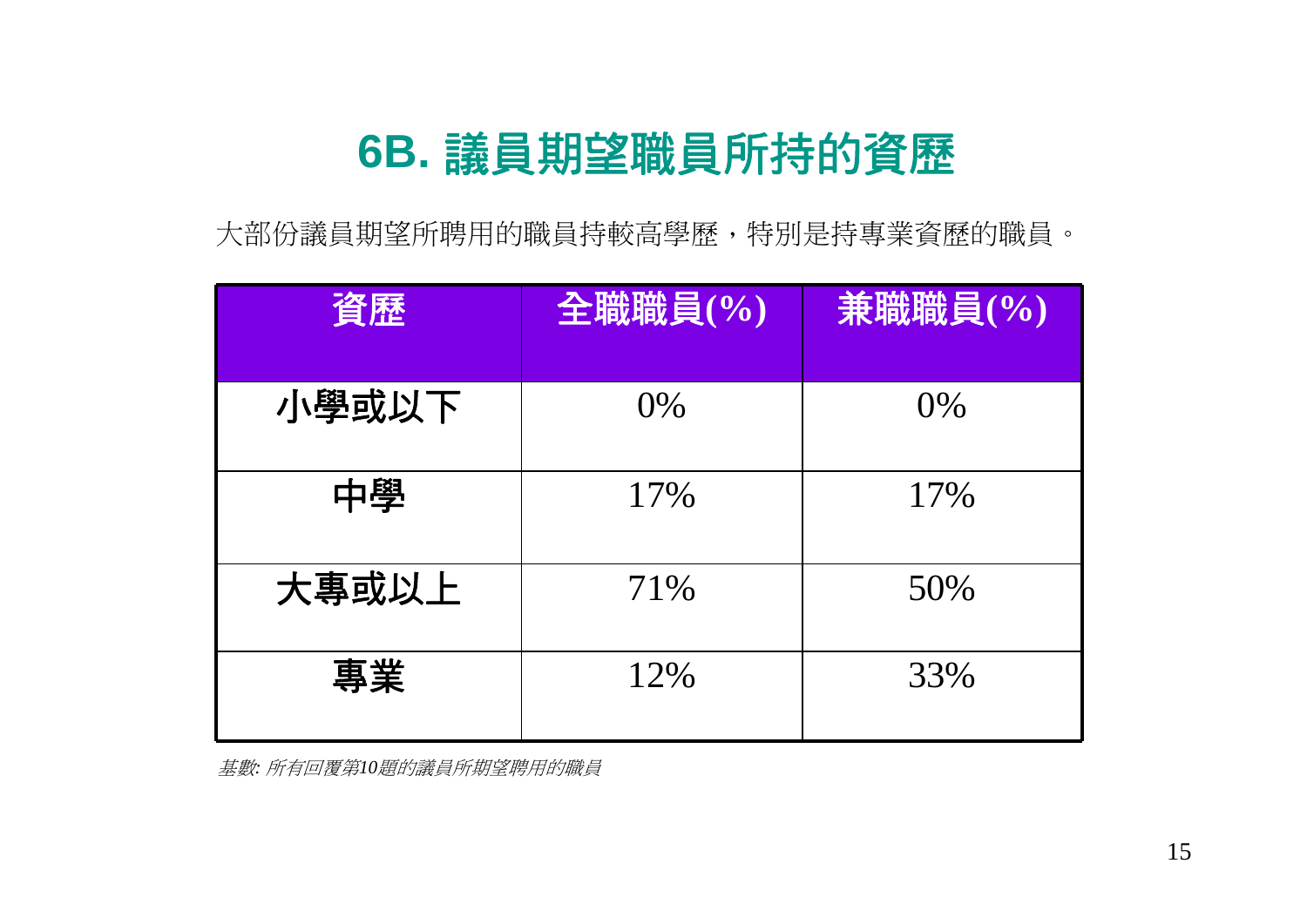### **7A.** 議員現時所聘用的職員所擁有的相關工作年資

接近一半全職職員均累積了5年或以上與現職相關的工作經驗, 有69%的兼職職員累積了7年或以上相關的工作經驗。

| 年資      | 全職職員(%) | 兼職職員(%) |
|---------|---------|---------|
| 少於1年    | 18%     | 13%     |
| 1年至少於3年 | 23%     | 6%      |
| 3年至少於5年 | 11\%    | 13%     |
| 5年至少於7年 | 16%     | $0\%$   |
| 7年或以上   | 33%     | 69%     |

基數*:* 所有回覆第*13*題的議員現時所聘用的職

註*:* 為超過一位議員共同聘用的職員,在以上的題目裏,會視為一位職員計算,詳情請參閱 *p.58* 註*(6)*。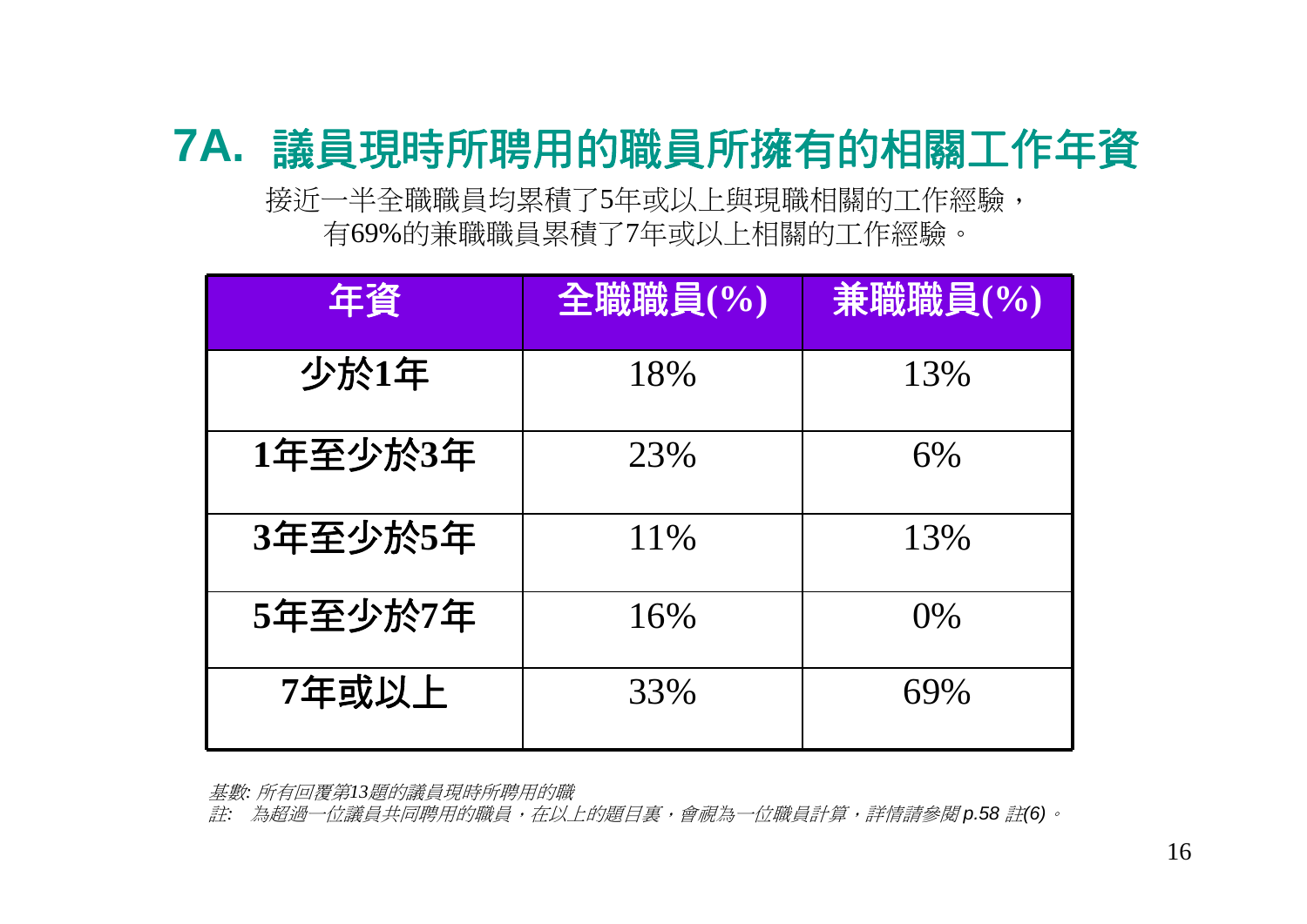## **7B.** 議員期望職員擁有的相關工作年資

大多數議員期望職員擁有1至5年相關工作年資。

| 年資      | 全職職員(%) | 兼職職員(%) |
|---------|---------|---------|
| 少於1年    | 22%     | $0\%$   |
| 1年至少於3年 | 42%     | 100\%   |
| 3年至少於5年 | 25%     | $0\%$   |
| 5年至少於7年 | 9%      | $0\%$   |
| 7年或以上   | 3%      | $()$ %  |

基數*:* 所有回覆第*10*題的議員所期望聘用的職員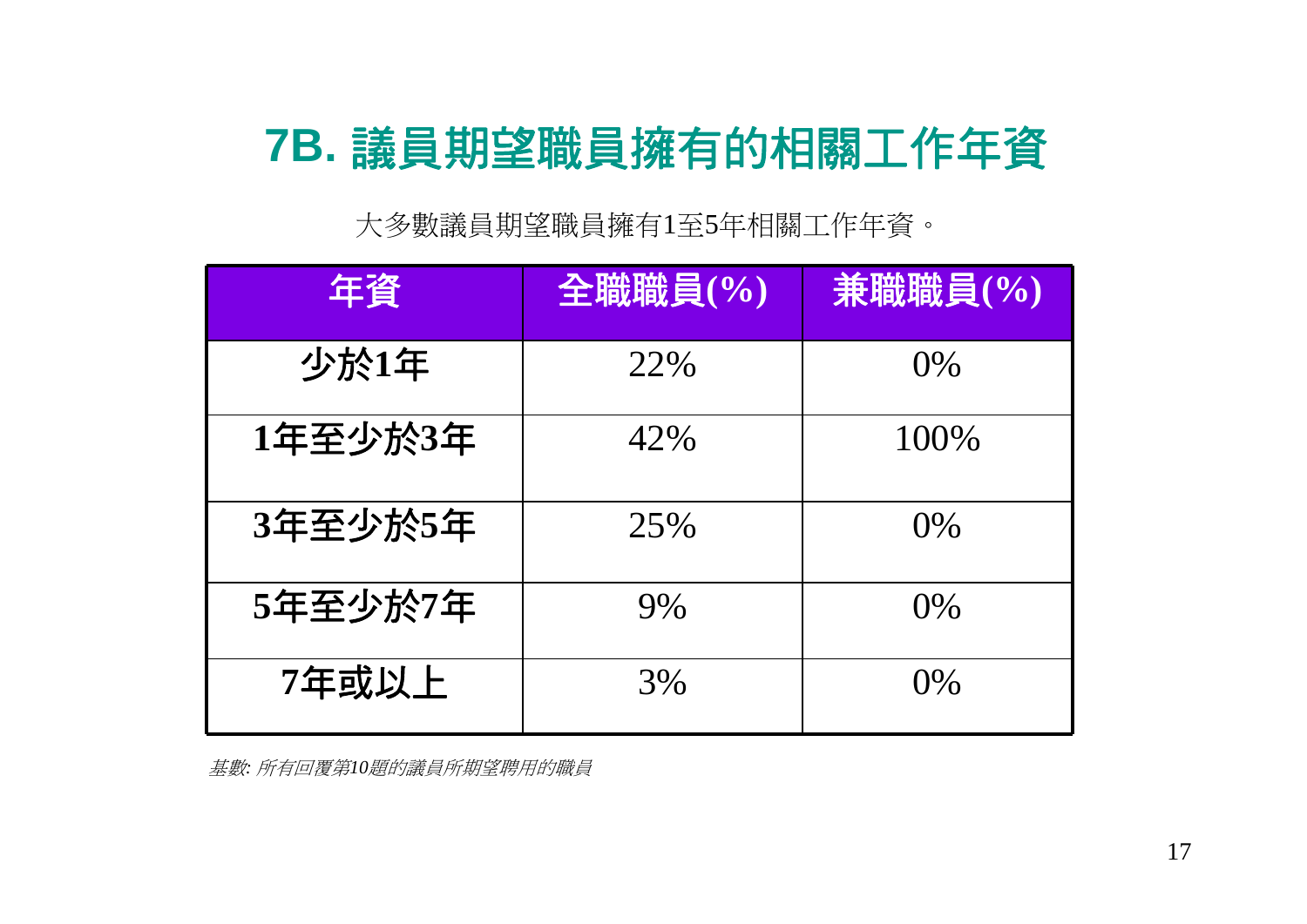## **8A.** 職員於現所屬議員辦事處的工作年資

約4成議員所聘用的職員於現所屬議員辦事處工作年資少於一年。

| 年資      | 全職職員(%) | 兼職職員(%) |
|---------|---------|---------|
| 少於1年    | 42%     | 38%     |
| 1年至少於3年 | 19%     | 6%      |
| 3年至少於5年 | 19%     | 31%     |
| 5年至少於7年 | 9%      | $0\%$   |
| 7年或以上   | 12%     | 25%     |

基數*:* 所有回覆第*13*題的議員現時所聘用的職員

註*:* 為超過一位議員共同聘用的職員,在以上的題目裏,會視為一位職員計算,詳情請參閱 *p.58* 註*(6)*。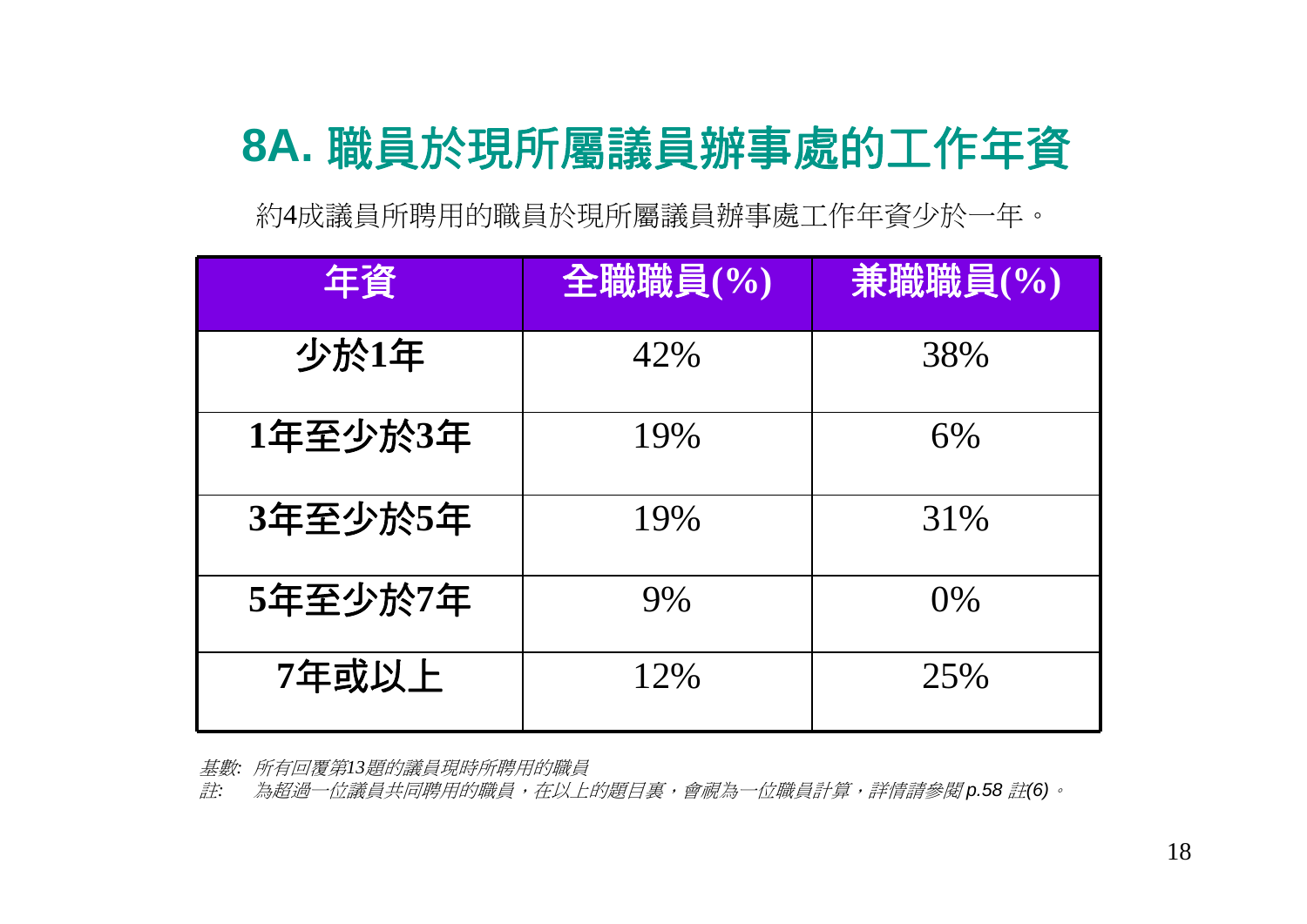# **8B.** 議員期望職員能留任其辦事處工作多長久

有6成議員期望聘用的全職職員在他們擔任議員期間一直留任。

| 時間                 | 全職職員(%) | 兼職職員(%) |
|--------------------|---------|---------|
| 沒有特別意向             | 9%      | 67%     |
| 1至2年               | 4%      | $0\%$   |
| 3至4年               | 7%      | $0\%$   |
| 5年或以上              | 16%     | $0\%$   |
| 我擔任立法會議員<br>期間一直留任 | 63%     | 33%     |

基數*:* 所有回覆第*10*題的議員所期望聘用的職員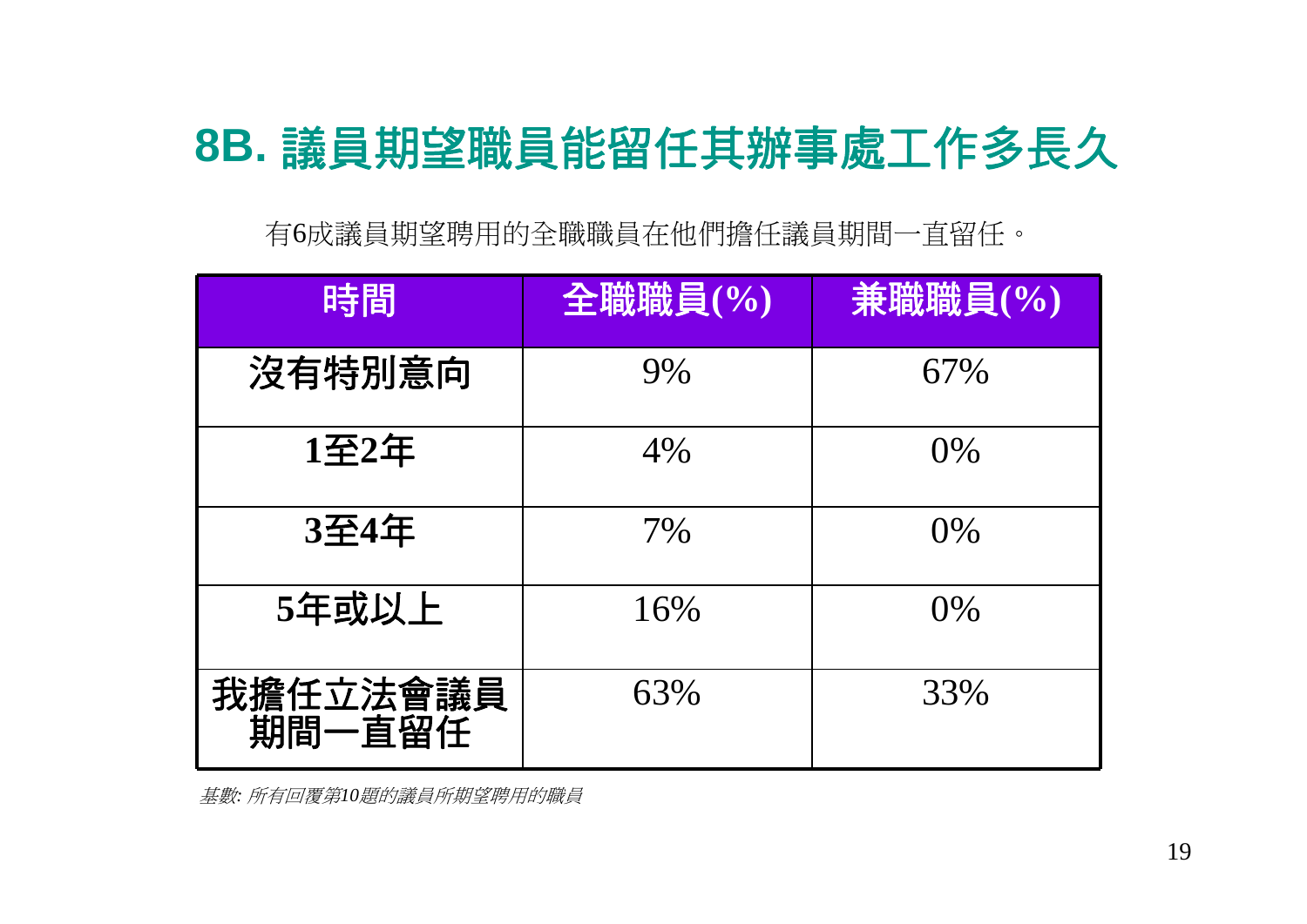### **9.** 議員期望聘用職員的類型

議員期望所聘用全職職員為有幹勁、具批判思考和成熟的人士,多於聘用剛 畢業和退休人士。有半數議員對所聘用的兼職職員的類型沒有特別意向。

| 類型       | 全職職員(%) | 兼職職員(%) |
|----------|---------|---------|
| 沒有特別意向   | 8%      | 50%     |
| 有幹勁的人士   | 70%     | 33%     |
| 成熟的人士    | 55%     | 17%     |
| 具批判思考的人士 | 58%     | 0%      |
| 剛畢業的人士   | 12%     | 0%      |
| 退休人士     | 4%      | 0%      |

基數*:* 所有回覆第*10*題的議員所聘用的職員 註*:* 議員可選擇多於一個答案 20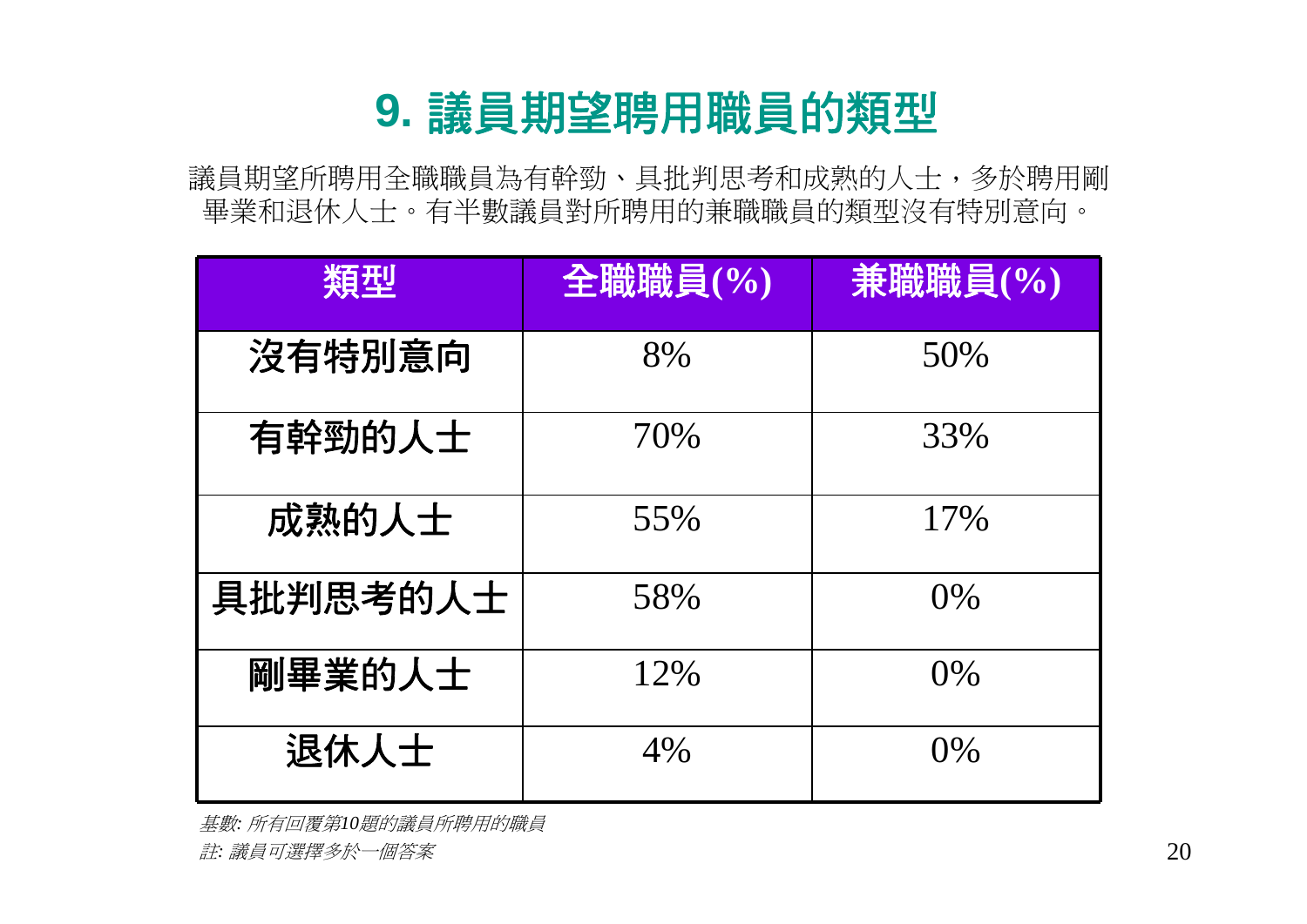## **10A.** 議員現時所聘用全職職員的薪酬

接近7成議員所聘用的全職職員的薪酬低於\$15,000。

| 每月薪酬             | 全職職員(%) |
|------------------|---------|
| 5,000 至 9,999元   | 33%     |
| 10,000 至 14,999元 | 33%     |
| 15,000 至 19,999元 | 16%     |
| 20,000 至 24,999元 | 7%      |
| 25,000 至 29,999元 | 8%      |
| 30,000 至 34,999元 | 3%      |
| 35,000 至 39,999元 | 1%      |

基數*:* 所有回覆第*13*題的議員現時所聘用的職員

註*:* 為超過一位議員共同聘用的職員,在以上的題目裏,會視為一位職員計算,詳情請參閱 *p.58* 註*(6)*。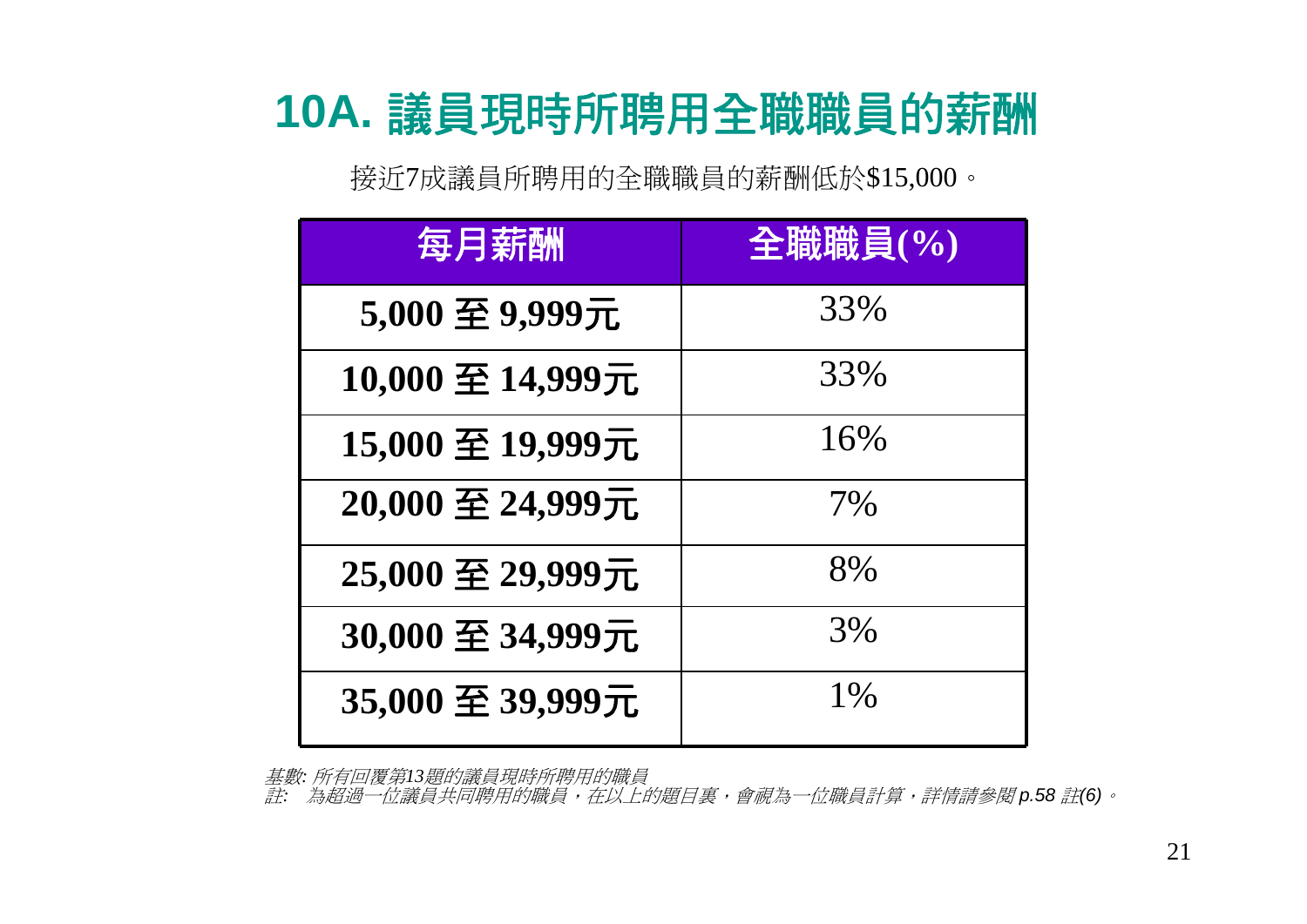# **10B.** 議員現時所聘用全職職員的薪酬

接近7成議員所聘用的全職職員的薪酬低於\$15,000。

| 每月薪酬             | 功能界別議員    | 地方選區議員    |
|------------------|-----------|-----------|
|                  | 所聘全職職員(%) | 所聘全職職員(%) |
| 5,000 至 9,999元   | 10%       | 38%       |
| 10,000 至 14,999元 | 10%       | 38%       |
| 15,000 至 19,999元 | 35%       | 12%       |
| 20,000 至 24,999元 | 15%       | 5%        |
| 25,000 至 29,999元 | 20%       | 5%        |
| 30,000 至 34,999元 | 5%        | 2%        |
| 35,000 至 39,999元 | 5%        | $0\%$     |

基數*:* 所有回覆第*1*和*13*題的議員現時所聘用的職員

註*:* 為超過一位議員共同聘用的職員,在以上的題目裏,會視為一位職員計算,詳情請參閱 *p.58* 註*(6)*。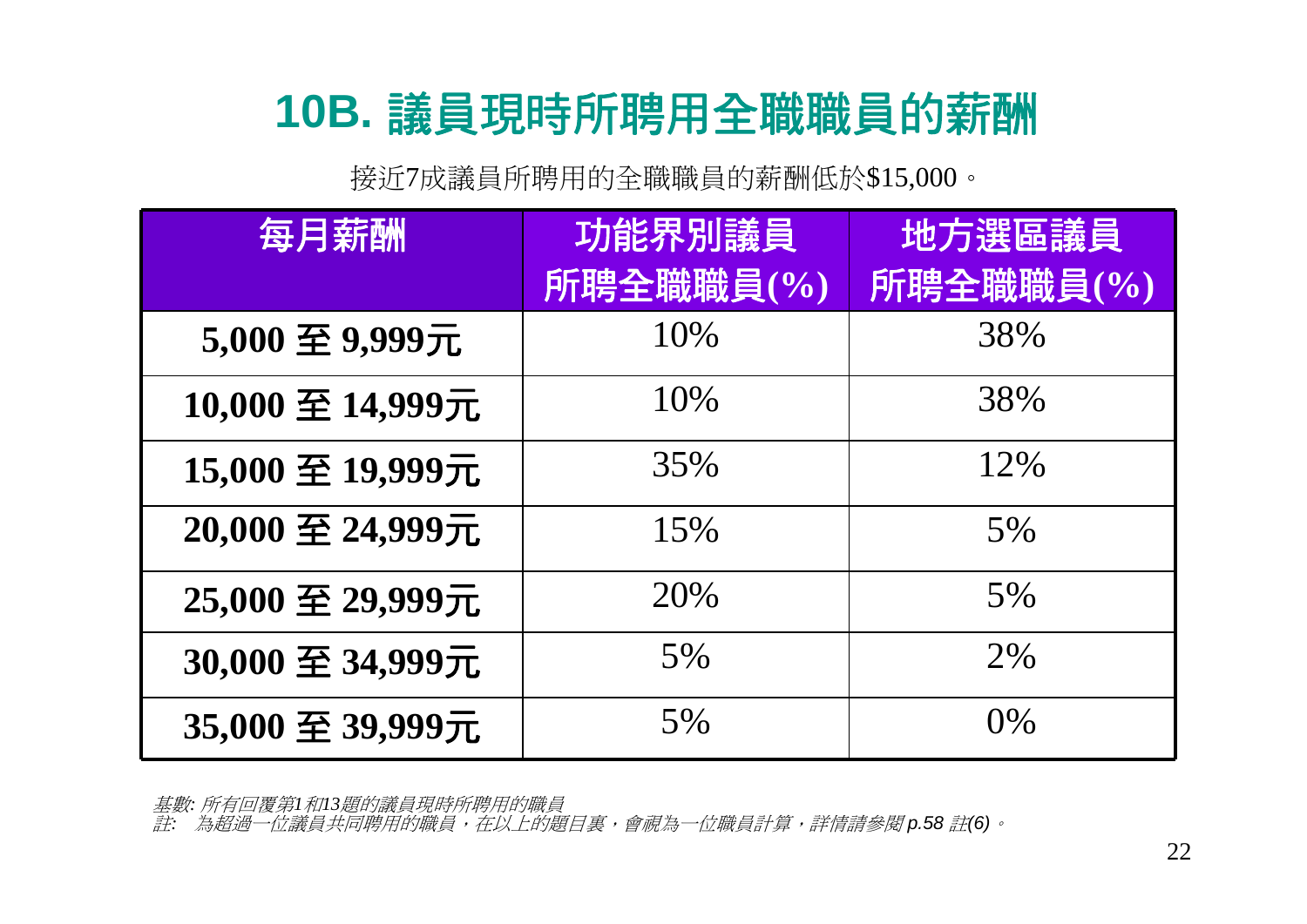# **11.** 議員現時所聘用全職職員的薪酬與 議員所聘用職員數目的關係

議員所聘用全職職員人數愈多,其所聘用的職員的薪酬相對較低。

|                  | 議員所聘用全職職員 (%) |                                   |         |
|------------------|---------------|-----------------------------------|---------|
| 每月薪酬             | $1-5$ 人       | $6 \underline{\mathfrak{D}} 10$ 人 | 11 人或以上 |
| 5,000 至 9,999元   | 12%           | 36%                               | 46%     |
| 10,000 至 14,999元 | 16%           | 36%                               | 42%     |
| 15,000 至 19,999元 | 28%           | 15%                               | 8%      |
| 20,000 至 24,999元 | 16%           | 4%                                | 4%      |
| 25,000 至 29,999元 | 20%           | 5%                                | $0\%$   |
| 30,000 至 34,999元 | 4%            | 4%                                | $0\%$   |
| 35,000 至 39,999元 | 4%            | $0\%$                             | $0\%$   |

基數*:* 所有回覆第*13*題的議員現時所聘用的職員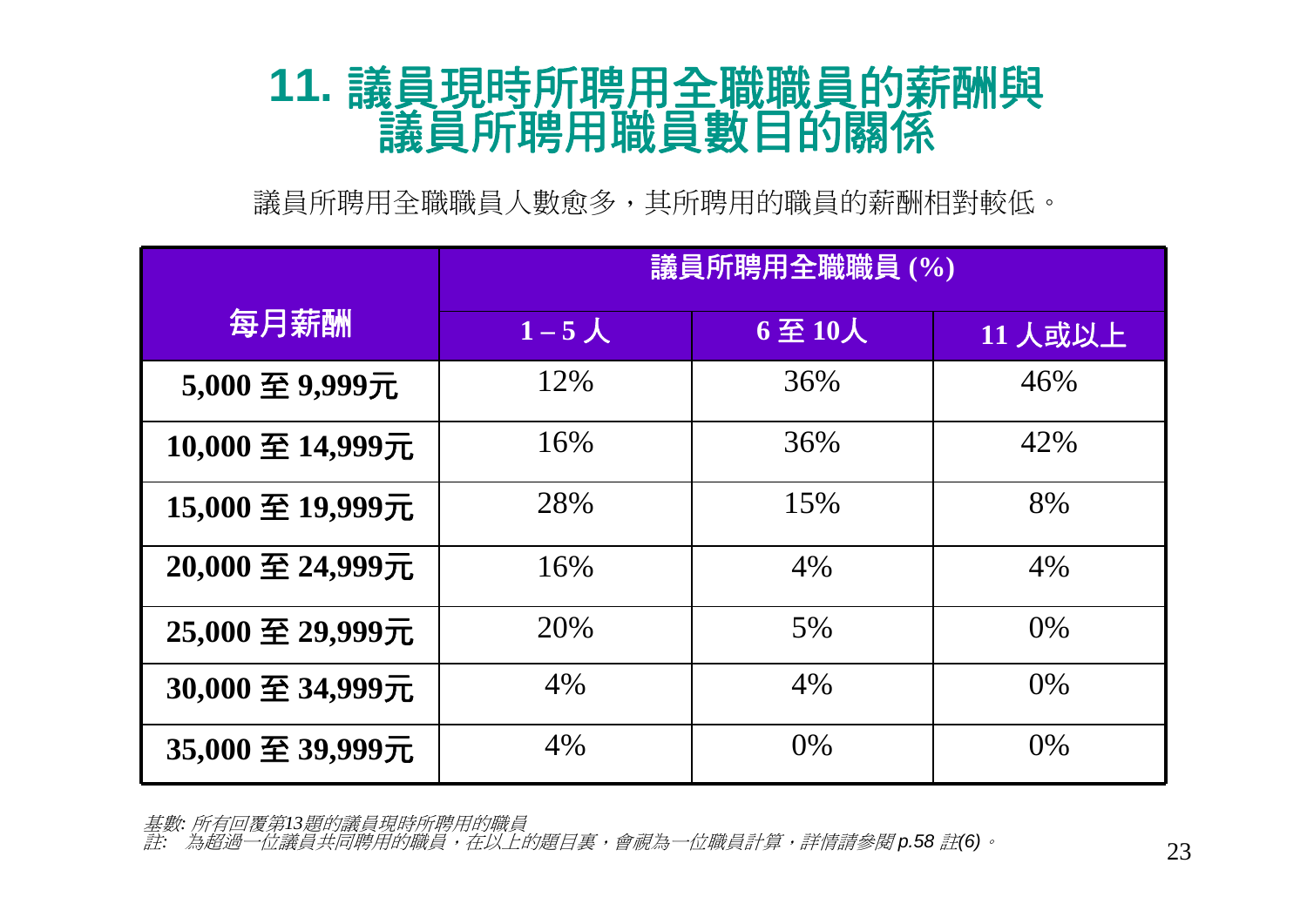# **12.** 議員現時所聘用兼職職員的薪酬

兼職職員的時薪有差距,由40至49元這個範圍到80元或以上這個範圍不等。

| 時薪       | 兼職職員(%) |
|----------|---------|
| 40至49元   | 22%     |
| 50至59元   | 22%     |
| 60至69元   | 11\%    |
| 70 至 79元 | 11%     |
| 80元或以上   | 33%     |

基數*:* 所有回覆第*13*題的議員現時所聘用的兼職職員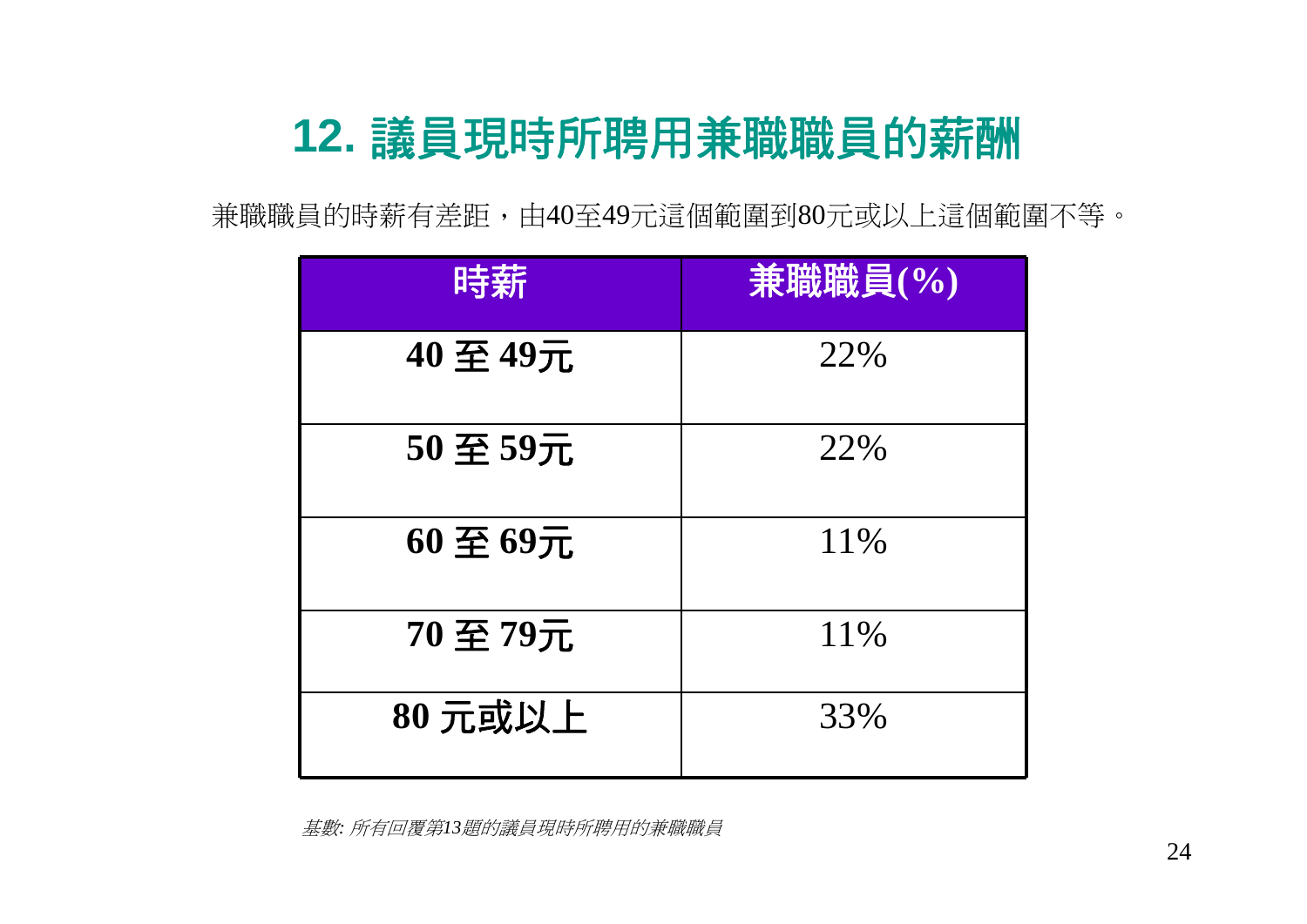### **13.** 職員的主要三種工作種類

議員所聘用的職員需要負責不同的工作種類,有些職員只處理立法會核心職務 ,有些職員只處理立法會其他職務,有些職員需同時執行立法會核心和其他職 務。每種工作種類的職責如下:

| 工作種類                                  |
|---------------------------------------|
| 第一類:立法會核心職務                           |
| 一般秘書服務、與立法會秘書處及政府當局溝通                 |
| 閱覽委員會文件,並提供摘要、提出關注事項及擬備在會議席上提出的質<br>詢 |
| 資料研究支援                                |
| 法律支援                                  |
| 草擬講稿及文章                               |
| 與傳媒溝通                                 |
| 第二類:其他立法會職務                           |
| 會見公眾/選民及處理查詢和投訴                       |
| 會計事宜                                  |
| 刊物、通訊、工作報告、宣傳物品                       |
| 其他                                    |
| 第三類:需同時執行立法會核心和其他職務                   |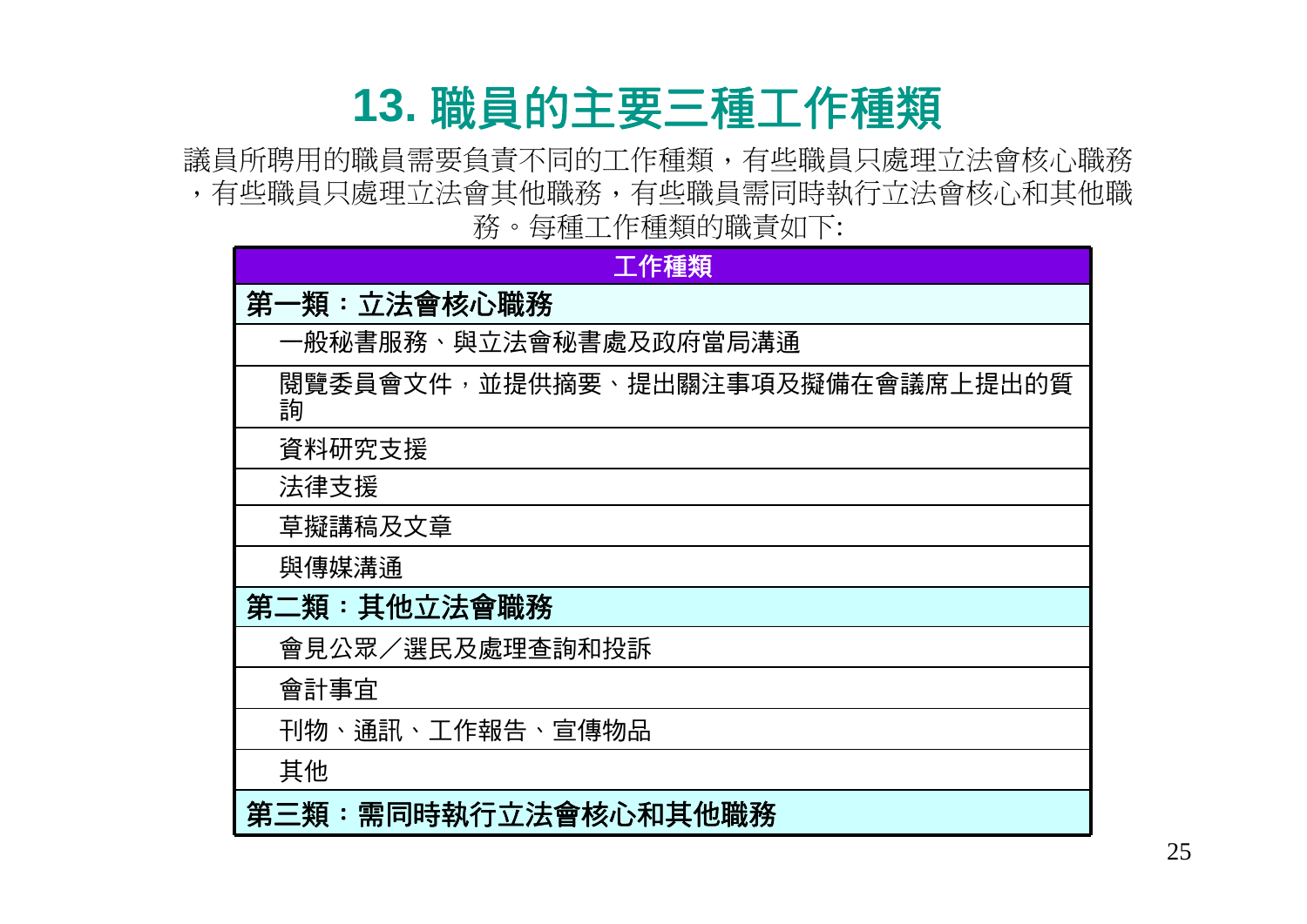### **14.** 議員現時及期望所聘用職員履行的工作種類 無論議員現時實際或期望所聘用的職員,都較多需要會見公眾/選民及處理查

詢和投訴,另外職員亦需要處理其他不同的工作種類。

| 工作種類                                  | 實際處理有關職務<br>的職員 (%) | 議員期望處理有關<br>職務的職員(%) |
|---------------------------------------|---------------------|----------------------|
| 立法會核心職務                               |                     |                      |
| 一般秘書服務、與立法會秘書處及政府當<br>局溝通             | 37%                 | 26%                  |
| 閱覽委員會文件,並提供摘要、提出關注<br>事項及擬備在會議席上提出的質詢 | 29%                 | 34%                  |
| 資料研究支援                                | 42%                 | 39%                  |
| 法律支援                                  | 15%                 | 26%                  |
| 草擬講稿及文章                               | 28%                 | 26%                  |
| 與傳媒溝通                                 | 34%                 | 31%                  |
| 其他立法會職務                               |                     |                      |
| 會見公眾/選民及處理查詢和投訴                       | 73%                 | 58%                  |
| 會計事宜                                  | 18%                 | 15%                  |
| 刊物、通訊、工作報告、宣傳物品                       | 57%                 | 36%                  |
| 其他                                    | 45%                 | 19%                  |

基數*:* 所有回覆第*10*和*13*題的議員現時所聘用及期望聘用的職員

註*(1):* 議員可選擇多於一個答案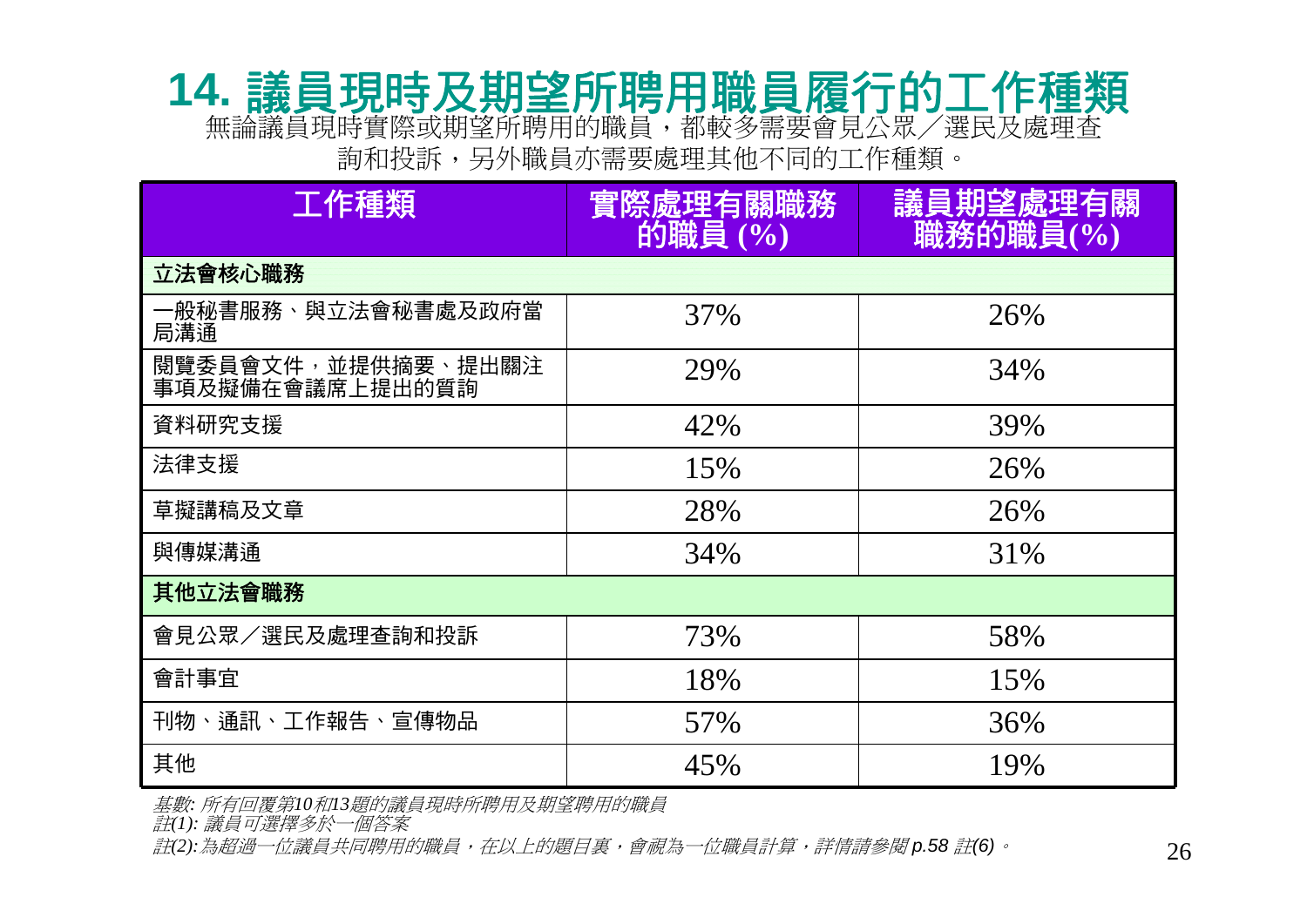### **15A.** 功能界別議員現時及期望所聘用職員履行的工作種類

相比實際情況,功能界別議員期望更多職員為他們提供法律和會計事宜的支援。

| 工作種類                                  | 實際處理有關職務的<br>職員(%) | 議員期望處理有關<br>職務的職員(%) |
|---------------------------------------|--------------------|----------------------|
| 立法會核心職務                               |                    |                      |
| 一般秘書服務、與立法會秘書處及政府當<br>局溝通             | 70%                | 47%                  |
| 閱覽委員會文件,並提供摘要、提出關注<br>事項及擬備在會議席上提出的質詢 | 70%                | 66%                  |
| 資料研究支援                                | 63%                | 63%                  |
| 法律支援                                  | 11\%               | 25%                  |
| 草擬講稿及文章                               | 56%                | 47%                  |
| 與傳媒溝通                                 | 59%                | 50%                  |
| 其他立法會職務                               |                    |                      |
| 會見公眾/選民及處理查詢和投訴                       | 63%                | 56%                  |
| 會計事宜                                  | 19%                | 25%                  |
| 刊物、通訊、工作報告、宣傳物品                       | 81%                | 66%                  |
| 其他                                    | 33%                | 16%                  |

基數*:* 所有回覆第*1*,*10*和*13*題的議員所聘用及期望聘用的職員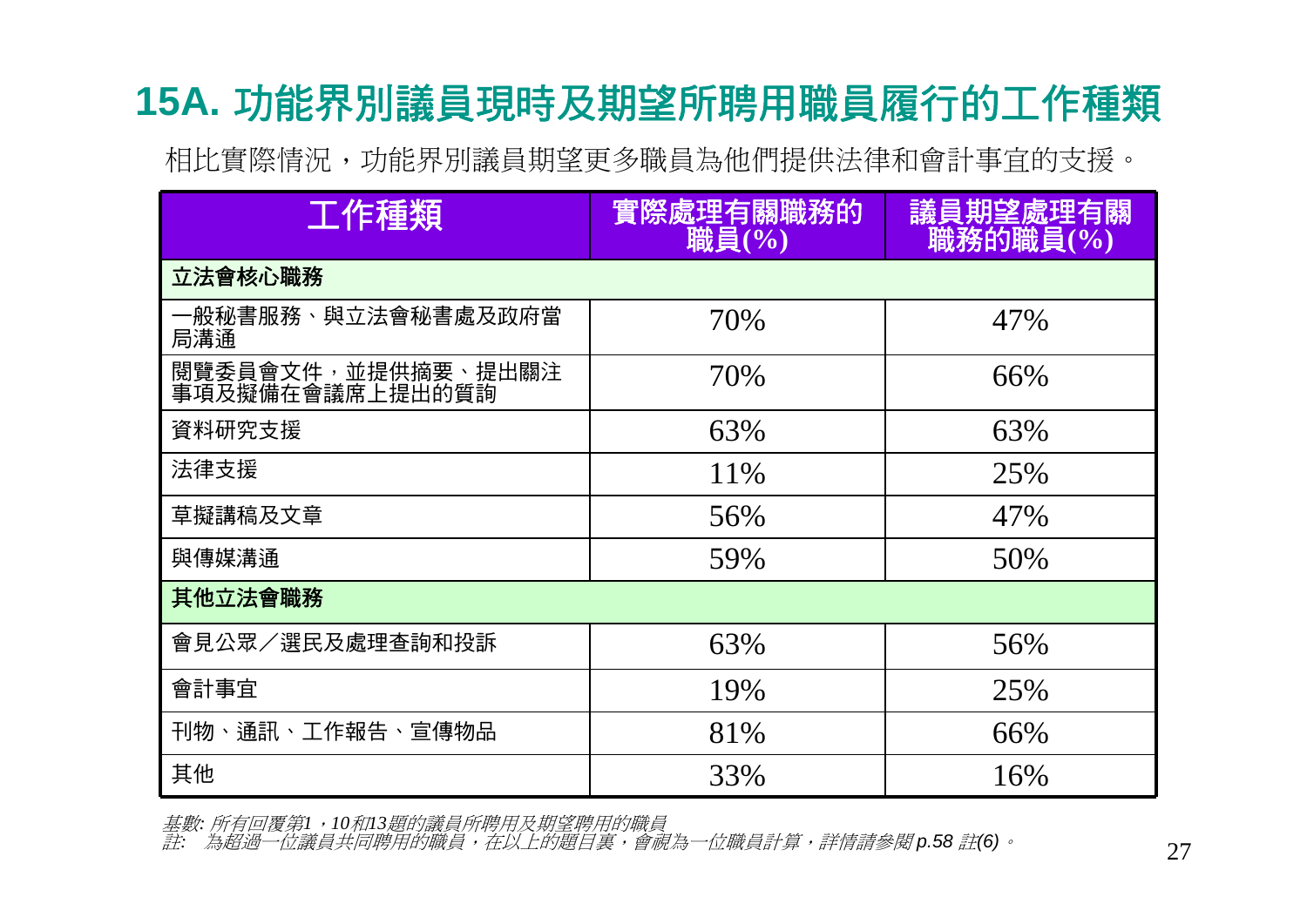### **15B.** 地方選區議員現時及期望所聘用職員履行的工作種類

相比實際情況,地方選區議員期望聘用更多職員協助他們閱覽委員會文件,並 提供摘要、提出關注事項及擬備在會議席上提出的質詢,以及提供法律支援 。

| 工作種類                                  | 實際處理有關職務的<br>職員(%) | 議員期望處理有關<br>職務的職員(%) |
|---------------------------------------|--------------------|----------------------|
| 立法會核心職務                               |                    |                      |
| 一般秘書服務、與立法會秘書處及政府<br>當局溝通             | 28%                | 20%                  |
| 閱覽委員會文件,並提供摘要、提出關<br>注事項及擬備在會議席上提出的質詢 | 17%                | 26%                  |
| 資料研究支援                                | 37%                | 32%                  |
| 法律支援                                  | 16%                | 26%                  |
| 草擬講稿及文章                               | 20%                | 20%                  |
| 與傳媒溝通                                 | 28%                | 26%                  |
| 其他立法會職務                               |                    |                      |
| 會見公眾/選民及處理查詢和投訴                       | 76%                | 59%                  |
| 會計事宜                                  | 17%                | 12%                  |
| 刊物、通訊、工作報告、宣傳物品                       | 50%                | 28%                  |
| 其他                                    | 48%                | 20%                  |

基數*:* 所有回覆第*1*,*10*和*13*題的議員現時所聘用及期望聘用的職員

註*(1):* 議員可選擇多於一個答案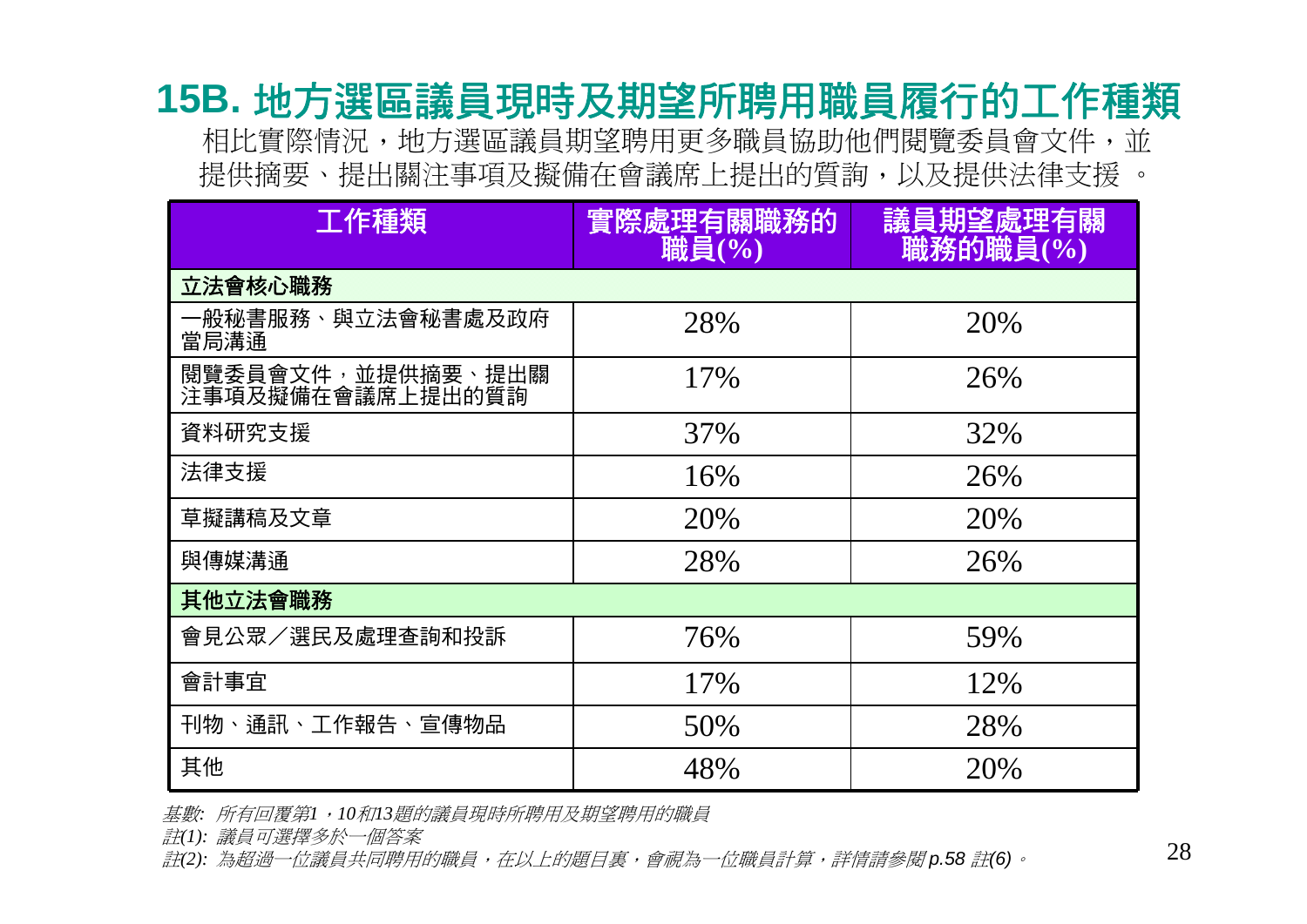# **16.** 議員現時所聘用職員所履行的工作種類

接近6成議員所聘用的職員需同時執行立法會核心和其他職務,只處 理立法會核心職務的職員只佔4%。

| 工作種類                | 實際處理有關職務的<br>職員(%) |
|---------------------|--------------------|
| 只處理立法會核心職務          | 4%                 |
| 只處理立法會其他職務          | 39%                |
| 需同時執行立法會核心和其他<br>職務 | 57%                |

基數*:* 所有回覆第*13*題的議員現時所聘用的職員

註*:* 在計算議員實際聘用的職員人數時,共同聘用的職員人數已按比例攤分,詳情請參閱 *p.58* 註*(6)*。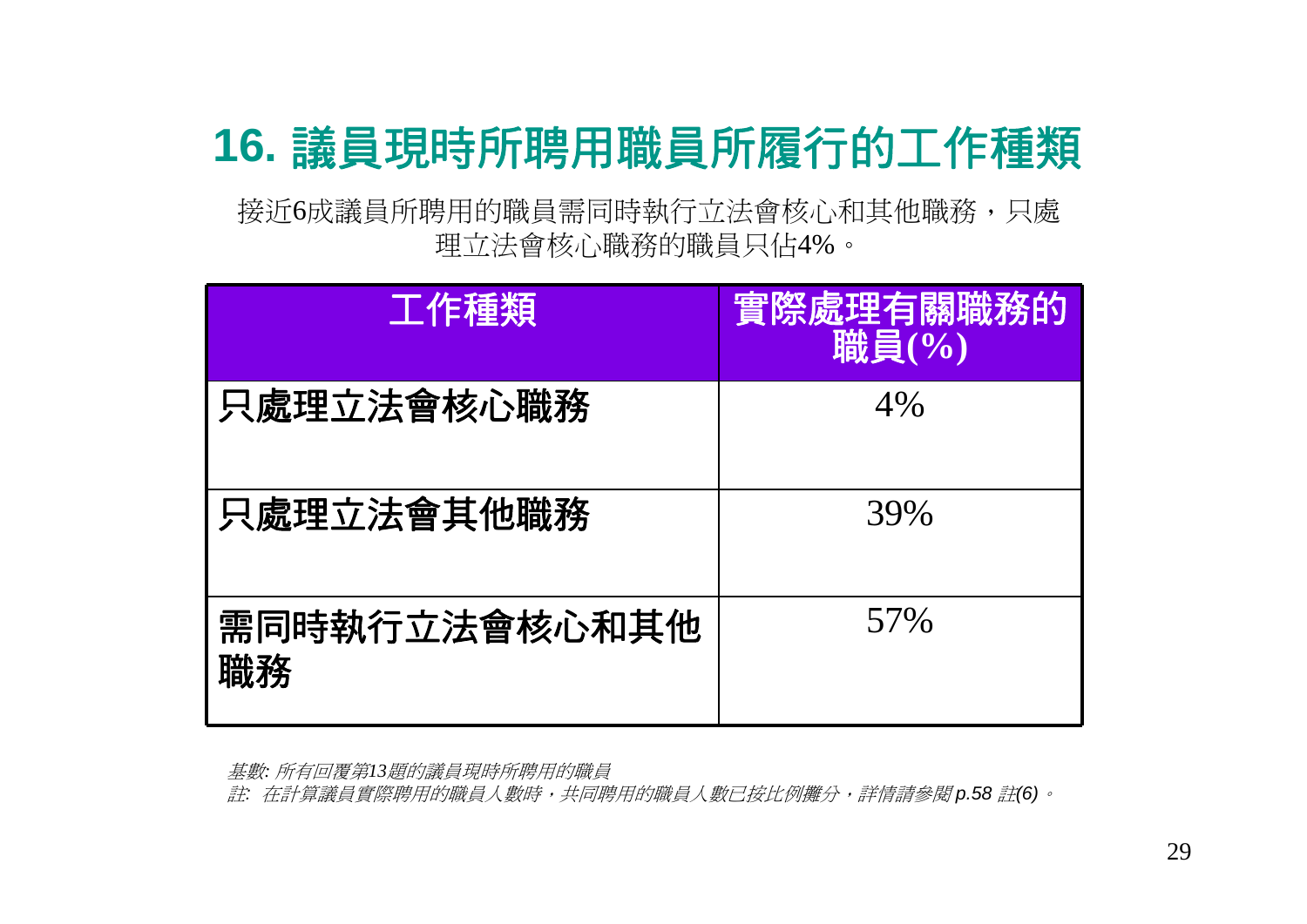#### **17.** 議員現時實際所聘用職員履行的工作種類 **-**以三種工作種類作比較

所有只處理立法會核心職務的職員均需提供資料研究支援,接近8成只處理立法會其他職務的職員 需要會見公眾/選民及處理查詢和投訴。需同時執行兩類職務的職員的工作種類則十分繁多。

| 工作種類                                  | 只處理立法會核<br>心職務的職員 | 只處理立法會其<br>他職務的職員 | 需同時執行立法會核<br>心和其他職務的職員 |
|---------------------------------------|-------------------|-------------------|------------------------|
| 立法會核心職務                               |                   |                   |                        |
| 一般秘書服務、與立法會秘書處及政府當局<br>溝通             | 20%               |                   | 60%                    |
| 閱覽委員會文件,並提供摘要、提出關注事<br>項及擬備在會議席上提出的質詢 | 60%               |                   | 45%                    |
| 資料研究支援                                | 100%              |                   | 65%                    |
| 法律支援                                  | 0%                |                   | 26%                    |
| 草擬講稿及文章                               | 60%               |                   | 43%                    |
| 與傳媒溝通                                 | 40%               |                   | 55%                    |
| 其他立法會職務                               |                   |                   |                        |
| 會見公眾/選民及處理查詢和投訴                       |                   | 78%               | 74%                    |
| 會計事宜                                  |                   | 11%               | 23%                    |
| 刊物、通訊、工作報告、宣傳物品                       |                   | 43%               | 69%                    |
| 其他                                    |                   | 50%               | 45%                    |

基數*:* 所有回覆第*13*題的議員現時所聘用的職員

註*:* 議員可選擇多於一個答案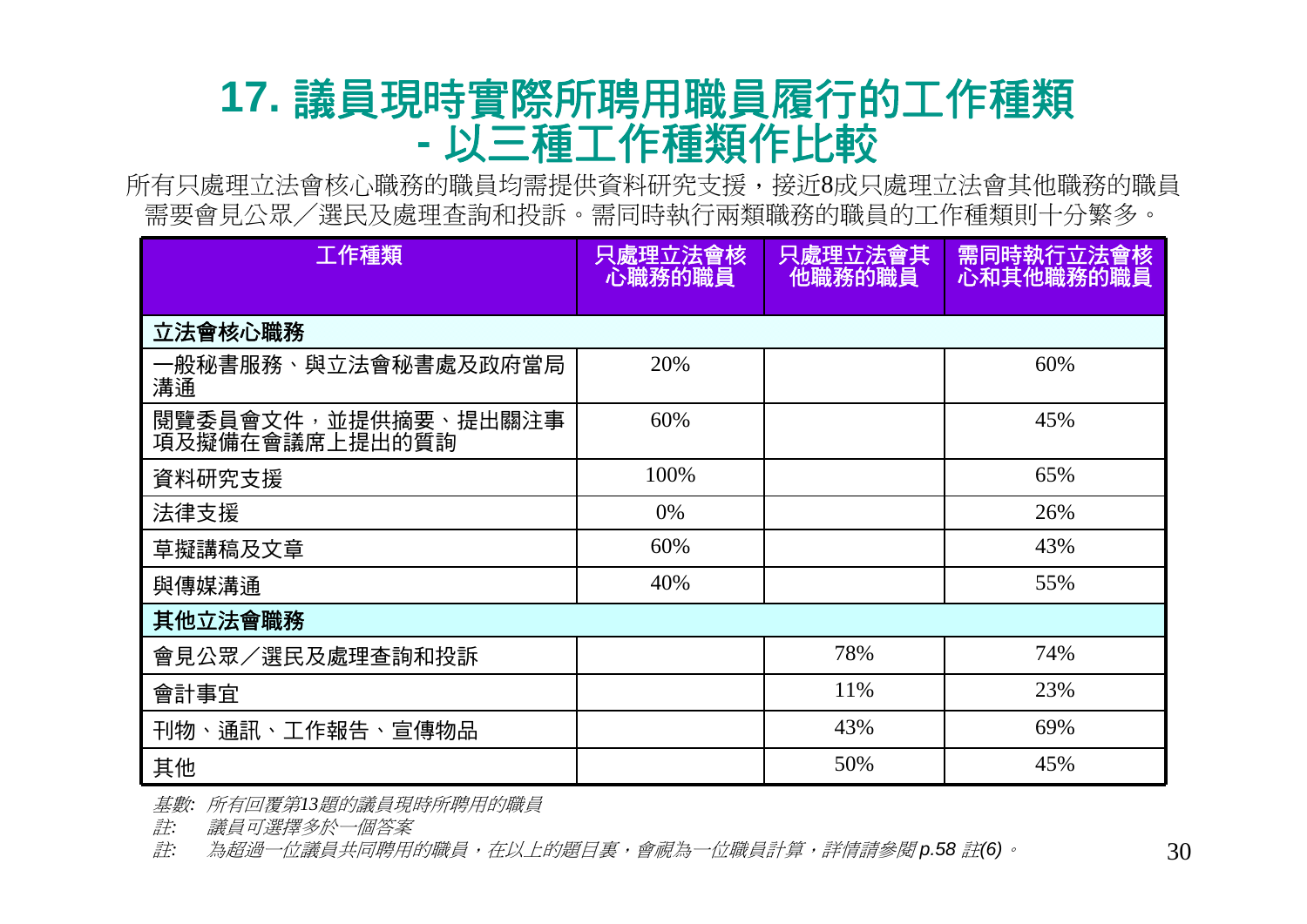### **18.** 議員期望所聘用職員所履行的工作種類

相比實際情況,議員期望更多職員專責處理立法會核心職務。

| 工作種類                | 議員期望處理有關職務<br>的職員(%) |
|---------------------|----------------------|
| 只處理立法會核心職務          | 19%                  |
| 只處理立法會其他職務          | 36%                  |
| 需同時執行立法會核心和<br>其他職務 | 45%                  |

基數*:* 所有回覆第*10*題的議員所期望聘用的職員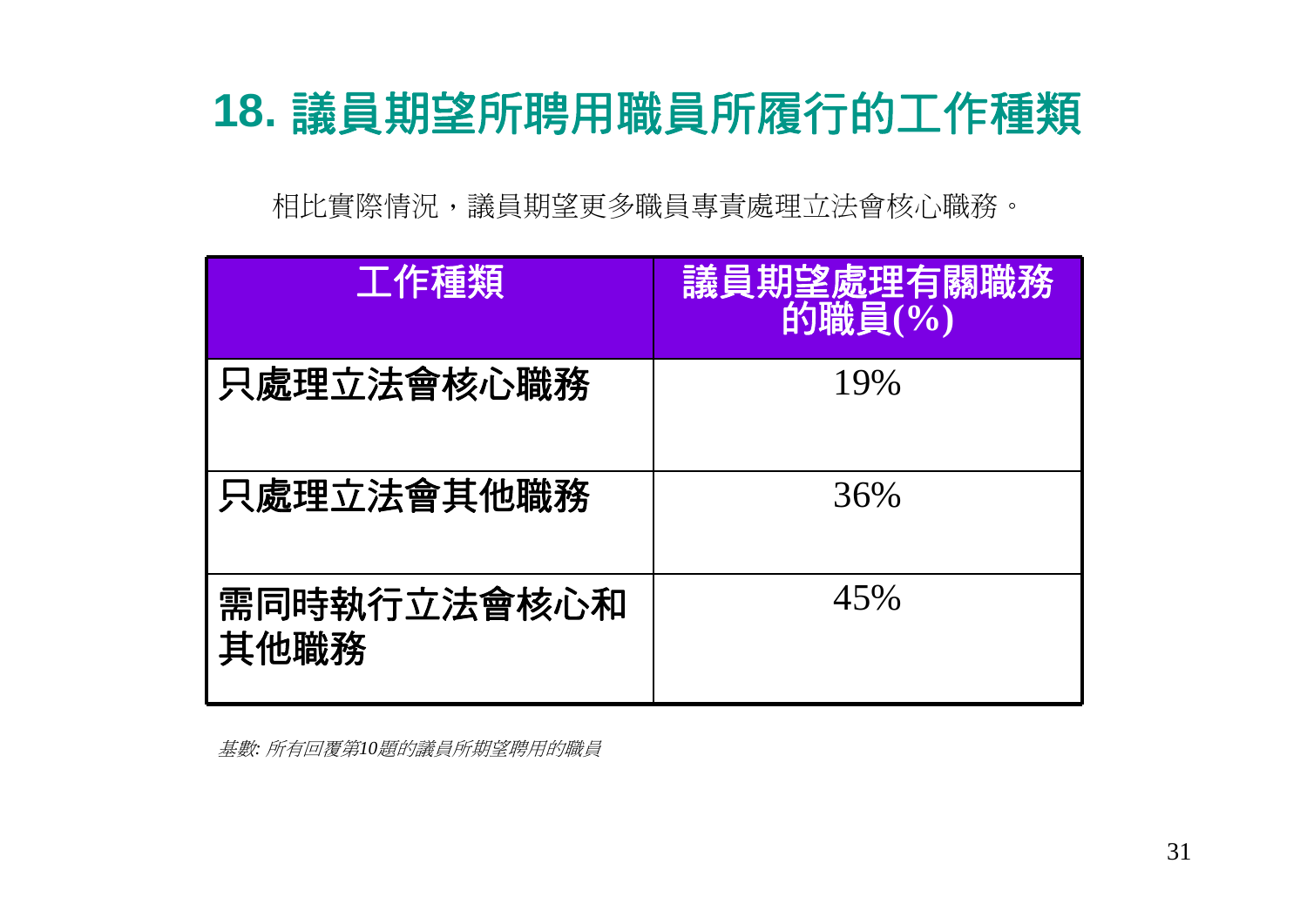#### **19A.** 議員現時所聘用職員的資歷 **-**以三種工作種類作比較

相對只處理立法會核心職務和需要同時處理立法會核心和其他職務的職員 ,只處理立法會其他職務的職員的資歷相對較低。

| 全職/兼職 | 只處理立法會核<br>心職務的職員 | 只處理立法會其<br>他職務的職員 | 需同時執行立法會核<br>心和其他職務的職員 |
|-------|-------------------|-------------------|------------------------|
| 小學或以下 | $0\%$             | 10%               | $0\%$                  |
| 中學    | $0\%$             | 55%               | 12%                    |
| 大專或以上 | 60%               | 36%               | 86%                    |
| 專業    | 40%               | 0%                | $1\%$                  |

基數*:* 所有回覆第*13*題的議員現時所聘用的職員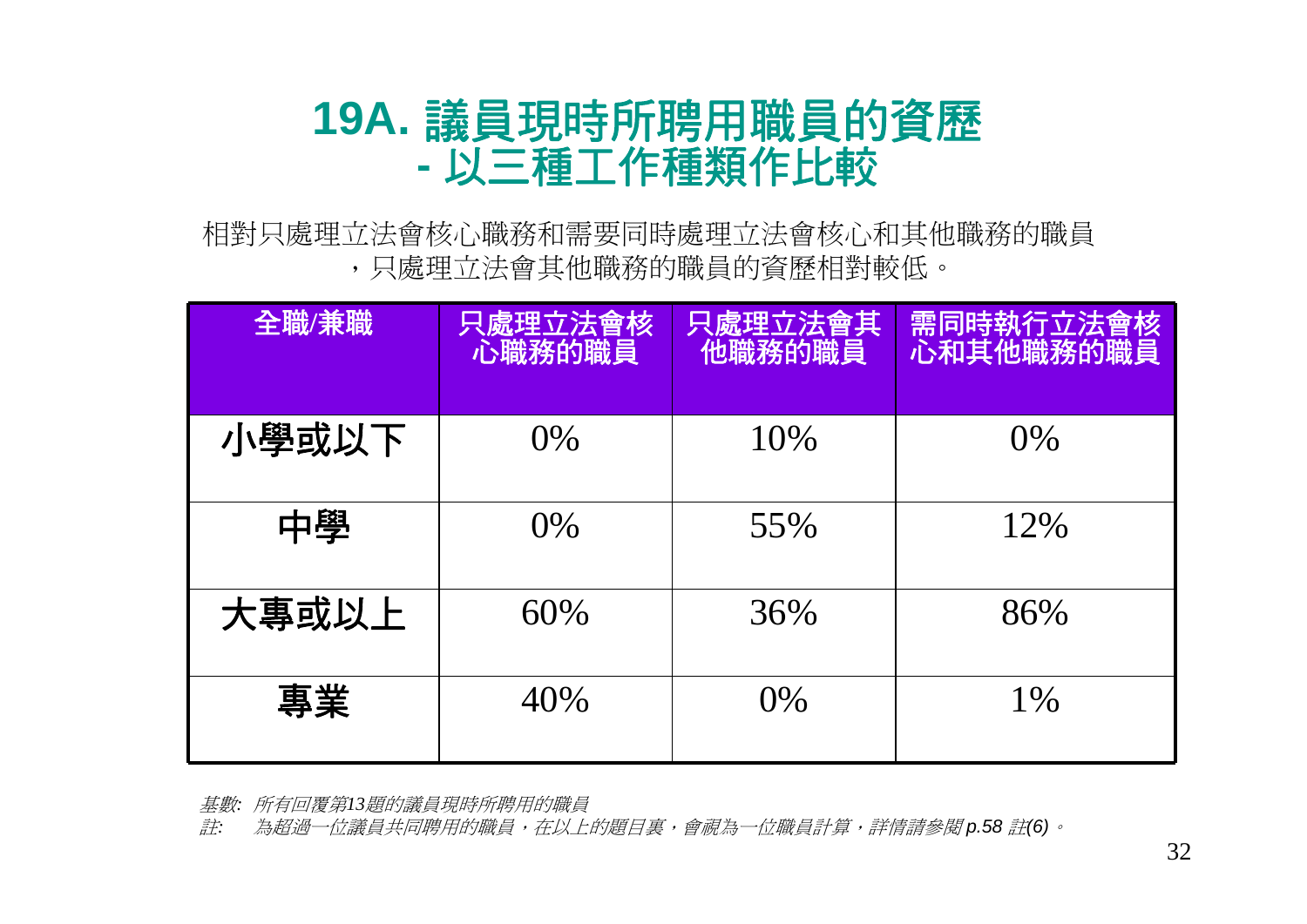#### **19B.** 議員期望所聘用職員的資歷 **-**以三種工作種類作比較

相對實際情況,議員期望所聘用的職員持較高資歷(大專或以上或專業)。

| 資歷    | 只處理立法會核<br>心職務的職員 | 只處理立法會其<br>他職務的職員 | 需同時執行立法會核<br>心和其他職務的職員 |
|-------|-------------------|-------------------|------------------------|
| 小學或以下 | $0\%$             | $0\%$             | $0\%$                  |
| 中學    | $0\%$             | 42%               | 4%                     |
| 大專或以上 | 73%               | 55%               | 82%                    |
| 專業    | 27%               | 4%                | 13%                    |

基數*:* 所有回覆第*10*題的議員現時所聘用的職員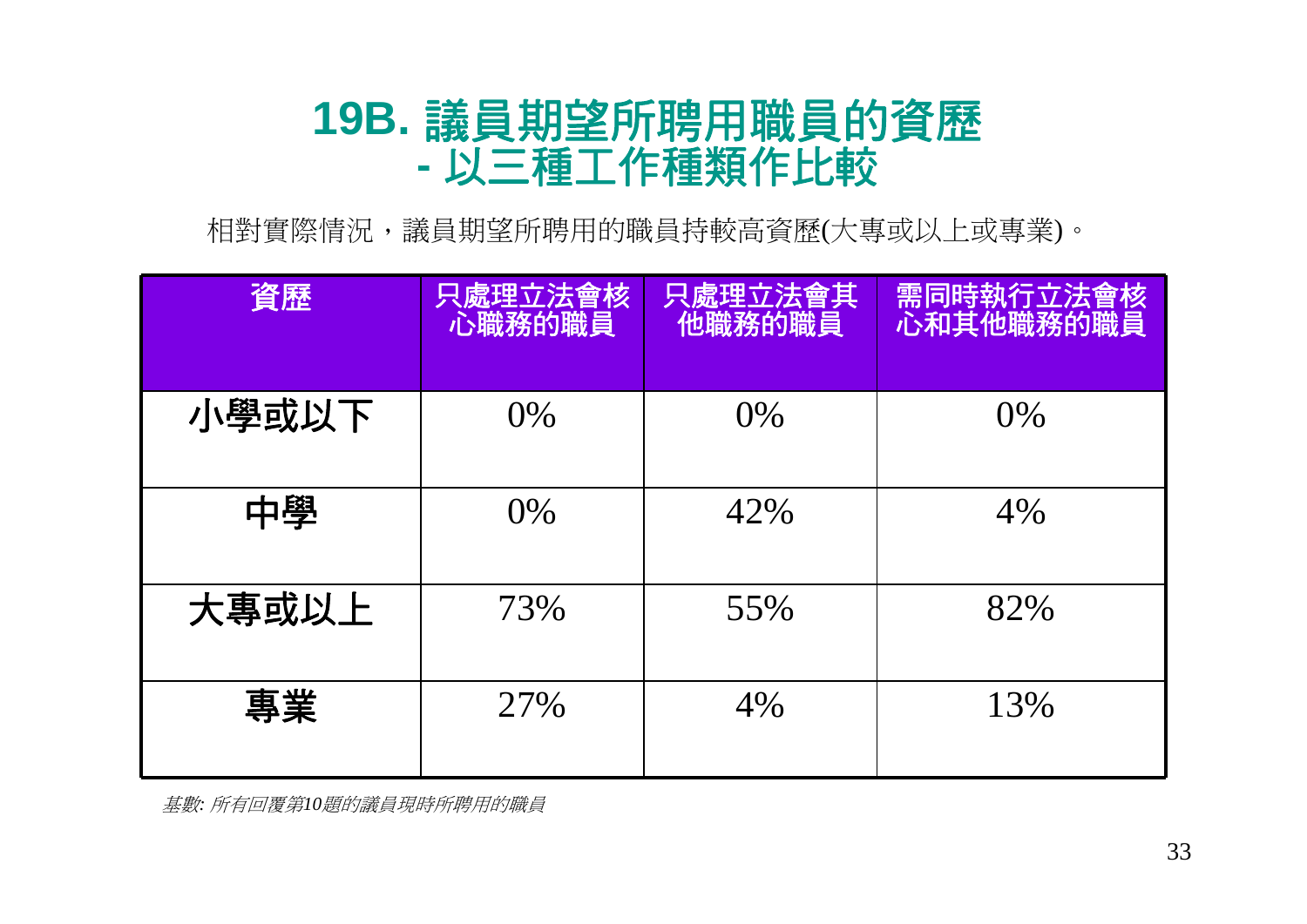#### **20.** 議員現時所聘用職員的相關工作年資 **-**以三種工作種類作比較

需同時執行立法會核心和其他職務的職員的相關工作年資相對其他兩組為高。

| 年資      | 只處理立法會核心<br>職務的職員 | 只處理立法會其<br>他職務的職員 | 需同時執行立法會核<br>心和其他職務的職員 |
|---------|-------------------|-------------------|------------------------|
| 少於1年    | 25%               | 24%               | 13%                    |
| 1年至少於3年 | 50%               | 21\%              | 18%                    |
| 3年至少於5年 | 25%               | 10\%              | 11\%                   |
| 5年至少於7年 | $0\%$             | 17%               | 13%                    |
| 7年或以上   | $0\%$             | 29%               | 46%                    |

基數*:* 所有回覆第*10*題的議員現時所聘用的職員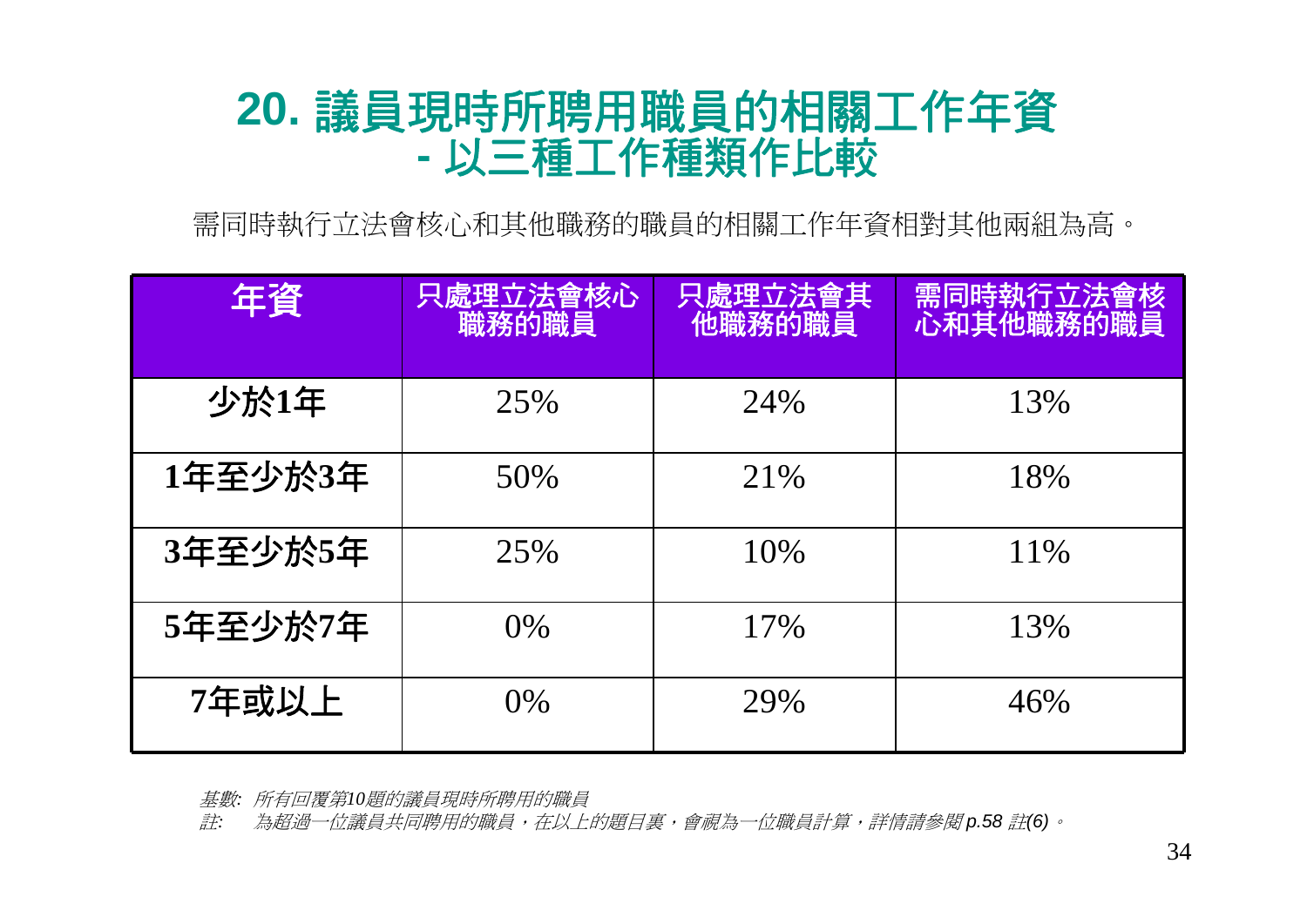### **21.** 議員現時所聘用職員於所屬議員辦事處工作的 年資**-** 以三種工作種類作比較

無論是只處理立法會核心職務、只處理立法會其他職務,或需同時執行兩 類職務的職員,有超過半數在現所屬議員辦事處的工作年資均少於3年 。

| 年資      | 只處理立法會核<br>心職務的職員 | 只處理立法會其<br>他職務的職員 | <b>需同時執行立法會核</b><br>心和其他職務的職員 |
|---------|-------------------|-------------------|-------------------------------|
| 少於1年    | 20%               | 39%               | 44%                           |
| 1年至少於3年 | 40%               | 17%               | 15%                           |
| 3年至少於5年 | 20%               | 26%               | 16%                           |
| 5年至少於7年 | 20%               | 2%                | 11\%                          |
| 7年或以上   | $0\%$             | 15%               | 14%                           |

基數*:* 所有回覆第*13*題的議員現時所聘用的職員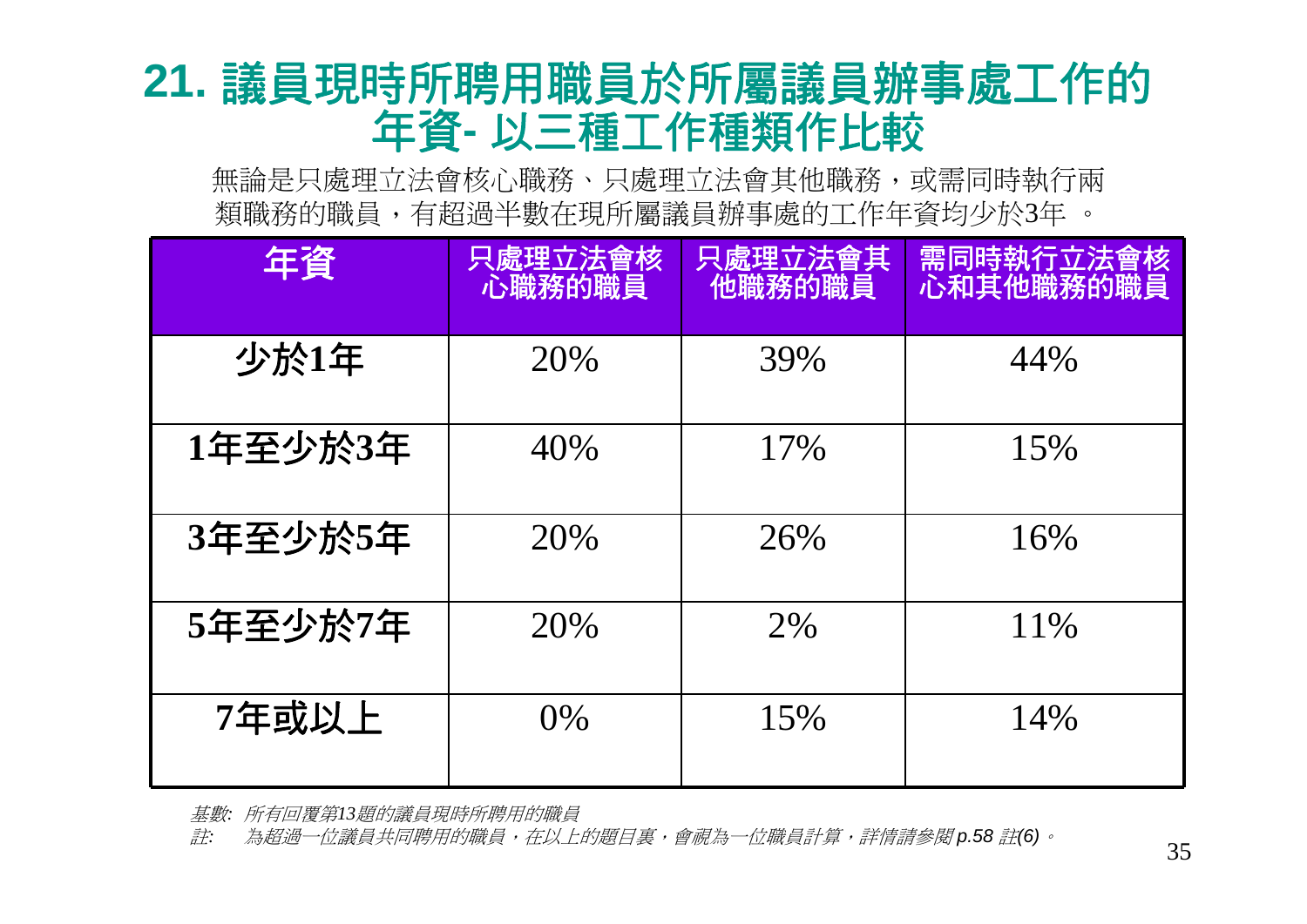#### **22A.** 議員現時所聘用全職職員的薪酬 **-**以三種工作種類作比較

有9成只處理立法會其他職務的職員的月薪低於\$15,000,只處理立法會核心職務的職員和 需同時執行立法會核心和其他職務的職員的薪酬相對較高, 但大部份職員的月薪為 \$20,000以下。

| 每月薪酬             | 只處理立法會核<br>心職務的職員 | 只處理立法會其<br>他職務的職員 | 需同時執行<br><b>TV法</b><br>电他<br>職務的職員 |
|------------------|-------------------|-------------------|------------------------------------|
| 5,000 至 9,999元   | $0\%$             | 62%               | 19%                                |
| 10,000 至 14,999元 | 60%               | 35%               | 30%                                |
| 15,000 至 19,999元 | 20%               | $0\%$             | 25%                                |
| 20,000 至 24,999元 | 20%               | 3%                | 8%                                 |
| 25,000 至 29,999元 | $0\%$             | $0\%$             | 13%                                |
| 30,000 至 34,999元 | $0\%$             | $0\%$             | $5\%$                              |
| 35,000 至 39,999元 | $0\%$             | $0\%$             | 2%                                 |
| 平均每月薪酬           | \$15,500          | \$9,662           | \$16,797                           |

基數*:* 所有回覆第*13*題的議員現時所聘用的職員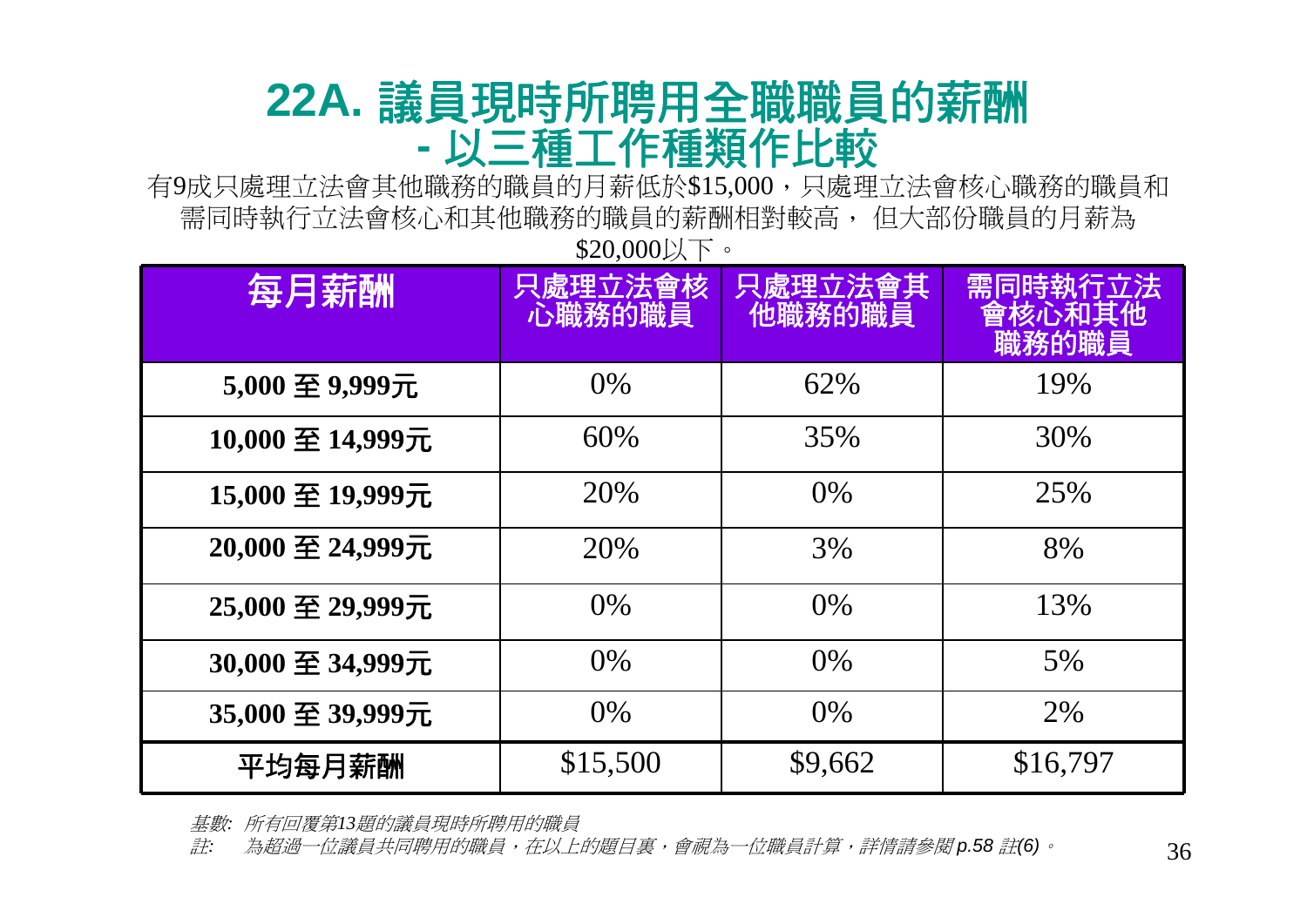#### **22B.** 議員現時所聘用兼職職員的薪酬 **-**以三種工作種類作比較

只處理立法會其他職務的兼職職員,時薪都低於\$70。需同時執行立 法會核心和其他職務的職員的時薪則較高。

| 時薪     | 處理立法會核<br>心職務的職員 | 只處理立法會其<br>他職務的職員 | 需同時執行立法會核<br>心和其他職務的職員 |
|--------|------------------|-------------------|------------------------|
| 40至49元 | $0\%$            | 50%               | 14%                    |
| 50至59元 | $0\%$            | 0%                | 29%                    |
| 60至69元 | $0\%$            | 50%               | $0\%$                  |
| 70至79元 | $0\%$            | $0\%$             | 14%                    |
| 80元或以上 | $0\%$            | 0%                | 43%                    |

基數*:* 所有回覆第*13*題的議員現時所聘用的職員

註: 由於兼職職員的工作時間各有不同,而且發薪的安排亦有差別(有些為時薪兼職職員,有些為月薪兼職 職員),為準確統計兼職職員的薪酬,所有月薪的兼職職員的薪酬需要按每月工作時間計算時薪薪酬。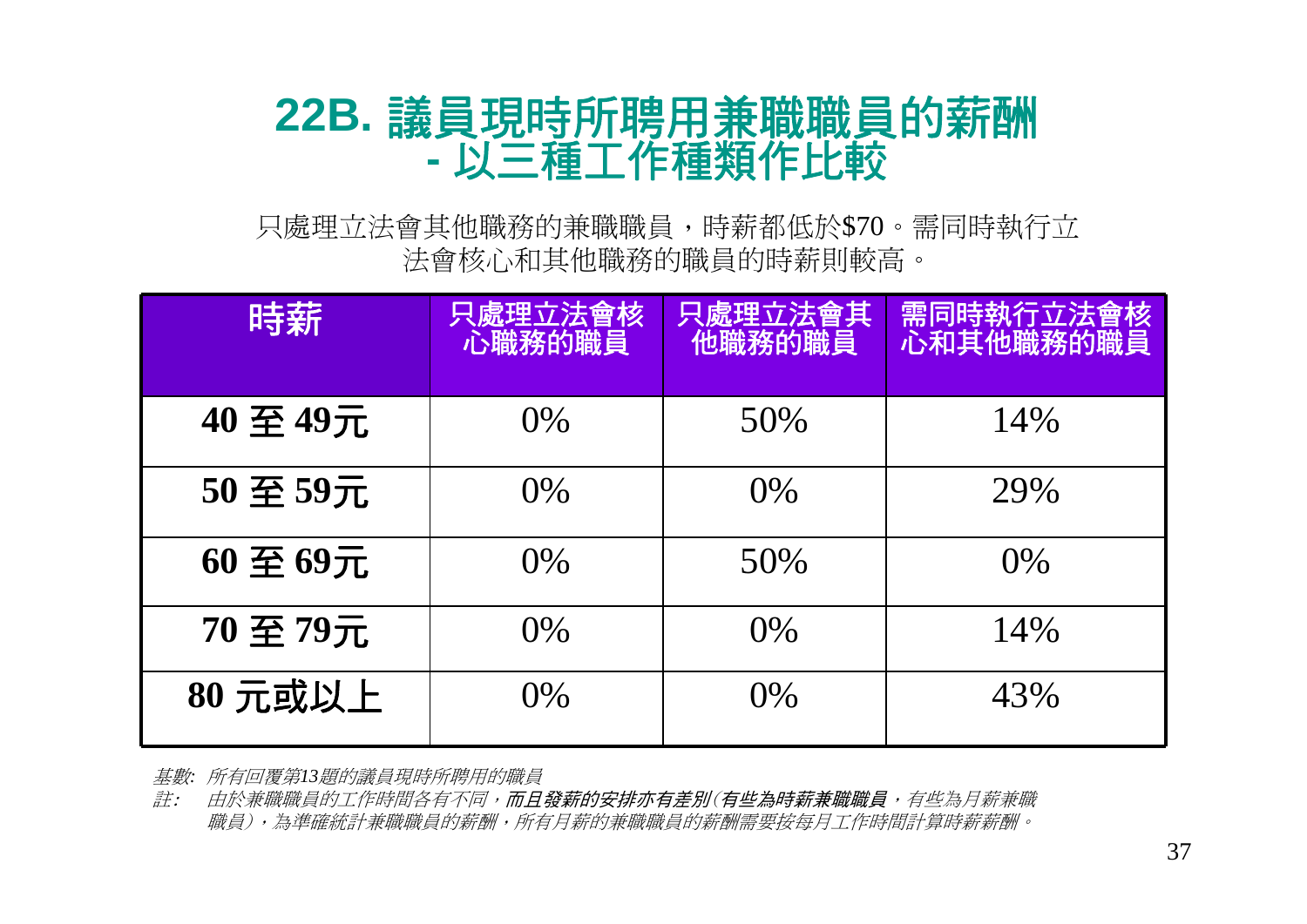### **23A.** 議員現時所聘用的職員的福利

全職職員平均享有14日年假,所有全職職員均沒有逾時工作津貼,只有 部分兼職職員才有。

| 福利      | 總職員人數   | 全職職員<br>(9/0) | 兼職職員<br>(9/0) |
|---------|---------|---------------|---------------|
| 年假      | 每年平均14日 | 每年平均14日       | 每年平均11.4日     |
| 逾時工作津貼  | 1%      | $0\%$         | 7%            |
| 強積金     | 100%    | 100%          | 100%          |
| 醫療      | 73%     | 78%           | 40%           |
| 牙科      | 21%     | 24%           | $0\%$         |
| 教育      | 15%     | 18%           | 0%            |
| 房屋      | $0\%$   | 0%            | 0%            |
| 其他(如雙薪) | 4%      | 5%            | 0%            |

基數*:* 所有回覆第*13*題的議員現時所聘用的職員

註(1): 議員可選擇多於一個答案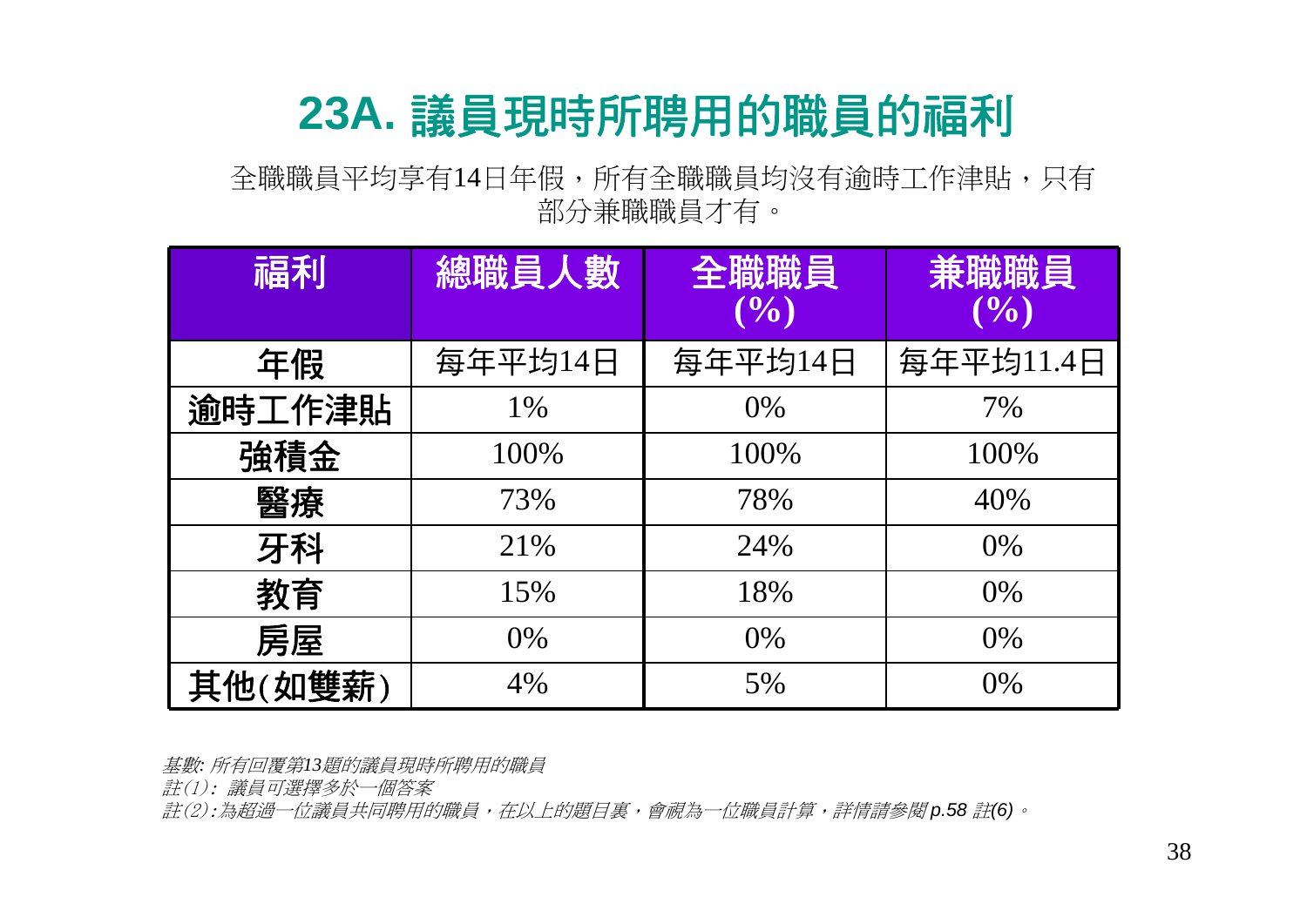#### **23B.** 議員現時所聘用的職員的福利 **-**以三種工作種類作比較

與只處理立法會核心職務的職員和需同時執行立法會核心和其他職務的職 員相比,只處理立法會其他職務的職員的平均年假較少。

| 福利          | 只處理立法會核心<br>職務的職員 | 只處理立法會其他<br>職務的職員 | 需同時執行立法會核<br>心和其他職務的職員 |
|-------------|-------------------|-------------------|------------------------|
| 年假          | 每年平均15.5日         | 每年平均12.2日         | 每年平均15日                |
| 逾時工作津貼      | $0\%$             | 3%                | 0%                     |
| 強積金         | 100%              | 100%              | 100%                   |
| 醫療          | 60%               | 62%               | 80%                    |
| 牙科          | 40%               | 19%               | 20%                    |
| 教育          | $0\%$             | 14%               | 17%                    |
| 房屋          | $0\%$             | $0\%$             | 0%                     |
| (如雙薪)<br>其他 | $0\%$             | $0\%$             | 7%                     |

基數*:* 所有回覆第*1*和*13*題的議員所聘用的職員

註*(1):* 議員可選擇多於一個答案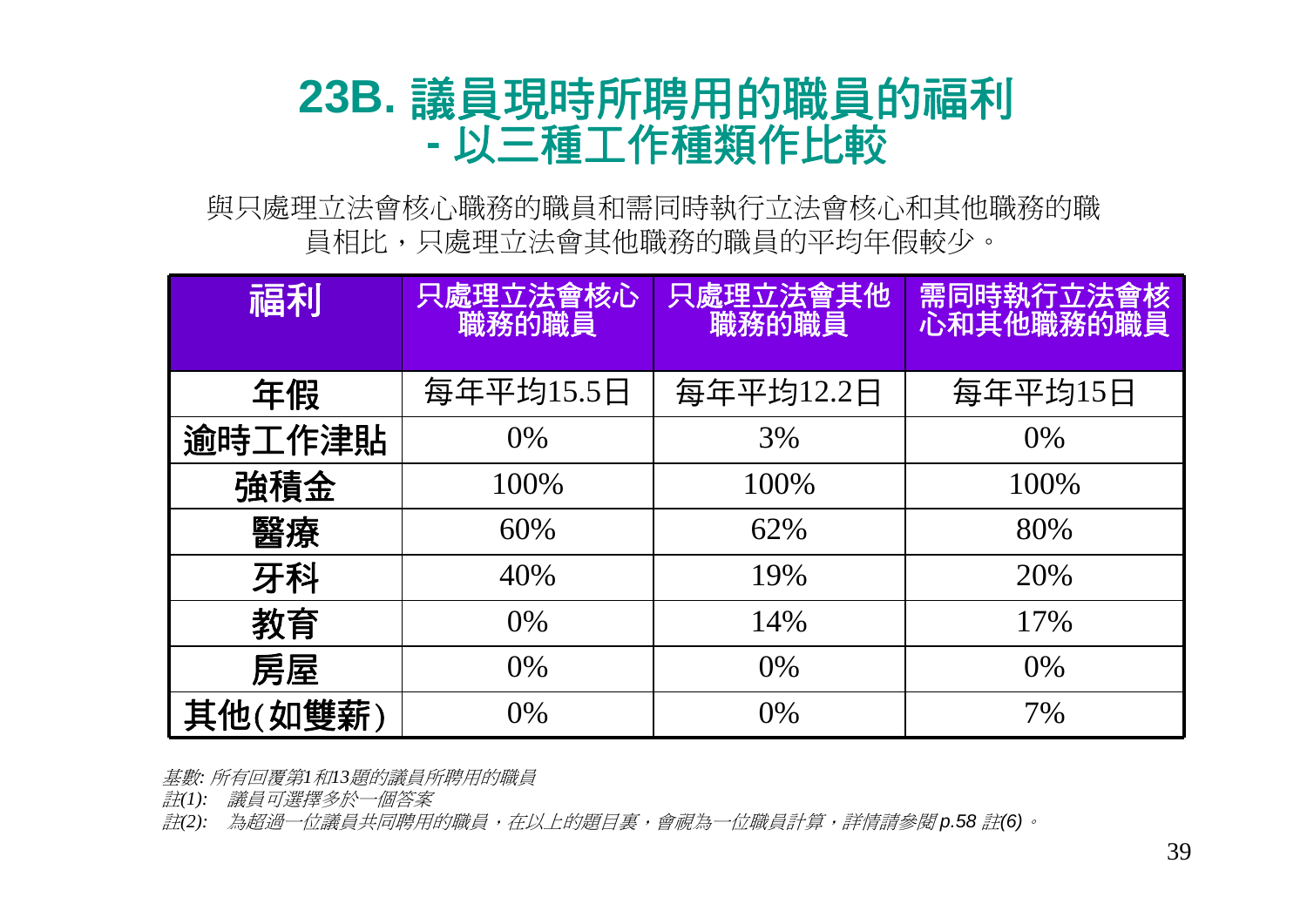#### **24A.** 議員現時所聘用職員的人數 **-**以三種工作種類作比較

每位議員現時平均聘用2.3位及3.7位全職職員,分別只處理立法會其他職務和需同時 執行立法會核心和其他職務;並且平均聘用1位兼職職員主要處理立法會其他職務。

|    | 每位議員現時平均所聘用       | 總人數                               |                            |              |
|----|-------------------|-----------------------------------|----------------------------|--------------|
|    | 只處理立法會核<br>心職務的職員 | 只處理立法會其<br>他職務的職員                 | 需同時執行立<br>法會核心和其<br>他職務的職員 |              |
| 全職 | $0.3 \times$      | $2.3$ 位                           | 3.7位                       | $6.3 \times$ |
| 兼職 | $0\frac{1}{2}$    | $0.6$ <sup><math>\pm</math></sup> | $0.4\frac{L}{11}$          | $1$ 位        |

基數*:* 所有回覆第*13*題的議員現時所聘用的職員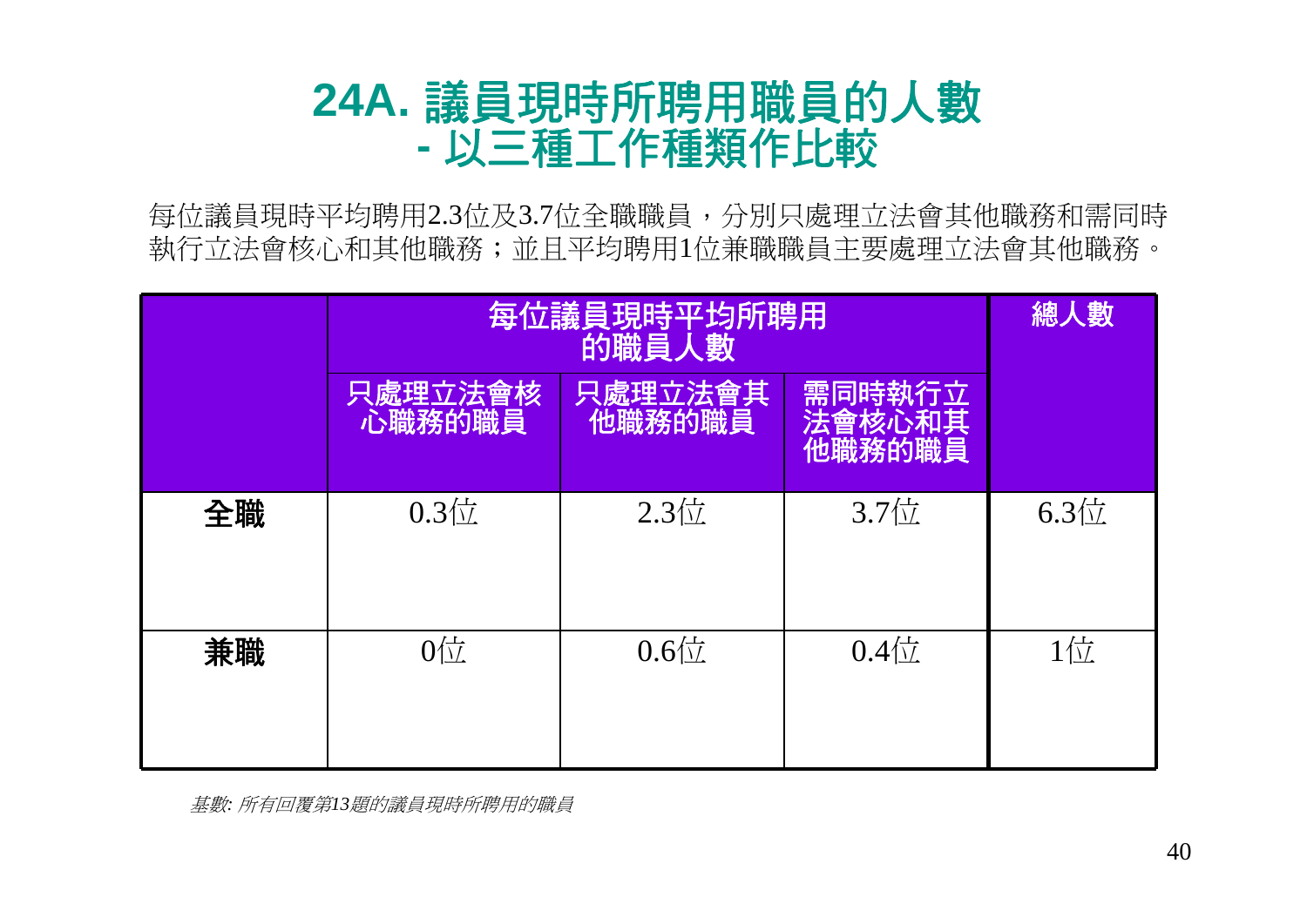#### **24B.** 議員期望所聘用職員的人數 **-**以三種工作種類作比較

平均每位議員聘用2位、3位及4位全職職員,分別只處理立法會核心職務、只處 理立法會其他職務和需同時執行立法會核心和其他職務。

|    | 平均每位議員期望所聘用       | 總人數               |                            |                   |
|----|-------------------|-------------------|----------------------------|-------------------|
|    | 只處理立法會核<br>心職務的職員 | 只處理立法會其<br>他職務的職員 | 需同時執行立法<br>會核心和其他職<br>務的職員 |                   |
| 全職 | $1.7$ 位           | $3.2$ 位           | $4.1$ 位                    | $9.0\frac{1}{11}$ |
| 兼職 | $0.1$ 位           | $0.2 \times$      | $0.1$ 位                    | $0.4\frac{1}{11}$ |

基數*:* 所有回覆第*10*題的議員現時所聘用的職員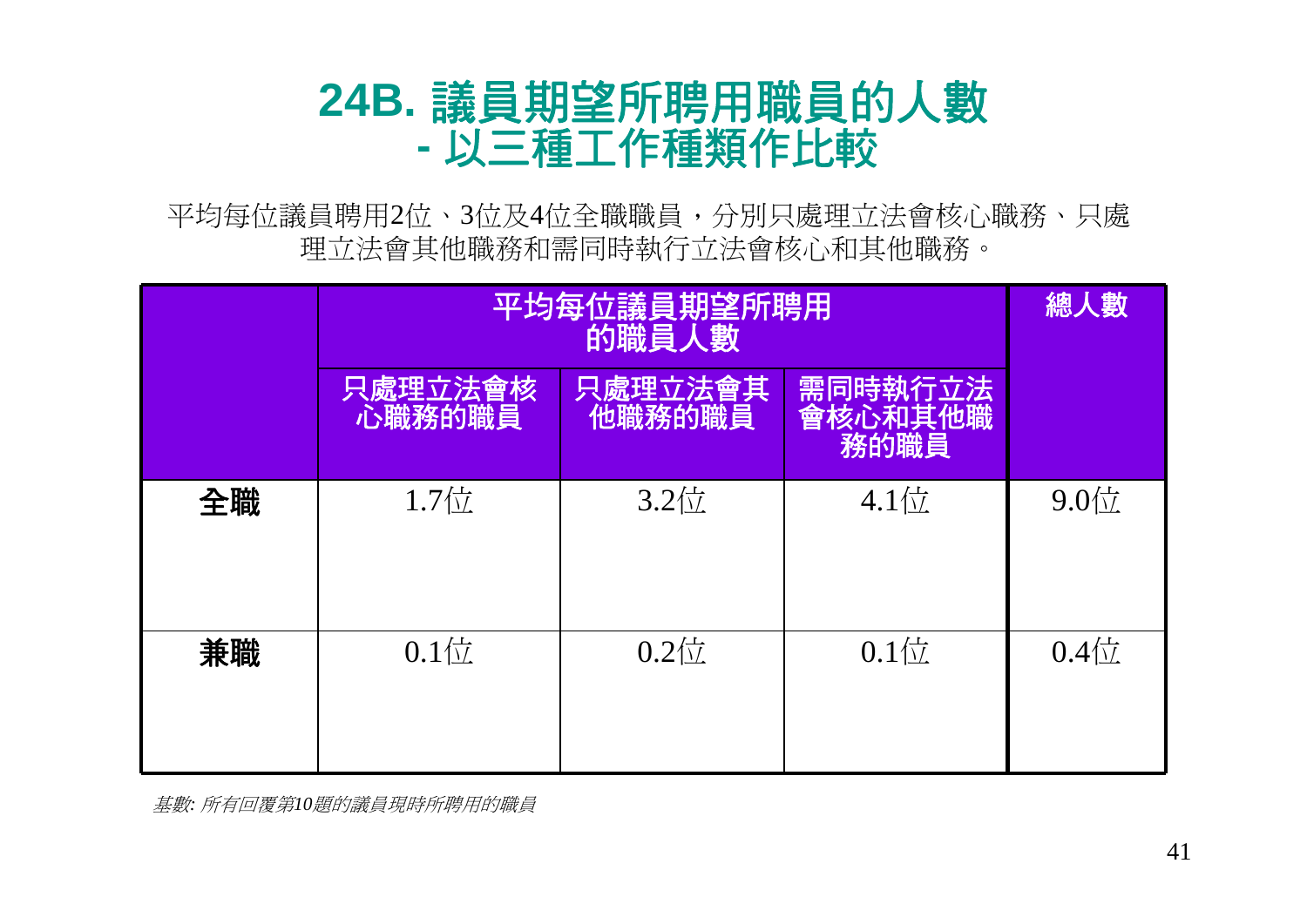# **III.** 議員對所聘用職員的人數及素質的意見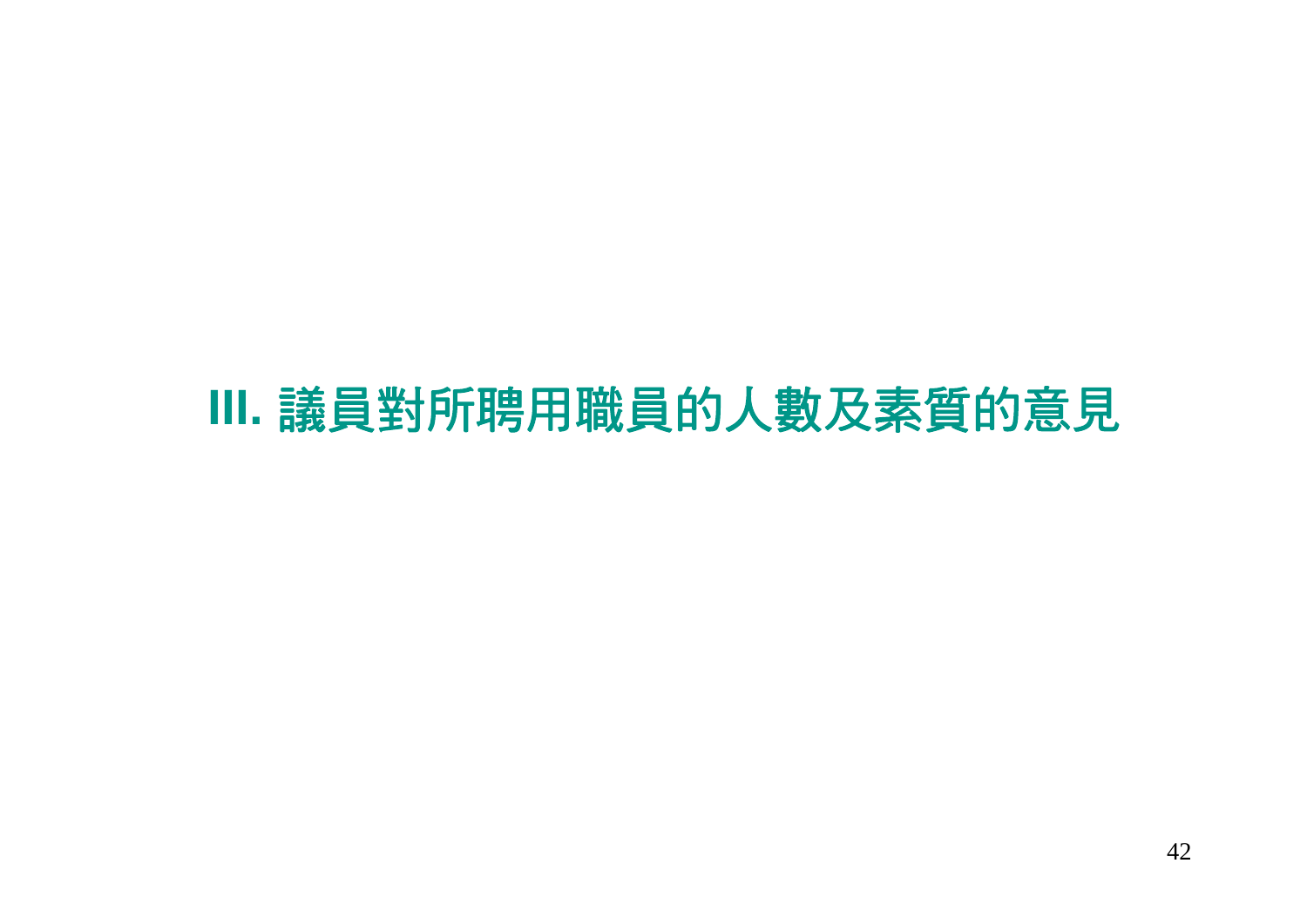# **25A.** 議員對所聘用職員的人數及素質的意見

大部份議員認為他們的員工對其處理立法會工作非常有幫助。 大部份議員認為沒有足夠的職員支援他們的立法會工作。

|                                                                                  | 非常<br>不贊同 |              |              |                |     | 非常<br>贊同 |     |
|----------------------------------------------------------------------------------|-----------|--------------|--------------|----------------|-----|----------|-----|
|                                                                                  | 1         | $\mathbf{2}$ | $\mathbf{3}$ | $\overline{4}$ | 5   | 6        |     |
|                                                                                  |           |              |              |                |     |          | 平均值 |
| 我的職員對我非<br>常有幫助                                                                  | $0\%$     | 7%           | $0\%$        | 20%            | 47% | 27%      | 4.9 |
| 按目前中央及地<br>區辦事處的數目<br>來說<br>我有足夠<br>$\overline{\phantom{a}}$<br>的職員支援我的<br>立法會工作 | 38%       | 19%          | 13%          | 6%             | 19% | 6%       | 2.7 |

基數*:* 所有回覆第*22*題的議員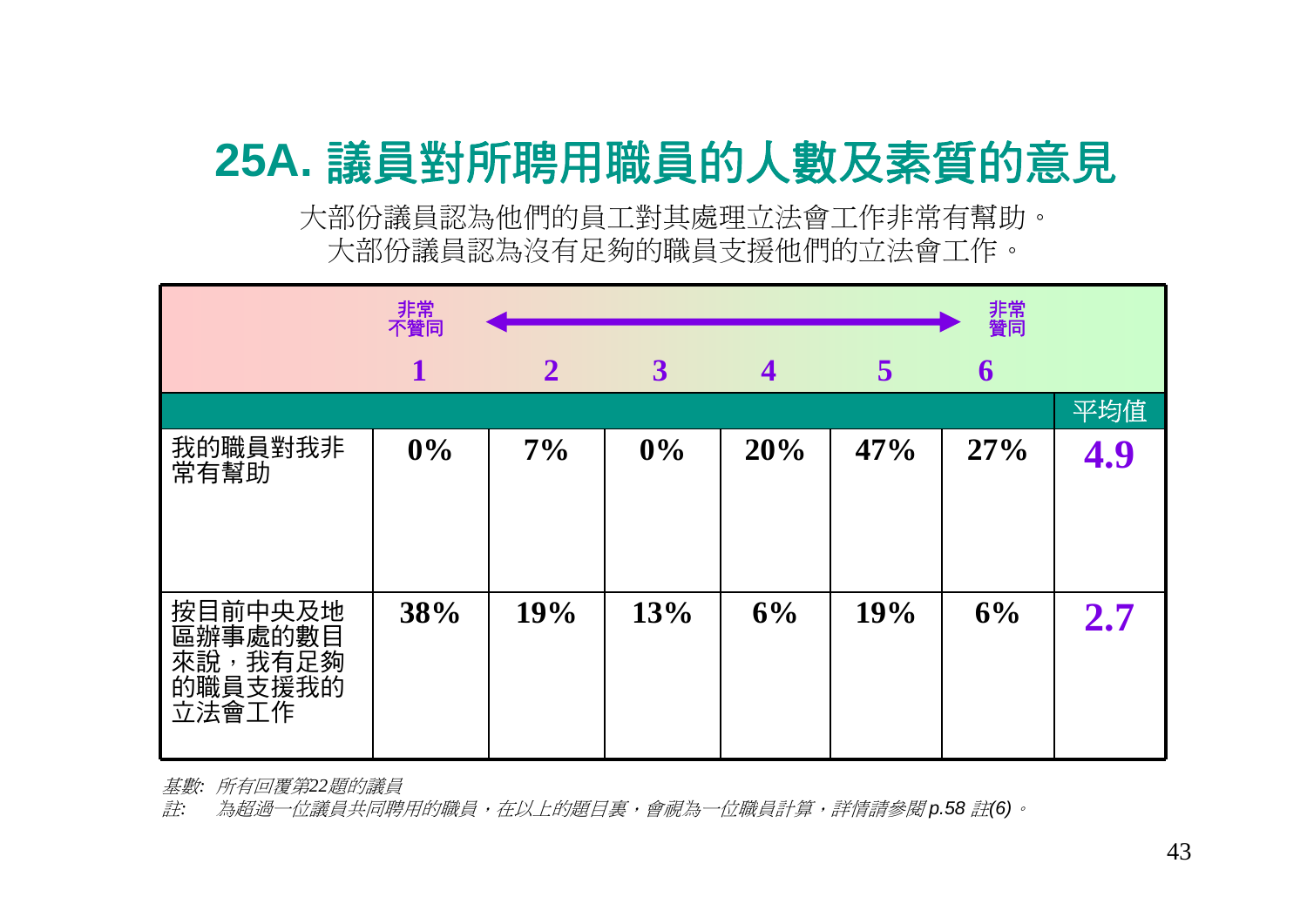### **25B.** 議員對所聘用職員的人數及素質的意見 **-**以功能界別**/**地方選區議員作比較

相對功能界別議員,地方選區議員較不贊同他們有足夠的職員支援他們的立法會工作。 *(1*代表非常不贊同,*6*代表非常贊同*)*

|                                                      | 平均值  |            |            |  |  |
|------------------------------------------------------|------|------------|------------|--|--|
|                                                      | 所有議員 | 功能界別<br>議員 | 地方選區<br>議員 |  |  |
| 我的職員對我非常有幫<br>助                                      | 4.9  | 4.9        | 4.9        |  |  |
| 按目前中央及地區辦事<br>處的數目來說<br>我有足<br>夠的職員支援我的立法<br>工作<br>會 | 2.7  | 4.1        | 1.6        |  |  |

基數*:* 所有回覆第*1*和*22*題的議員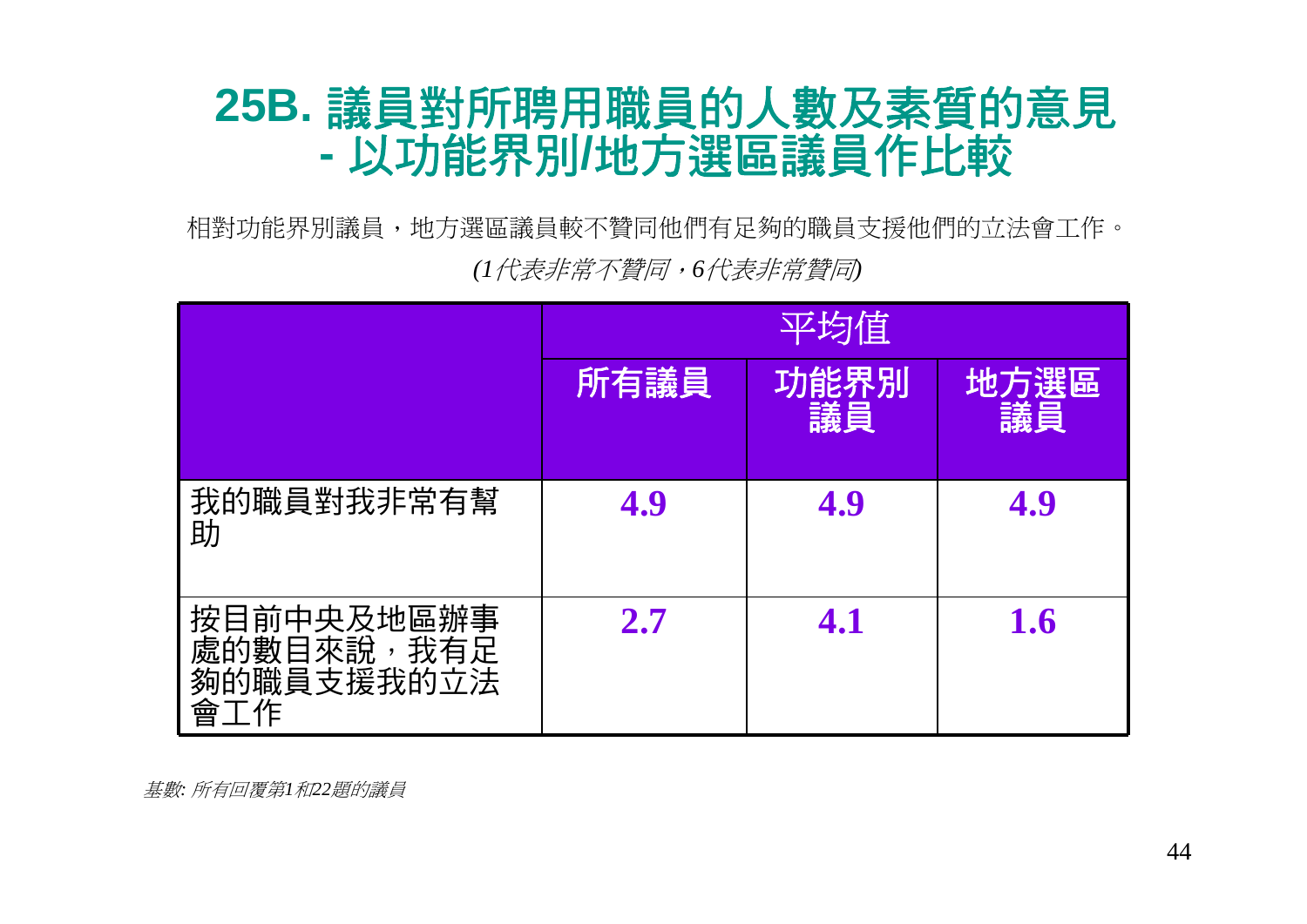### **IV.** 職員流失率及 議員對招聘及挽留職員的意見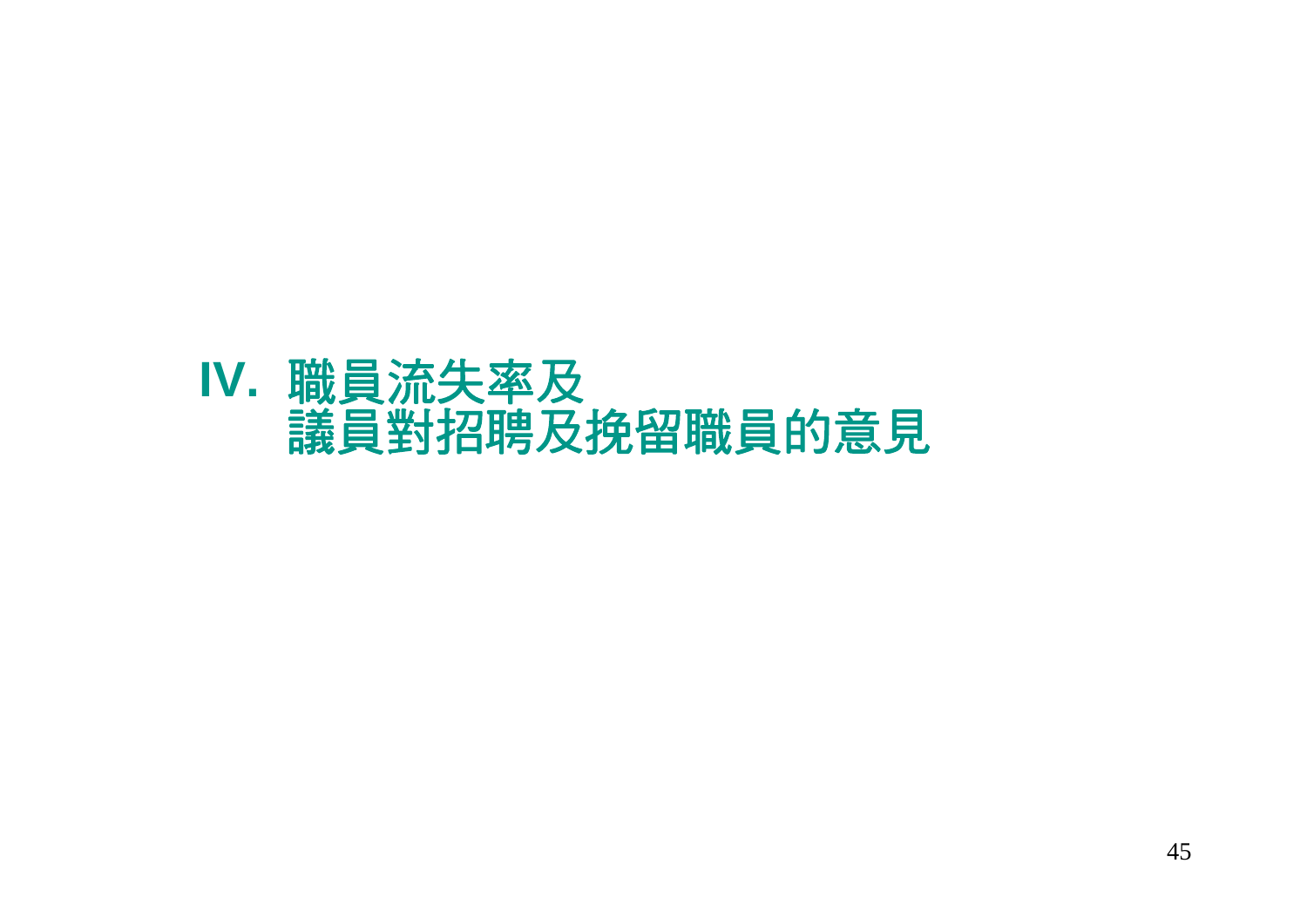### **26.** 議員辦事處的全職職員流失率 **(2007/2008**年度立法會會期**)**

超過6成議員所聘用的全職職員的流失率為25%以上,平均職員流失率為34%。

| 全職職員流失率      | 議員(%) |
|--------------|-------|
| $0\%$        | 20%   |
| $1 - 24\%$   | 13%   |
| $25 - 49\%$  | 53%   |
| $50 - 74\%$  | 0%    |
| $75 - 100\%$ | 13%   |

基數*:* 所有回覆第*16*題的議員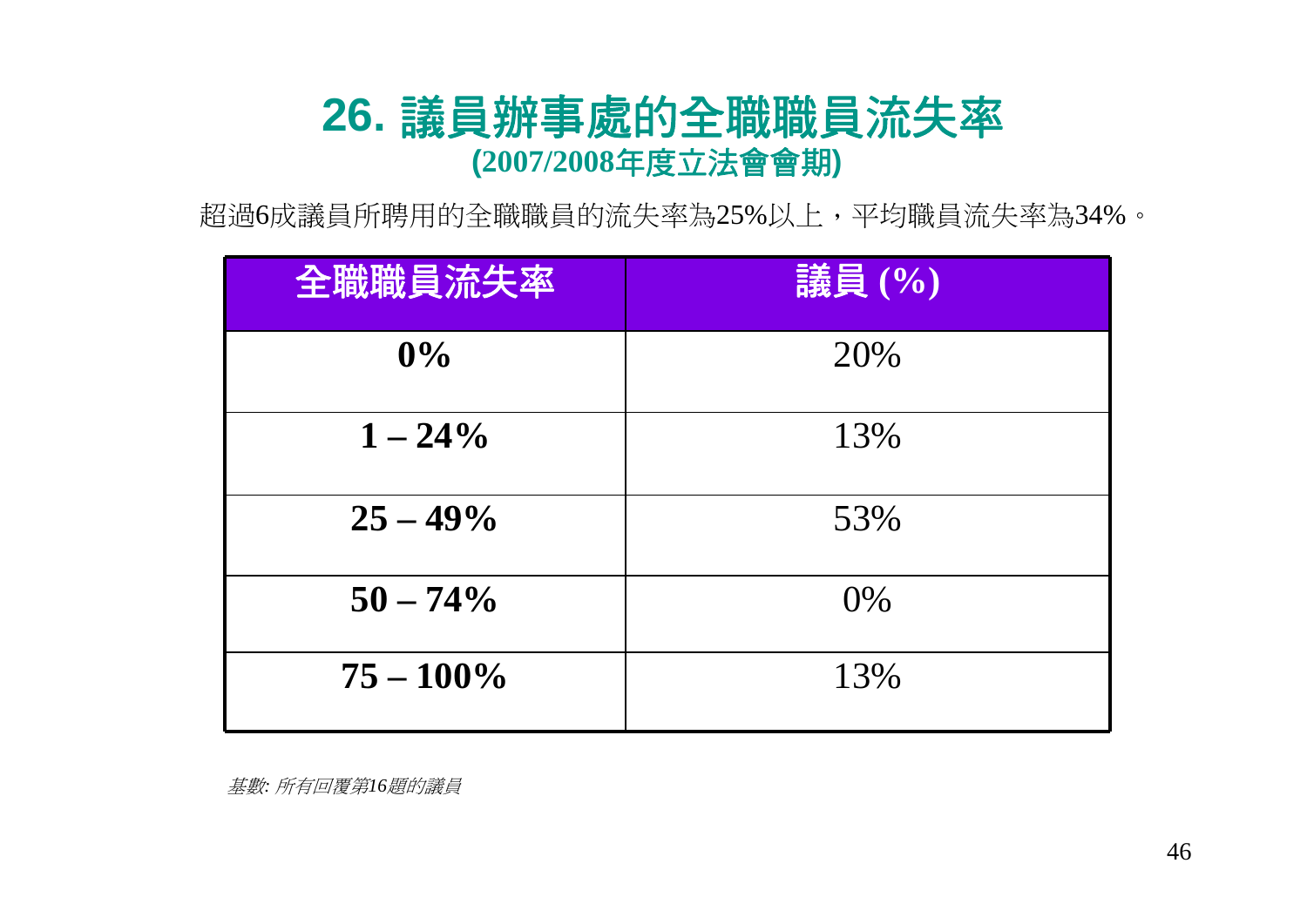# **27A.** 議員對招聘及挽留職員的意見

大部份議員對要招聘及挽留具合適資歷/教育背景的職員以處理立法 會事務或地區事務的工作感到困難。

|                                                                                         | 非常<br>不贊同 |                |              |     |     | 非常<br>贊同 |     |
|-----------------------------------------------------------------------------------------|-----------|----------------|--------------|-----|-----|----------|-----|
|                                                                                         |           | $\overline{2}$ | $\mathbf{3}$ | 4   | 5   | 6        |     |
|                                                                                         |           |                |              |     |     |          | 平均值 |
| 要招聘及挽留具合適資<br>歷/教育背景的職員,<br>以提供處理立法會及其<br>轄下委員會事務所需的<br>中央支援,對他們來說<br>是容易的              | 19%       | 31%            | 19%          | 13% | 19% | 0%       | 2.8 |
| 要招聘及挽留具合適資<br>歷/教育背景的職員,<br>以支援透過我在中區及<br>本港其他地區設立的辦<br>事處與選民日常溝通的<br>工作,對他們來說是容<br>易的。 | 25%       | 25%            | 19%          | 25% | 6%  | 0%       | 2.6 |
| 要招聘及挽留有經驗的<br>職員,對他們來說是容<br>易的。                                                         | 19%       | 44%            | 6%           | 25% | 6%  | 0%       | 2.6 |

基數*:* 所有回覆第*23*題的議員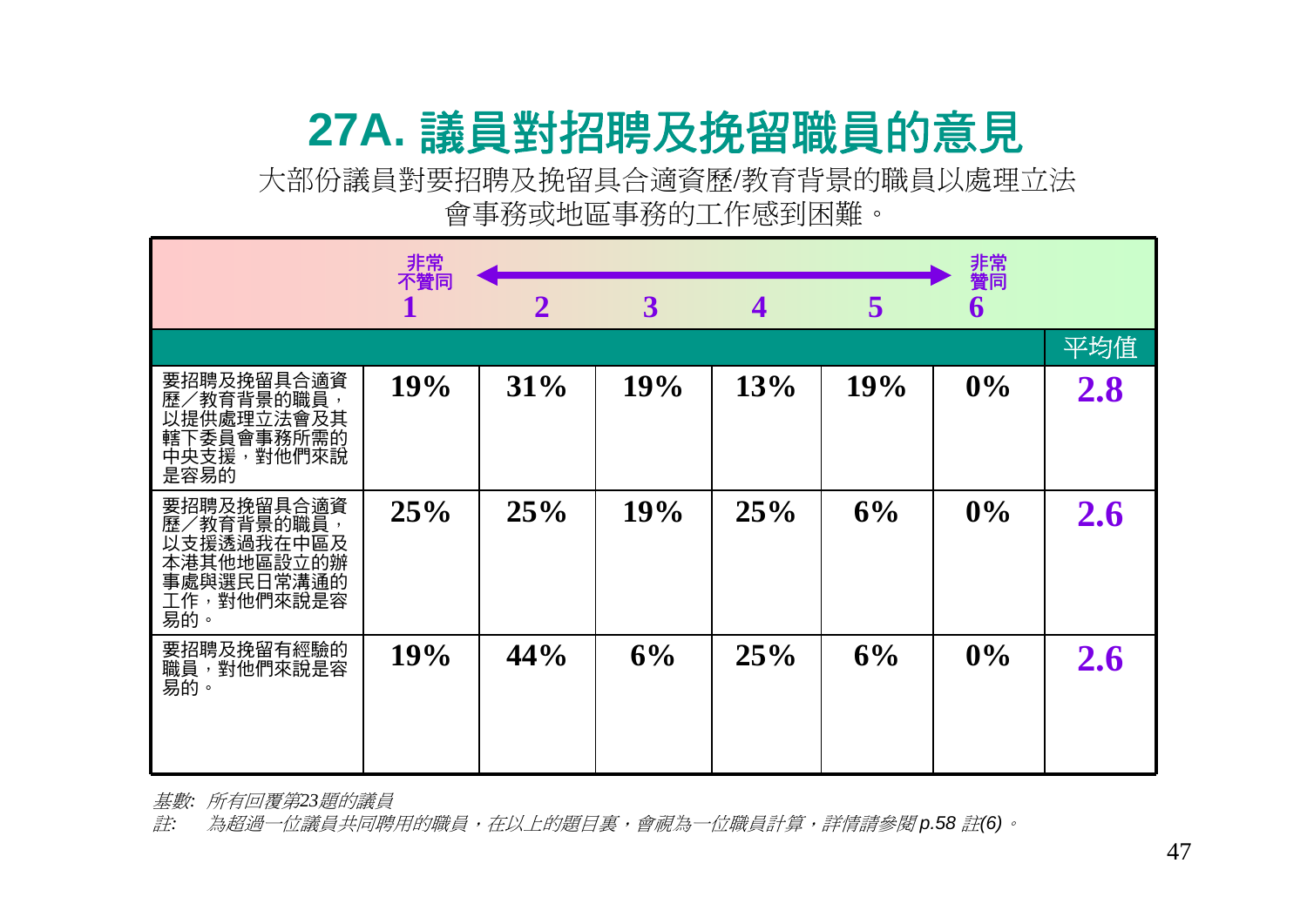#### **27B.** 議員對招聘及挽留職員的意見 **-**以功能界別**/**地方選區議員作比較

相對功能界別議員,地方選區議員在招聘及挽留職員感到的困難較大。

*(1*代表非常不贊同,*6*代表非常贊同*)*

|                                                                                     | 平均值        |            |                    |  |  |
|-------------------------------------------------------------------------------------|------------|------------|--------------------|--|--|
|                                                                                     | 所有議員       | 功能界別<br>議員 | 地方選區<br>議員         |  |  |
| 要招聘及挽留具合適資歷/教育<br>背景的職員,以提供處理立法會<br>及其轄下委員會事務所需的中央<br>對他們來說是容易的<br>支援,              | <b>2.8</b> | <b>3.6</b> | 2.2                |  |  |
| 要招聘及挽留具合適資歷/教育<br>背景的職員,以支援透過我在中<br>區及本港其他地區設立的辦事處<br>與選民日常溝通的工作,<br>對他們<br>來說是容易的。 | 2.6        | 3.4        |                    |  |  |
| 要招聘及挽留有經驗的職員,<br>科<br>他們來說是容易的                                                      | 2.6        | <b>3.6</b> | $\boldsymbol{1.8}$ |  |  |

基數: 所有回覆第1和23題的議員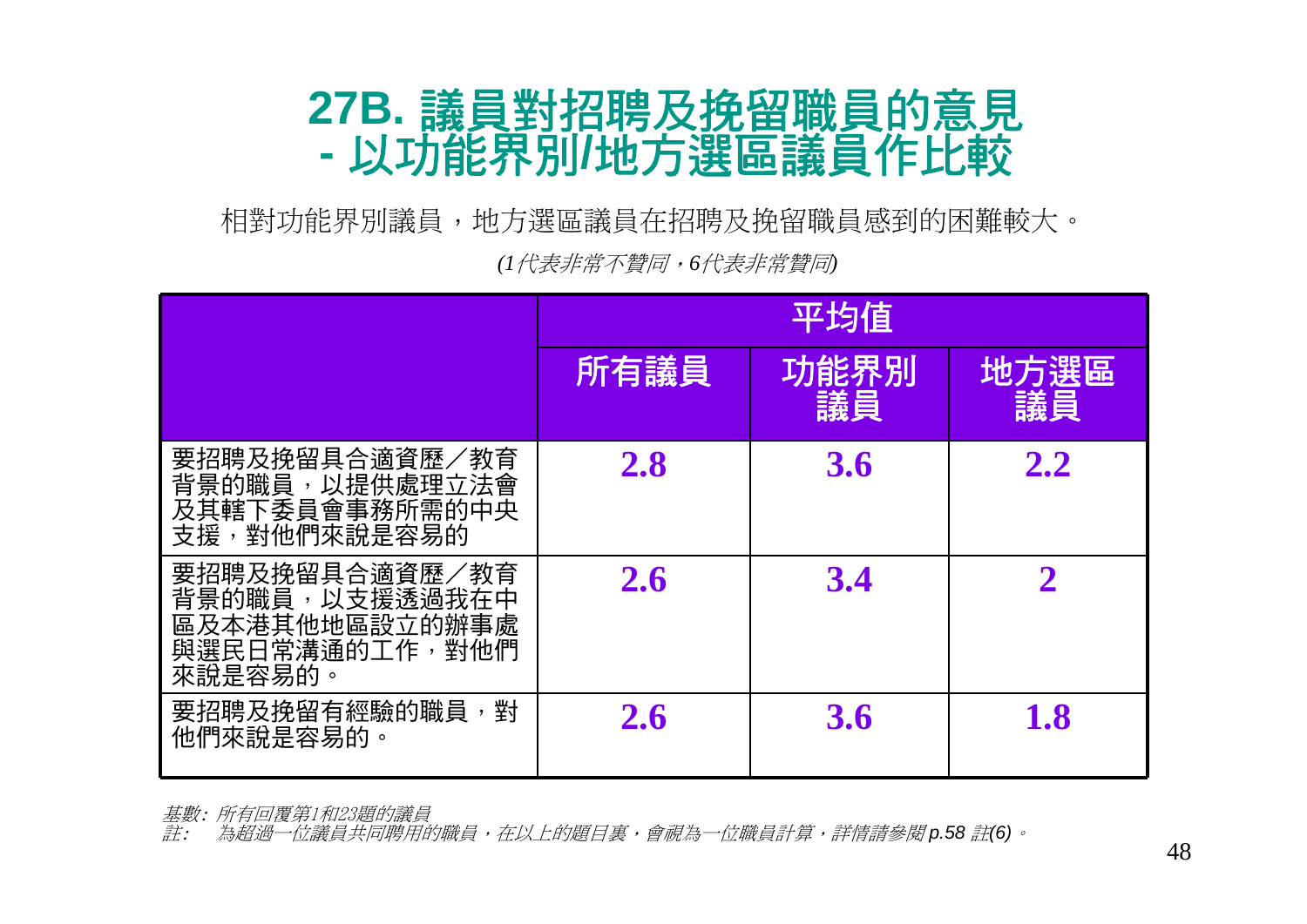### **28A.** 感到招聘及挽留職員有困難的議員 對問題成因的意見

大部份議員認為前景欠佳,薪酬過低,工作時間不定時/過長均令 議員在招聘及挽留職員時遇到困難。

|                          | 非常<br>不贊同 |              |              |                         |     | 非常<br>贊同 |     |
|--------------------------|-----------|--------------|--------------|-------------------------|-----|----------|-----|
|                          |           | $\mathbf{2}$ | $\mathbf{3}$ | $\overline{\mathbf{4}}$ | 5   | 6        |     |
|                          |           |              |              |                         |     |          | 平均值 |
| 前景欠佳                     | 8%        | 0%           | 0%           | 25%                     | 25% | 42%      | 4.8 |
| 薪酬過低                     | 8%        | 8%           | 8%           | 0%                      | 42% | 33%      | 4.6 |
| 工作時間不定<br>時/過長           | 8%        | 0%           | 17%          | 8%                      | 58% | 8%       | 4.3 |
| 附帶福利(如醫<br>療或牙科福利)<br>不足 | 8%        | 17%          | 8%           | 33%                     | 25% | 8%       | 3.8 |

基數: 所有感到招聘及挽留職員有困難及回覆第24題的議員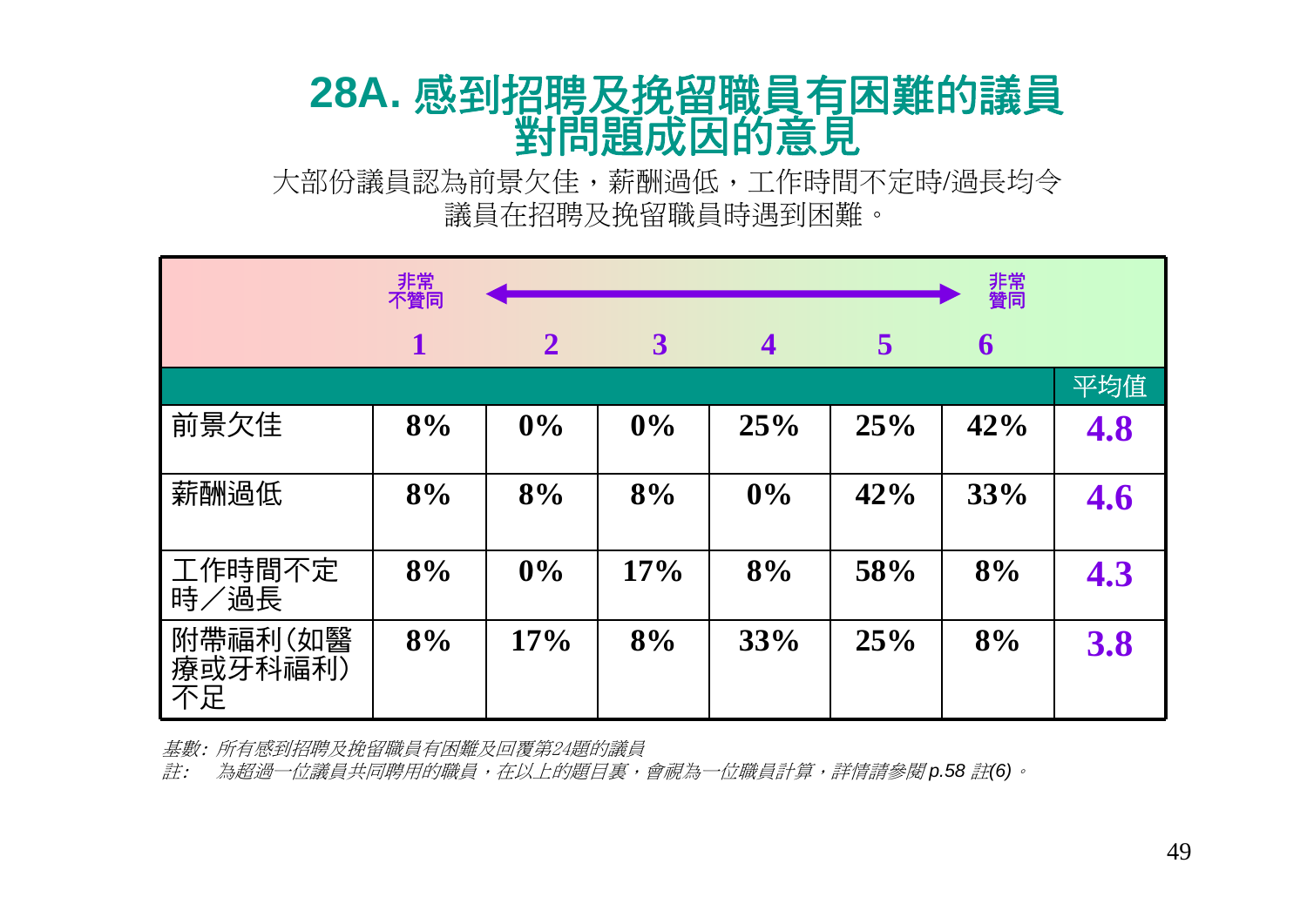### **28B.** 感到招聘及挽留職員有困難的議員對問題成因的 意見**-** 以功能界別**/**地方選區議員作比較

地方選區議員較功能界別議員,較認為薪酬過低和附帶福利不足為造成他們感 到招聘及挽留職員有困難的成因。

*(1*代表非常不贊同,*6*代表非常贊同*)*

|                      |      | 平均值        |            |
|----------------------|------|------------|------------|
|                      | 所有議員 | 功能界別<br>議員 | 地方選區<br>議員 |
| 前景欠佳                 | 4.8  | 5.3        | 4.7        |
| 薪酬過低                 | 4.6  | 3.3        |            |
| 工作時間不定時/過長           | 4.3  | 4.3        | 4.3        |
| 附帶福利(如醫療或牙科福<br>利)不足 | 3.8  | 3          |            |

基數: 所有感到招聘及挽留職員有困難及回覆第*1*和*24*題的議員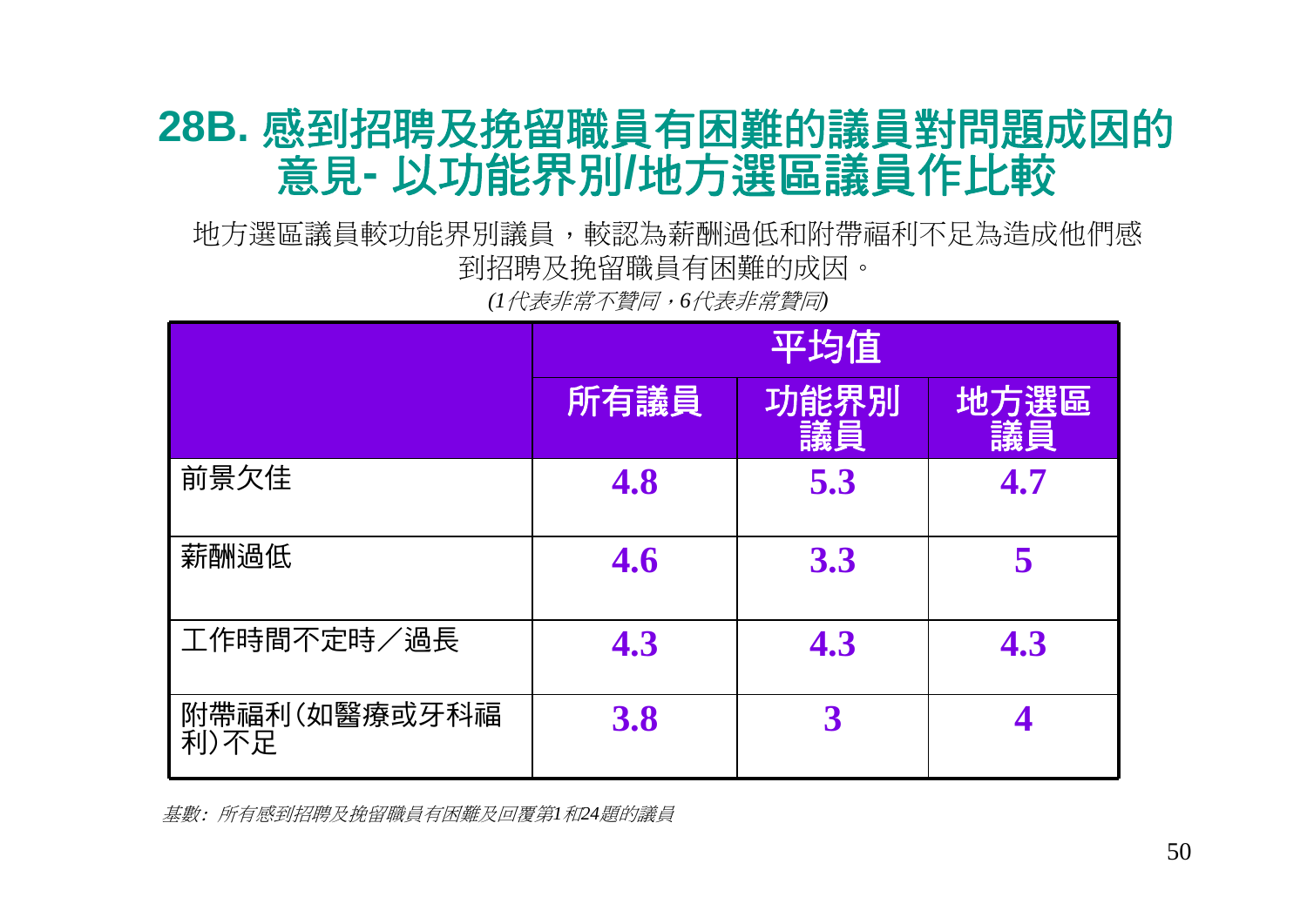# **V.** 職員留在議員辦事處工作的原因及 他們對現職的看法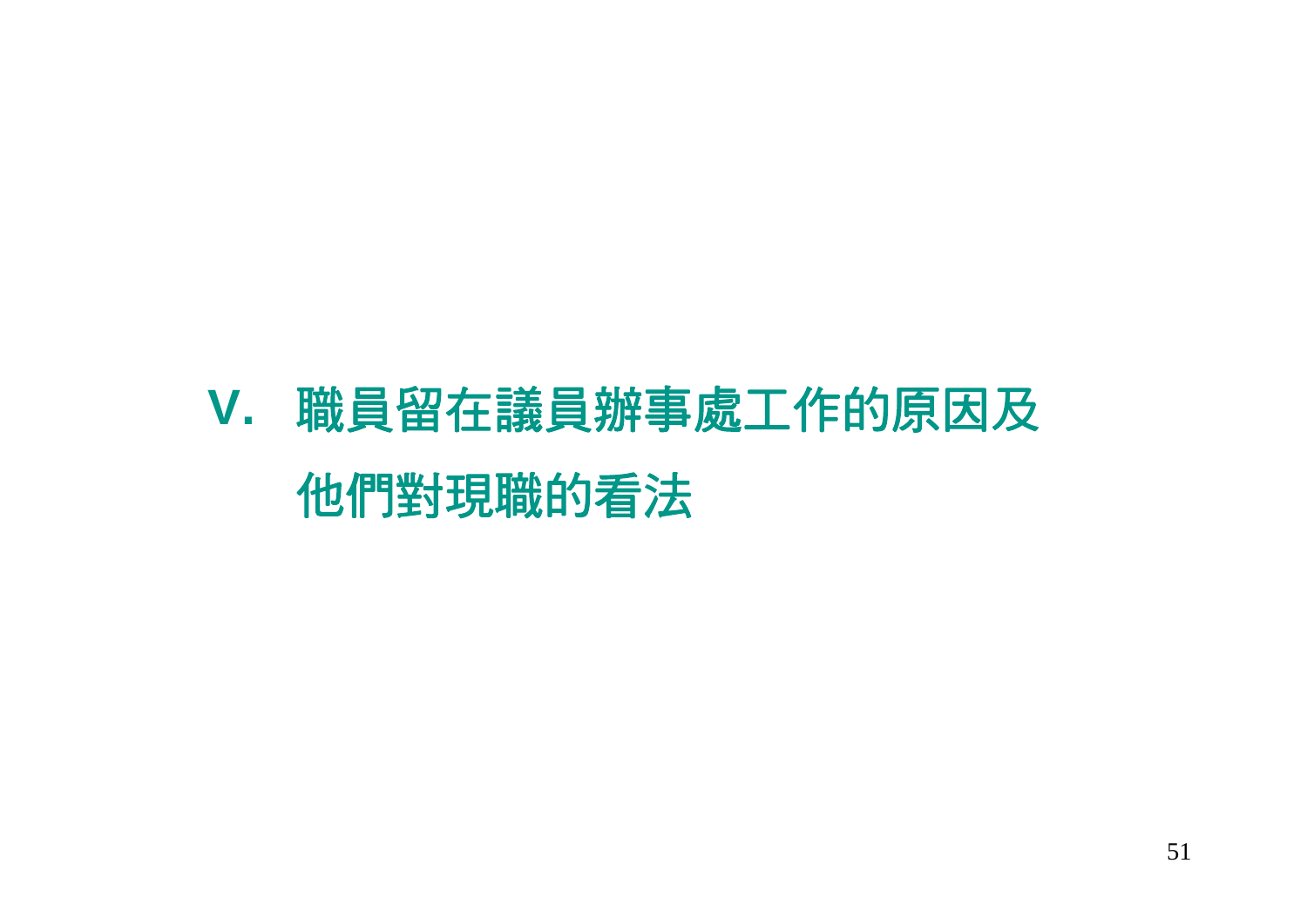### **29A.** 職員留在議員辦事處工作的原因**(1)**

大部份議員所聘用的職員留任現職的最主要三個原因是他們認為他們的工作接 觸面廣,職員關係良好和工作性質有趣或具挑戰性。

|                 | 非常<br>不贊同   |              |        |                         |     | 非常<br>贊同 |                         |
|-----------------|-------------|--------------|--------|-------------------------|-----|----------|-------------------------|
|                 | $\mathbf 1$ | $\mathbf{2}$ | 3      | $\overline{\mathbf{4}}$ | 5   | 6        |                         |
|                 |             |              |        |                         |     |          | 平均值                     |
| 工作的接觸面<br>廣     | $2\%$       | 3%           | 10%    | 26%                     | 40% | 19%      | 4.6                     |
| 職員關係良好          | 0%          | 6%           | 4%     | 30%                     | 39% | 20%      | 4.6                     |
| 工作性質有趣<br>/具挑戰性 | 2%          | 3%           | 11%    | 31%                     | 39% | 14%      | 4.5                     |
| 有工作滿足感          | $2\%$       | 3%           | 14%    | 30%                     | 38% | 13%      | 4.4                     |
| 稱心的工作環<br>境     | 4%          | 8%           | $11\%$ | 48%                     | 23% | 6%       | $\overline{\mathbf{4}}$ |
| 工作時間良好          | 3%          | 14%          | 23%    | 34%                     | 19% | 8%       | 3.8                     |

基數: 所有回覆的議員現時所聘用及作答乙部附錄第6題的職員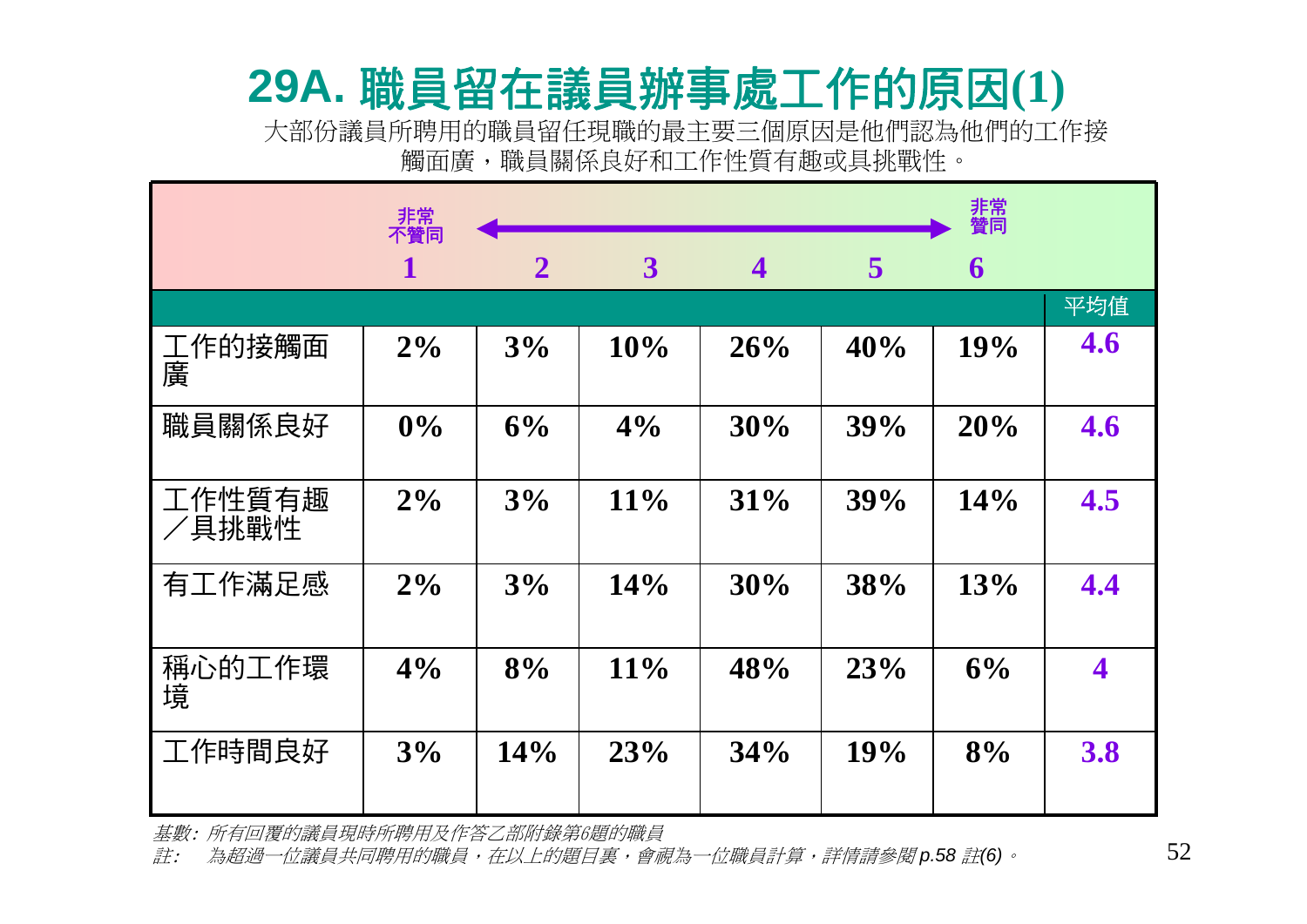# **29B.** 職員留在議員辦事處工作的原因**(2)**

議員所聘用的職員留任現職的原因,認為是事業前途良好及薪酬令人滿意偏低。

|                           | 非常<br>不贊同 |              |              |                         |       | 非常<br>贊同 |                         |
|---------------------------|-----------|--------------|--------------|-------------------------|-------|----------|-------------------------|
|                           | 1         | $\mathbf{2}$ | $\mathbf{3}$ | $\overline{\mathbf{4}}$ | 5     | 6        |                         |
|                           |           |              |              |                         |       |          | 平均值                     |
| 事業前途良好                    | 14%       | 22%          | 23%          | 32%                     | 8%    | $2\%$    | $\boldsymbol{3}$        |
| 薪酬令人滿意                    | $12\%$    | 17%          | 36%          | 25%                     | 8%    | 2%       | $\overline{\mathbf{3}}$ |
| 其他地方沒有<br>更佳的機會           | 15%       | 26%          | 32%          | 19%                     | $7\%$ | $1\%$    | 2.8                     |
| 附帶福利(例如<br>醫療或牙科福<br>利)良好 | 24%       | 18%          | 28%          | 22%                     | 6%    | 2%       | 2.7                     |
| 合約尚未期滿                    | 35%       | 17%          | 15%          | 17%                     | 6%    | 10%      | 2.7                     |

基數: 所有回覆的議員現時所聘用及作答乙部附錄第6題的職員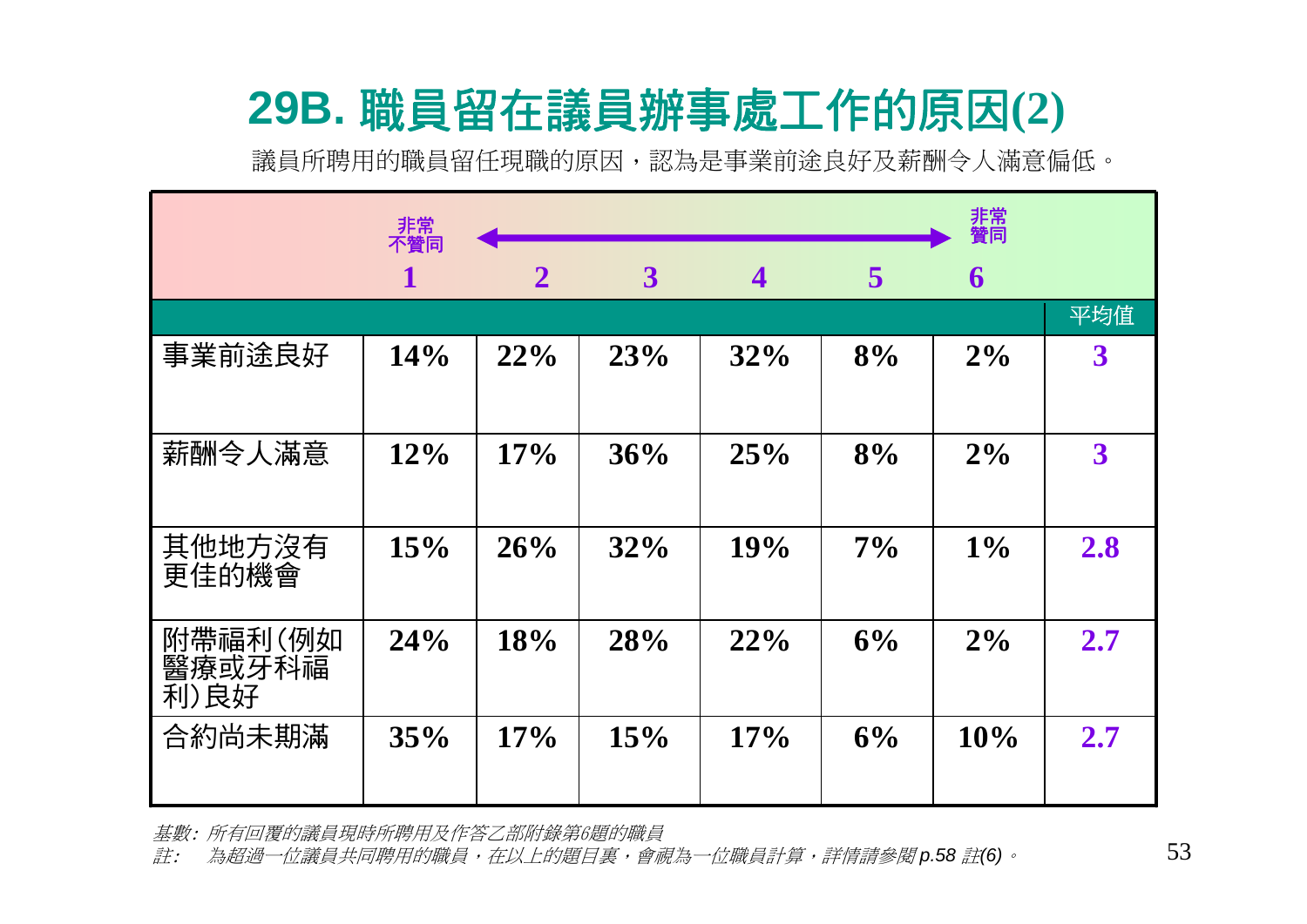#### **30.** 職員留在議員辦事處工作的原因 **-**以三種工作種類作比較

只處理立法會核心職務的職員較其他兩組職員(只處理立法會其他職務的職員和 需同時執行立法會核心和其他職務的職員),認為他們的工作時間及附帶福利良 好, 但工作的接觸面則較其他兩組職員集中。

*(1*代表非常不贊同,*6*代表非常贊同*)*

|                       |      | 平均值               |                   |                              |  |  |  |  |
|-----------------------|------|-------------------|-------------------|------------------------------|--|--|--|--|
|                       | 所有職員 | 只處理立法會核<br>心職務的職員 | 只處理立法會其<br>他職務的職員 | 需同時執行立法<br>會核心和其他職<br>- 務的職員 |  |  |  |  |
| 工作的接觸面廣               | 4.6  | 4                 | 4.7               | 4.5                          |  |  |  |  |
| 職員關係良好                | 4.6  | 4.3               | 4.7               | 4.6                          |  |  |  |  |
| 工作性質有趣/具挑戰性           | 4.5  | 4.7               | 4.4               | 4.5                          |  |  |  |  |
| 有工作滿足感                | 4.4  |                   | 4.4               | 4.4                          |  |  |  |  |
| 稱心的工作環境               | 4    | 4                 | 3.8               | 4                            |  |  |  |  |
| 工作時間良好                | 3.8  | 4.3               | 3.7               | 3.8                          |  |  |  |  |
| 事業前途良好                | 3    | 3.3               | 3.2               | 3                            |  |  |  |  |
| 薪酬令人滿意                | 3    | 3                 | 3.2               | $\overline{\mathbf{3}}$      |  |  |  |  |
| 其他地方沒有更佳的機會           | 2.8  | $\overline{2}$    | 3                 | 2.8                          |  |  |  |  |
| 附帶福利(例如醫療或牙科福利)良<br>好 | 2.7  | 3.3               | 2.5               | 2.8                          |  |  |  |  |
| 合約尚未期滿                | 2.7  | 3                 | 3                 | 2.5                          |  |  |  |  |

基數: 所有回覆的議員現時所聘用及作答乙部附錄第6題的職員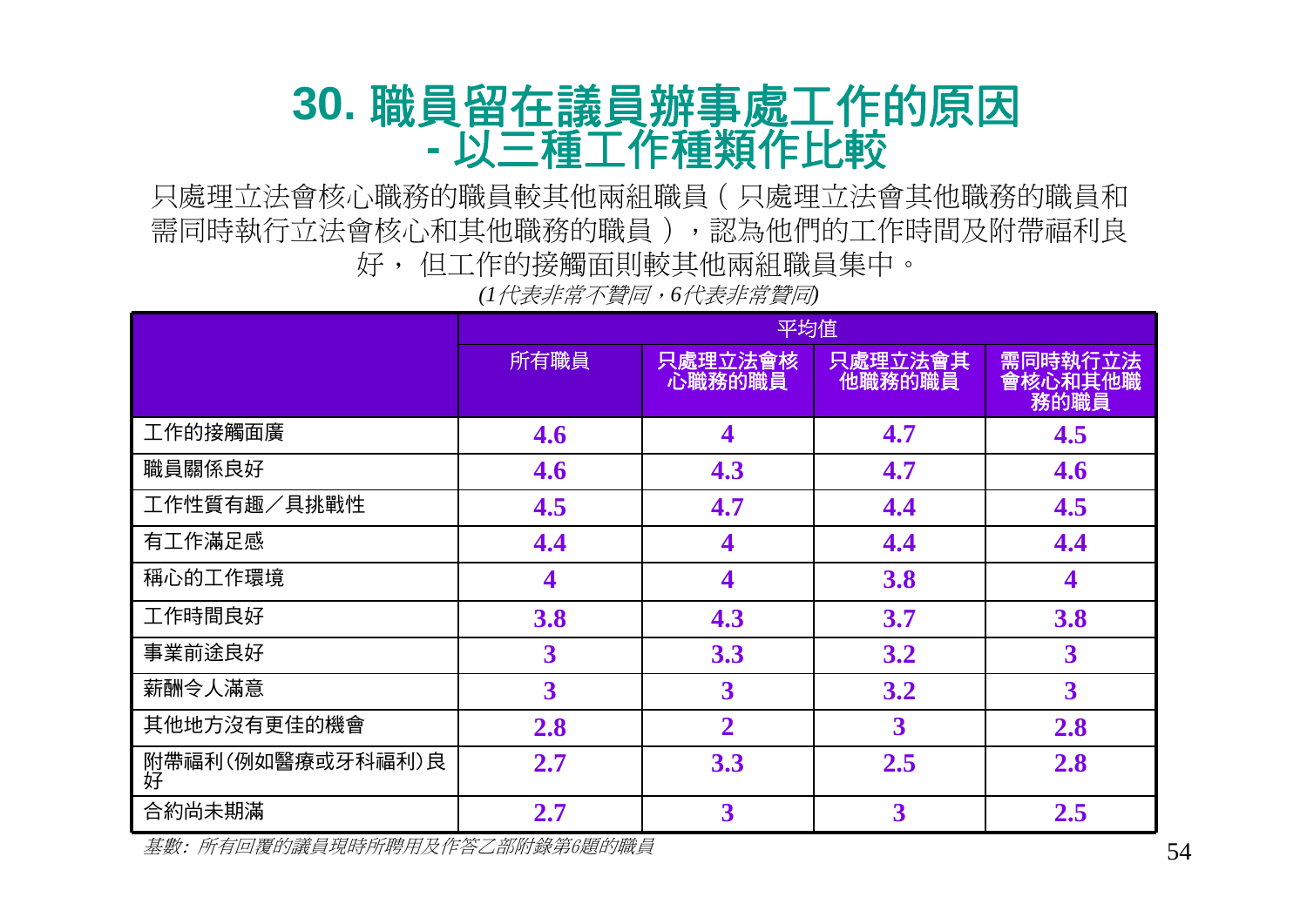# **31A.** 職員對現職的看法 **(1)**

大部份議員所聘用的職員認為他們需要經常處理複雜的工作及他們在議員辦事處的工作 經驗有助他們日後從事其他工作。部份職員認為現時的薪酬過低,部份亦認為現時的薪 酬待遇不足以吸引他們留任整個任期。

|                                           | 非常<br>不贊同 |                |     |                         |        | 非常<br>贊同 |     |
|-------------------------------------------|-----------|----------------|-----|-------------------------|--------|----------|-----|
|                                           | 1         | $\overline{2}$ | 3   | $\overline{\mathbf{4}}$ | 5      | 6        |     |
|                                           |           |                |     |                         |        |          | 平均值 |
| 我經常須處理複雜的<br>工作                           | $1\%$     | 4%             | 14% | 41%                     | 31%    | $11\%$   | 4.3 |
| 我認為我在這議員辦<br>事處的工作經驗,將<br>有助我日後從事其他<br>工作 | 3%        | 11%            | 15% | 34%                     | 31%    | $7\%$    | 4   |
| 我認為自己的薪酬過<br>低                            | 5%        | 9%             | 20% | 29%                     | 22%    | 15%      | 4   |
| 我計劃在整個任期於<br>這議員辦事處工作                     | 5%        | 14%            | 23% | 22%                     | 27%    | $11\%$   | 3.9 |
| 我滿意現時的薪酬待<br>遇                            | $7\%$     | 19%            | 36% | 24%                     | $12\%$ | $1\%$    | 3.2 |

基數: 所有回覆的議員現時所聘用及作答乙部附錄第7題的職員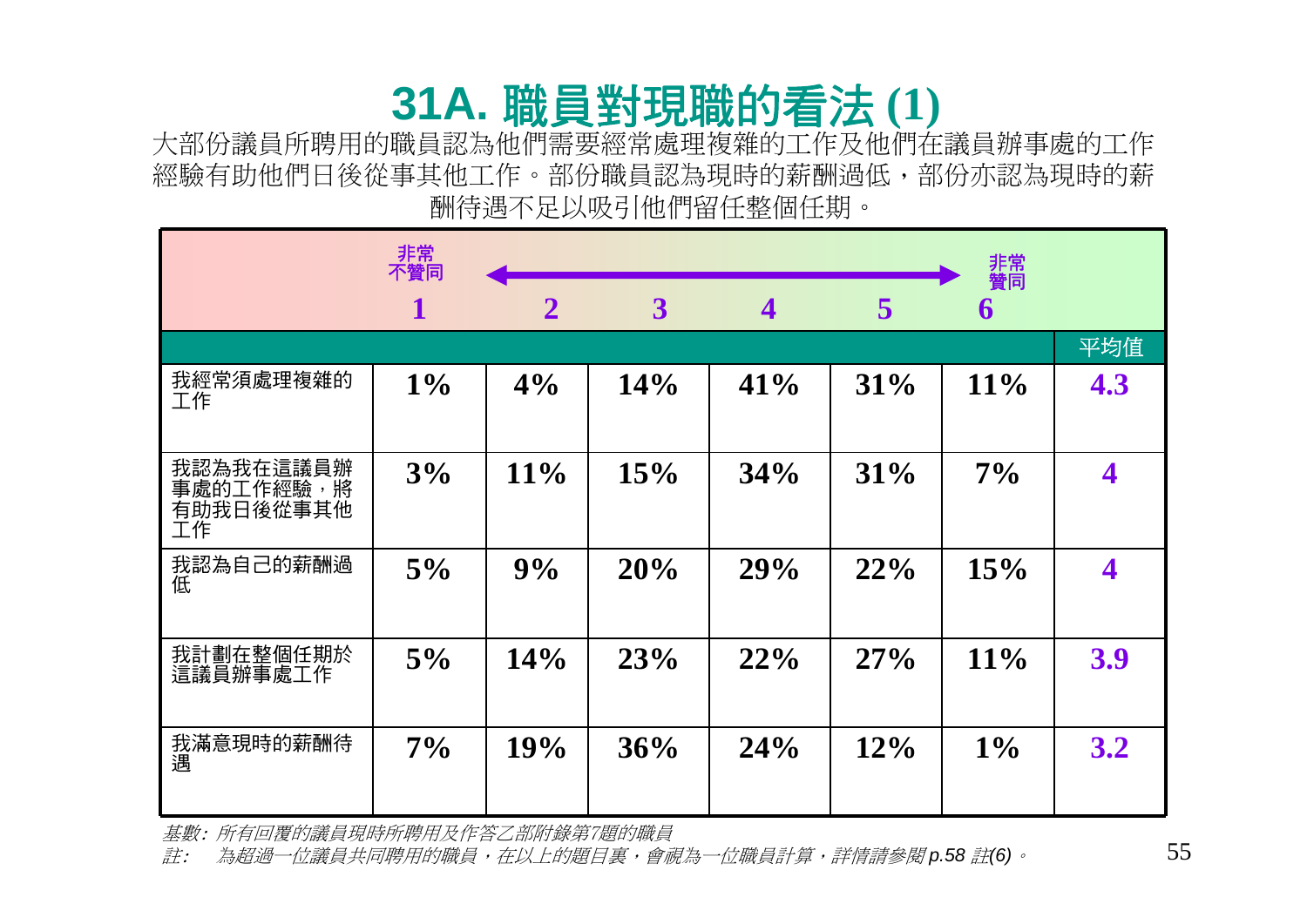### **31B.** 職員對現職的看法 **(2)**

|                                 | 非常<br>不贊同 |                |                |                         |       | 非常<br>贊同 |     |
|---------------------------------|-----------|----------------|----------------|-------------------------|-------|----------|-----|
|                                 |           | $\overline{2}$ | $\overline{3}$ | $\overline{\mathbf{4}}$ | 5     | 6        |     |
|                                 |           |                |                |                         |       |          | 平均值 |
| 我認為自己的工作<br>較一同畢業的同班<br>同學的工作更佳 | 12%       | 13%            | 33%            | 31%                     | 8%    | 3%       | 3.2 |
| 現時的薪酬待遇具<br>吸引力,足以吸引<br>我留任整個任期 | 12%       | 18%            | 44%            | 19%                     | 6%    | $1\%$    | 2.9 |
| 我正在找尋工作或<br>計劃轉工                | 27%       | 21%            | 27%            | 15%                     | 6%    | 3%       | 2.6 |
| 我受到家庭壓力而<br>需尋找另一份工作            | 31%       | 26%            | 24%            | 12%                     | 5%    | $2\%$    | 2.4 |
| 我認為自己的薪酬<br>過高                  | 41%       | 28%            | 28%            | 3%                      | $0\%$ | 0%       | 1.9 |

基數: 所有回覆的議員現時所聘用及作答乙部附錄第7題的職員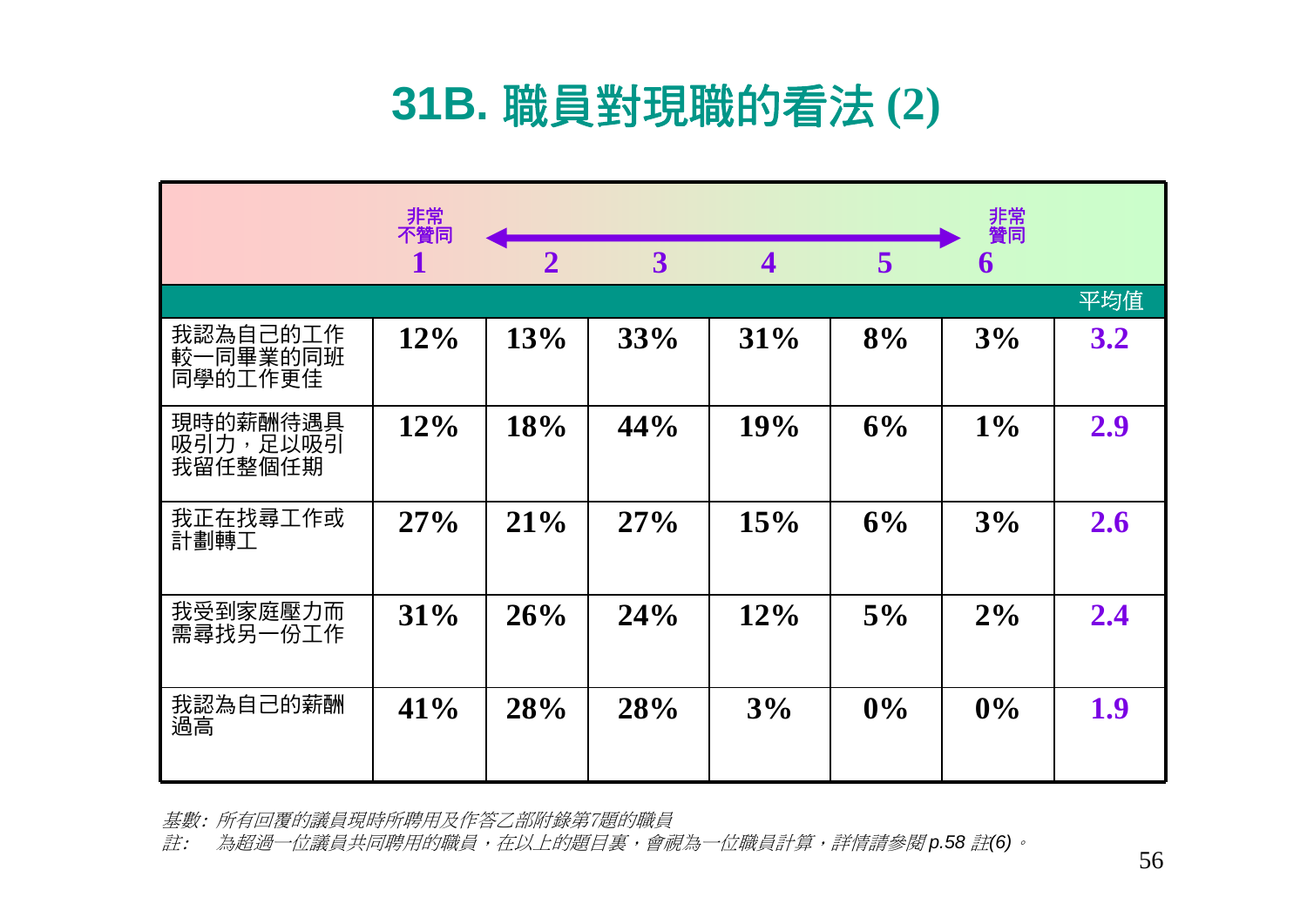#### **32.** 職員對現職的看法 **-**以三種工作種類作比較

相對只處理立法會其他職務的職員,需同時執行立法會核 心和其他職務的職員比較認為他們須經常處理複雜的工作。

平均值 所有職員 | **只處理立法會核** 心職務的職員 只處理立法會其 他職務的職員 需同時執行立法 會核心和其他職 務的職員 我經常須處理複雜的工作 **4.3 3 3.9 4.5** 我認為我在這議員辦事處的工作經 驗,將有助我日後從事其他工作 **<sup>4</sup> 3.7 4.1 <sup>4</sup>** 我認為自己的薪酬過低 **4 3 3.8 4.1** 我計劃在整個任期於這議員辦事處 工作 **3.9 2.7 4.2 3.8** 我滿意現時的薪酬待遇 **3.2 3 3.3 3.1** 我認為自己的工作較一同畢業的同班 同學的工作更佳 **3.2 3.3 3.3 3.1** 現時的薪酬待遇具吸引力,足以吸引 **2.9 2.7 3 2.9**<br>我留任整個任期 我正在找尋工作或計劃轉工 **2.6 3 2.3 2.7** 我受到家庭壓力而需尋找另一份工作 **2.4 2.7 2.3 2.4** 我認為自己的薪酬過高 **1.91.7 2.1 1.9**

*(1*代表非常不贊同,*6*代表非常贊同*)*

基數: 所有回覆的議員現時所聘用及作答乙部附錄第7題的職員

註: 為超過一位議員共同聘用的職員,在以上的題目裏,會視為一位職員計算,詳情請參閱 *p.58* 註*(6)*。

57